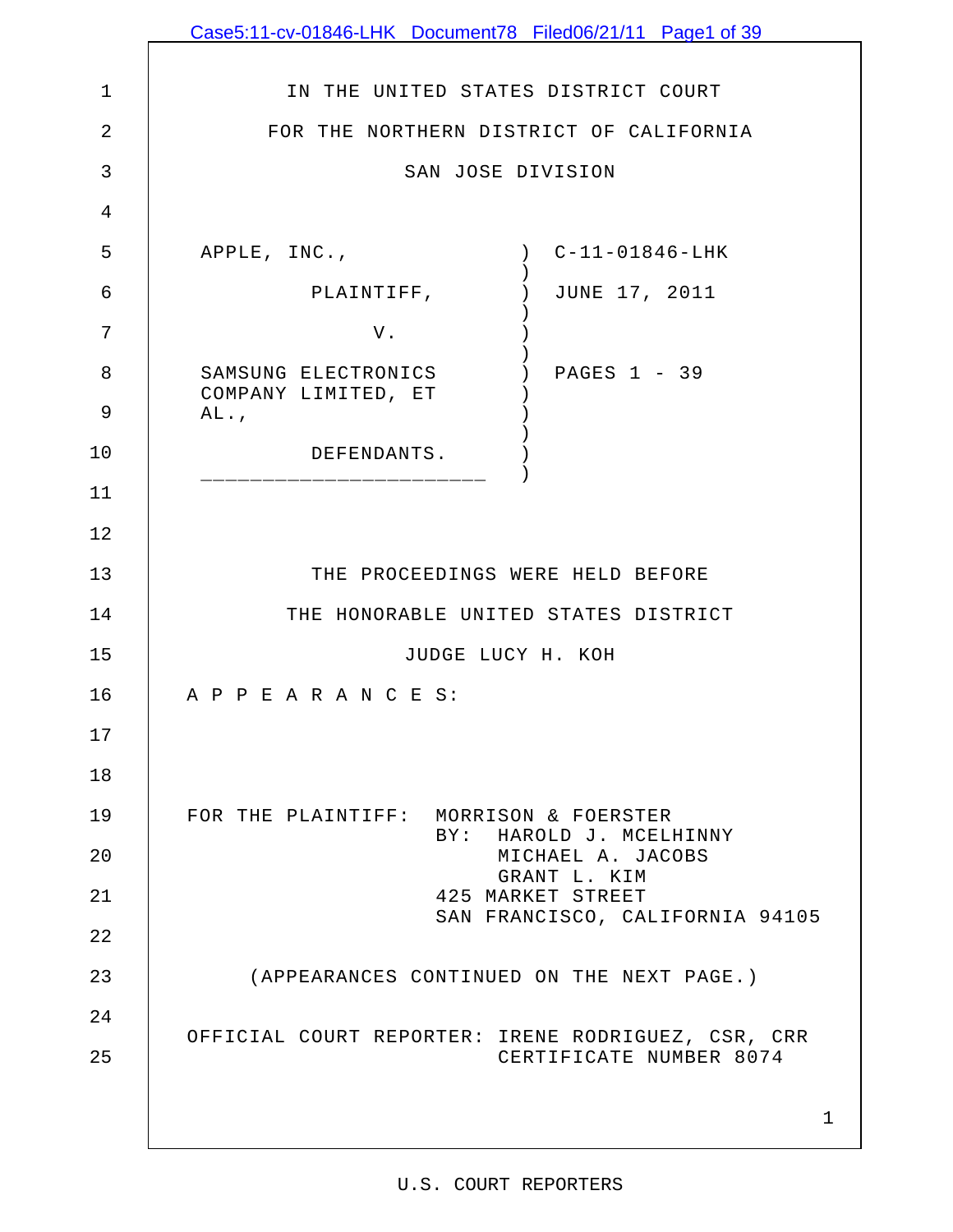|                | Case5:11-cv-01846-LHK Document78 Filed06/21/11 Page2 of 39 |
|----------------|------------------------------------------------------------|
|                |                                                            |
| $\mathbf{1}$   | A P P E A R A N C E S: (CONT'D)                            |
| $\sqrt{2}$     |                                                            |
| $\mathsf{3}$   | FOR THE DEFENDANTS: QUINN, EMANUEL, URQUHART &<br>SULLIVAN |
| $\overline{4}$ | BY: CHARLES K. VERHOEVEN<br>MICHAEL T. ZELLER              |
| 5              | ERIK C. OLSON<br>KEVIN P.B. JOHNSON                        |
| $\epsilon$     | VICTORIA F. MAROULIS<br>865 SOUTH FIGUEROA STREET          |
| 7              | 10TH FLOOR<br>LOS ANGELES, CALIFORNIA 90017                |
| $\,8\,$        |                                                            |
| $\mathsf 9$    |                                                            |
| 10             |                                                            |
| 11             |                                                            |
| 12             |                                                            |
| 13             |                                                            |
| 14             |                                                            |
| 15             |                                                            |
| 16             |                                                            |
| $17$           |                                                            |
| $18\,$         |                                                            |
| 19             |                                                            |
| 20             |                                                            |
| $2\sqrt{1}$    |                                                            |
| $2\sqrt{2}$    |                                                            |
| 23             |                                                            |
| 24             |                                                            |
| 25             |                                                            |
|                | $\overline{2}$                                             |
|                |                                                            |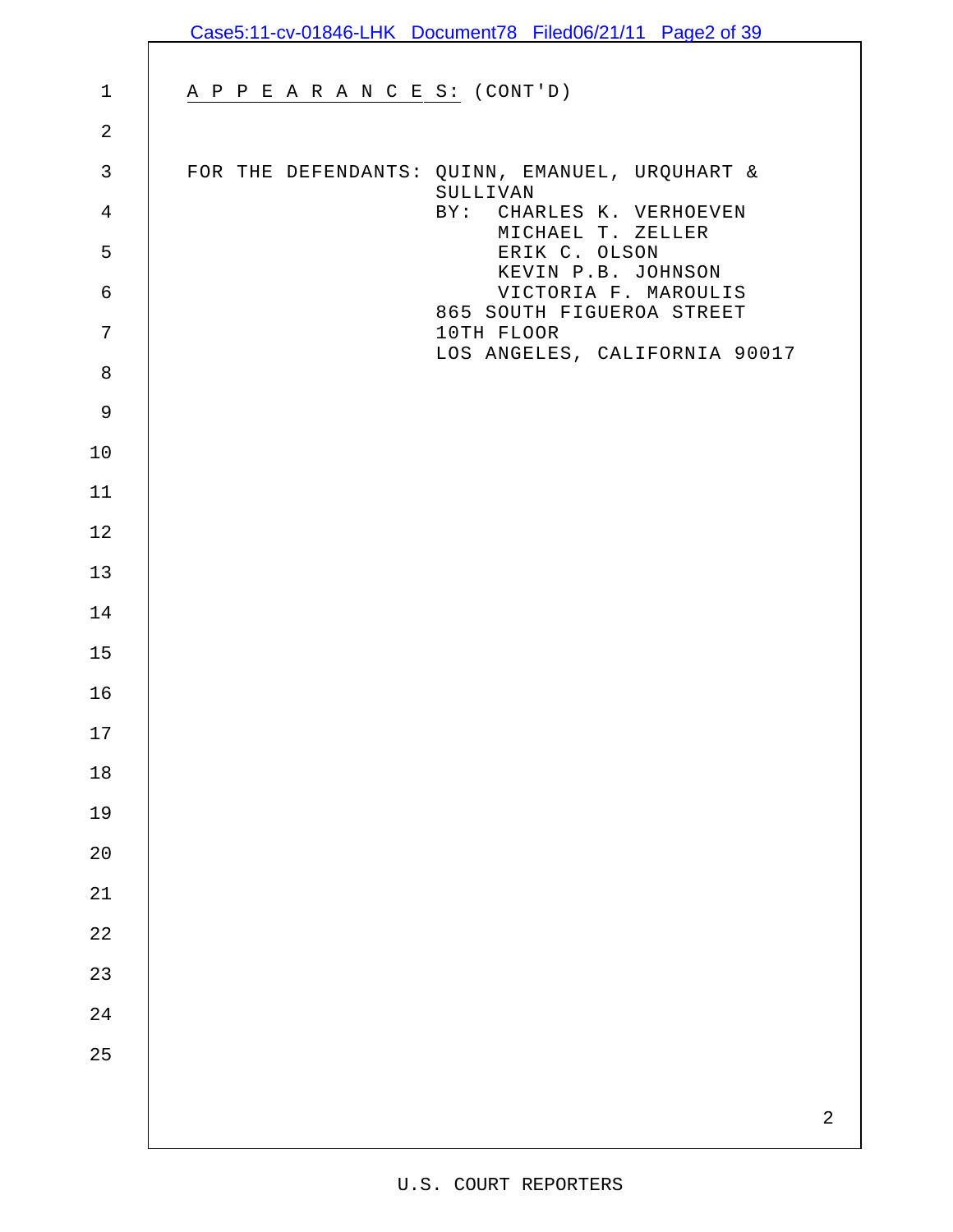|                 | Case5:11-cv-01846-LHK Document78 Filed06/21/11 Page3 of 39 |
|-----------------|------------------------------------------------------------|
|                 |                                                            |
| $\mathbf 1$     | JUNE 17, 2011<br>SAN JOSE, CALIFORNIA                      |
| 2               | PROCEEDINGS                                                |
| 3               |                                                            |
| 4               | (WHEREUPON, COURT CONVENED AND THE                         |
| 5               | FOLLOWING PROCEEDINGS WERE HELD: )                         |
| $14:27:50$ 6    | THE CLERK: CALLING CASE NUMBER                             |
| $14:27:56$ 7    | C-11-1846-LHK, APPLE VERSUS SAMSUNG ELECTRONICS            |
| $14:27:59$ 8    | COMPANY LIMITED, ET AL.                                    |
| $14:28:18$ 9    | MR. MCELHINNY: GOOD AFTERNOON, YOUR                        |
| $14:28:21$ 10   | HONOR. HAROLD MCELHINNY, MICHAEL JACOBS, AND GRANT         |
| $14:28:22$ 11   | KIM FOR THE PLAINTIFFS APPLE.                              |
| $14:28:25$ 12   | THE COURT: GOOD AFTERNOON.                                 |
| $14:28:29$ 13   | MR. VERHOEVEN: GOOD AFTERNOON, YOUR                        |
| $14:28:30$ 14   | HONOR. CHARLES VERHOEVEN FOR QUINN EMANUEL ON              |
| $14:28:33$ 15   | BEHALF OF THE SAMSUNG DEFENDANTS AND WITH ME IS MY         |
| 14:28:37 16     | PARTNER KEVIN JOHNSON, MIKE ZELLER, VICKIE                 |
| $14:28:48$ 17   | MAROULIS.                                                  |
| $14:28:48$ 18   | THE COURT: GOOD AFTERNOON. PLEASE SIT                      |
| $14:28:49$ 19   | OR STAND, WHICHEVER IS MOST COMFORTABLE.                   |
| $14:28:52$ 20   | I HAVE QUESTIONS FOR ALL SIDES TODAY.                      |
| $14:28:58$ 21   | I'LL START FIRST WITH MR. VERHOEVEN.                       |
| $14:29:01$ $22$ | WHEN WE HAD THE HEARING ON APPLE'S MOTION YOU HAD          |
| $14:29:03$ 23   | SPECIFIED SOME EXPEDITED DISCOVERY THAT SAMSUNG            |
| $14:29:06$ 24   | WOULD NEED, WHICH I THOUGHT WAS VERY REASONABLE,           |
| $14:29:09$ 25   | BUT IT DOESN'T APPEAR THAT YOU'RE REQUESTING THAT          |
|                 |                                                            |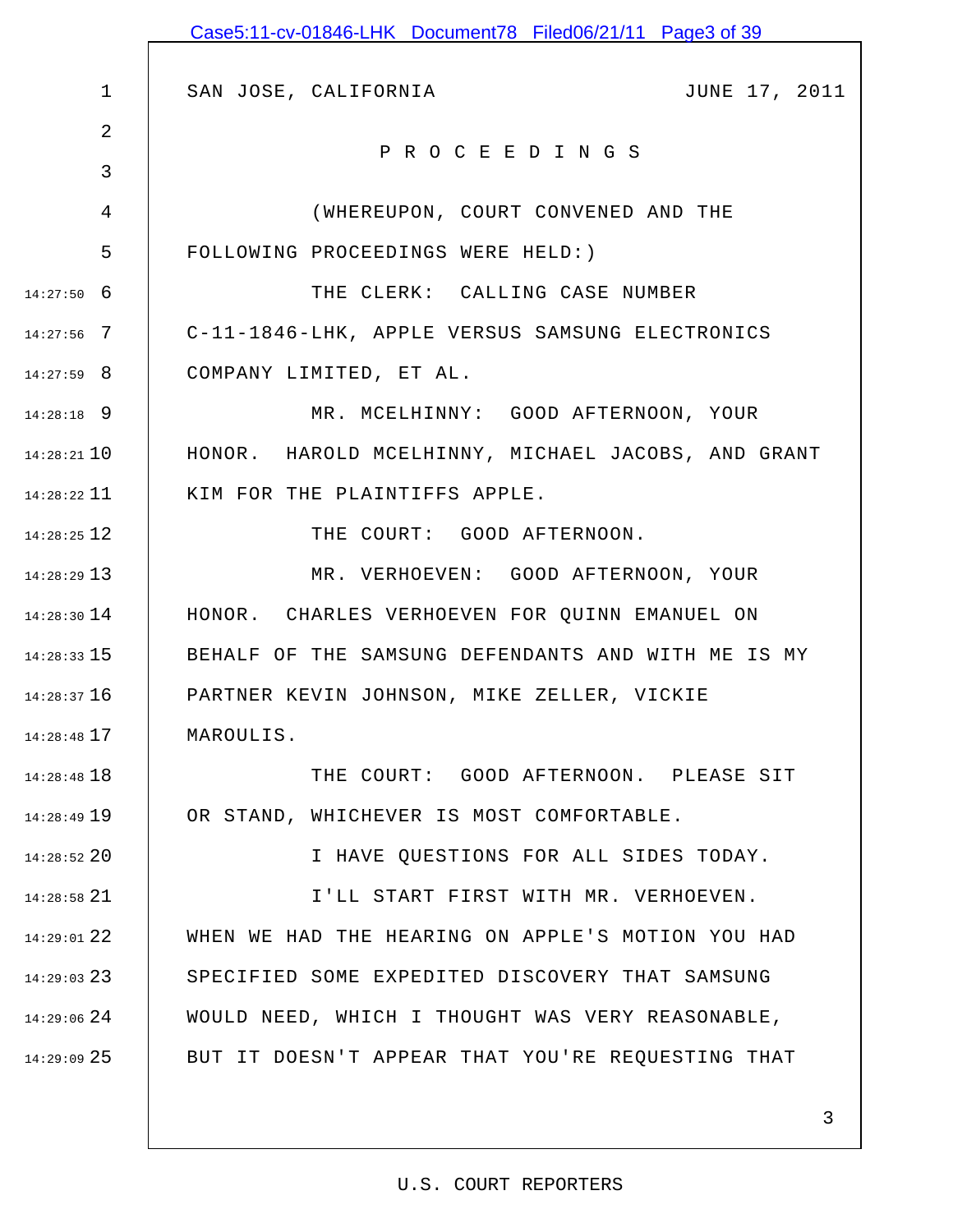|               | Case5:11-cv-01846-LHK Document78 Filed06/21/11 Page4 of 39 |
|---------------|------------------------------------------------------------|
|               |                                                            |
| $14:29:11$ 1  | NOW.                                                       |
| $14:29:11$ 2  | WHY IS THAT?                                               |
| $14:29:16$ 3  | MR. VERHOEVEN: WELL, YOUR HONOR, WHEN WE                   |
| $14:29:18$ 4  | WERE AT THE HEARING WE WERE GOING OVER THE SCOPE OF        |
| $14:29:19$ 5  | THE DISCOVERY THAT THE PLAINTIFF WAS SEEKING, AND          |
| $14:29:21$ 6  | THEY HAD SOUGHT BROADER DISCOVERY THAN WHAT YOUR           |
| $14:29:28$ 7  | HONOR ACTUALLY ORDERED.                                    |
| $14:29:29$ 8  | AND SO WE ACTUALLY THOUGHT THAT WE WOULD                   |
| $14:29:31$ 9  | PARE BACK AND TRY TO BE AS RECIPROCAL AS POSSIBLE          |
| $14:29:35$ 10 | IN THE DISCOVERY WE WERE SEEKING.                          |
| $14:29:36$ 11 | SO OUR MOTION IS THE EXACT RECIPROCAL                      |
| $14:29:40$ 12 | DISCOVERY THAT YOUR HONOR ORDERED.                         |
| $14:29:41$ 13 | AND THAT'S BASICALLY THE EXPLANATION.                      |
| $14:29:45$ 14 | THE COURT: SO DO YOU NOT NEED THE THINGS                   |
| $14:29:47$ 15 | THAT YOU SPELLED OUT AT THE HEARING, YOU DON'T NEED        |
| $14:29:53$ 16 | THAT ANYMORE?                                              |
| $14:29:54$ 17 | MR. VERHOEVEN: WELL, IT SOMEWHAT DEPENDS                   |
| $14:29:56$ 18 | ON THE SCOPE AND THE NATURE OF THESE POTENTIAL             |
| 14:29:58 19   | PRELIMINARY INJUNCTION MOTIONS THEY FILED, YOUR            |
| 14:30:00 20   | HONOR.                                                     |
| 14:30:00 21   | SO IF THEY FILE A PRELIMINARY INJUNCTION                   |
| 14:30:02 22   | MOTION, WE'RE NOT SURE AT THIS POINT WHAT PRODUCTS         |
| $14:30:06$ 23 | THEY'RE GOING TO FILE ON, WE'RE NOT SURE THEY'RE           |
| $14:30:08$ 24 | EVEN GOING TO FILE IT.                                     |
| 14:30:09 25   | AND I THINK IN FULL DISCLOSURE, YOUR                       |
|               |                                                            |
|               | 4                                                          |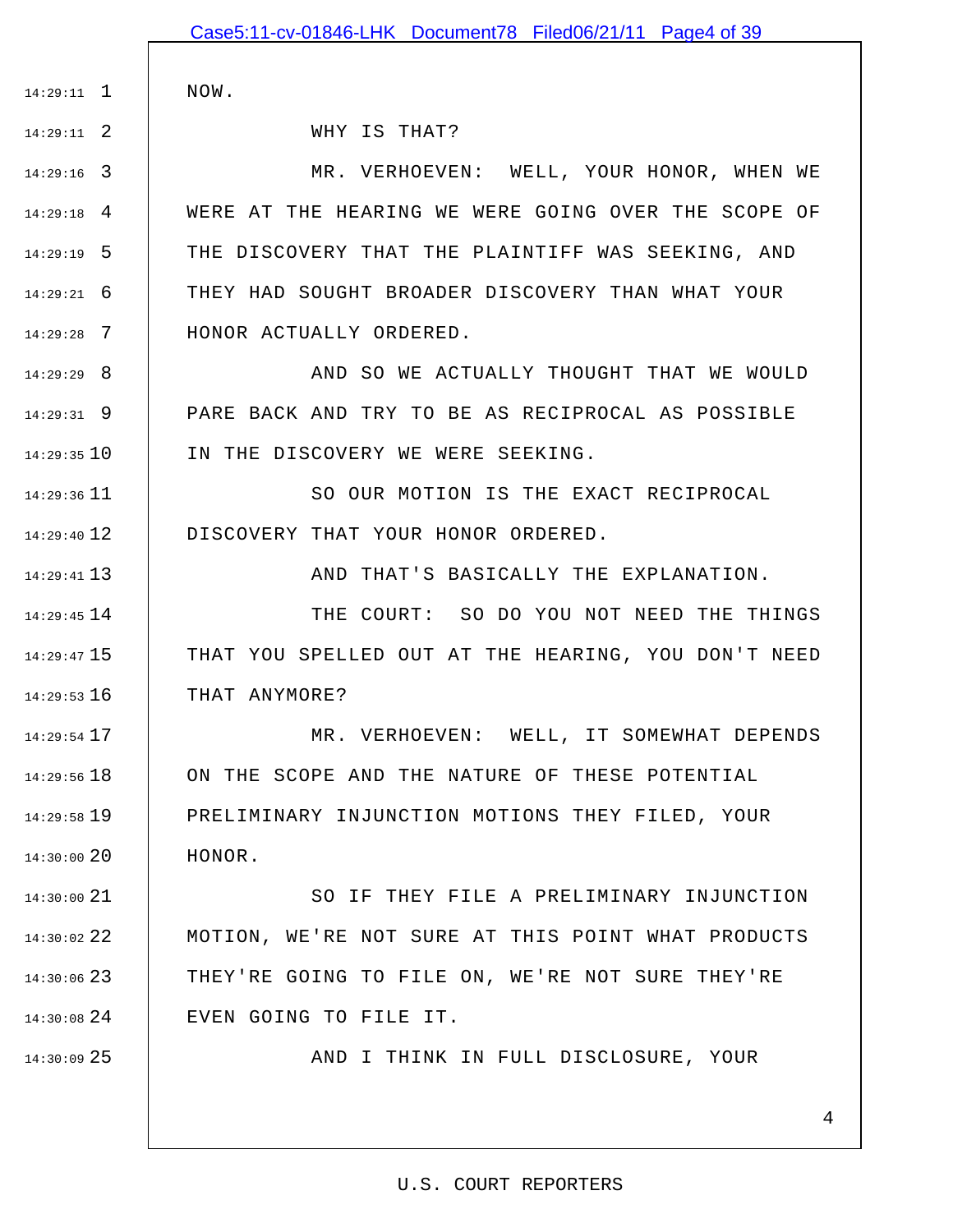## Case5:11-cv-01846-LHK Document78 Filed06/21/11 Page5 of 39

1 14:30:11 2 14:30:15 3 14:30:18 4 14:30:20 5 14:30:23 6 14:30:28 7 14:30:31 8 14:30:34 HONOR, ONCE WE SEE A MOTION, WE PROBABLY WILL MEET AND CONFER WITH THE OTHER SIDE, ONCE WE SEE THE SCOPE OF IT, AND TRY TO WORK OUT SOME SORT OF ARRANGEMENT IF THEY FILE A MOTION SO THAT BOTH SIDES CAN HAVE SOME SORT OF A RECIPROCAL DISCOVERY. FOR EXAMPLE, IF THEY HAVE DECLARANTS OR EXPERT DECLARATIONS OR THEY DO A SURVEY OR SOMETHING, THEN WE WOULD NEED TO DO A CERTAIN AMOUNT OF DISCOVERY.

9 14:30:36 14:30:38 10 11 14:30:40 HOWEVER, IF THEY DIDN'T DO THAT AND THEY DON'T HAVE DECLARATIONS, THEN IT WOULD BE SLIGHTLY DIFFERENT.

12 14:30:40 13 14:30:44 14 14:30:46 15 14:30:49 SO WHAT WE TRIED TO DO, YOUR HONOR, IS YOUR HONOR HAD INDICATED AT THE HEARING -- YOU KNOW WE OPPOSED THIS VERY DISCOVERY AND OF FUTURE PRODUCTS.

16 14:30:52 17 14:30:54 18 14:30:57 19 14:31:00 20 14:31:04 BUT YOUR HONOR WAS PERSUADED THAT THAT LIMITED DISCOVERY SHOULD BE -- SHOULD PROCEED AND SO WE WENT BACK AND TRIED TO MAKE OUR REQUEST AS RECIPROCAL AND AS LIMITED AS WHAT YOUR HONOR ORDERED.

21 14:31:08 22 14:31:10 23 14:31:13 24 14:31:16 NOW, IT MAY BE THAT IF THEY LATER TRY TO FILE SOMETHING, WE'LL HAVE TO REVISIT THE ISSUE OF ANY FURTHER DISCOVERY THAT MIGHT BE NEED TO BE TAKEN.

25 14:31:16

BUT ESSENTIALLY WHAT WE'RE SEEKING HERE

### 5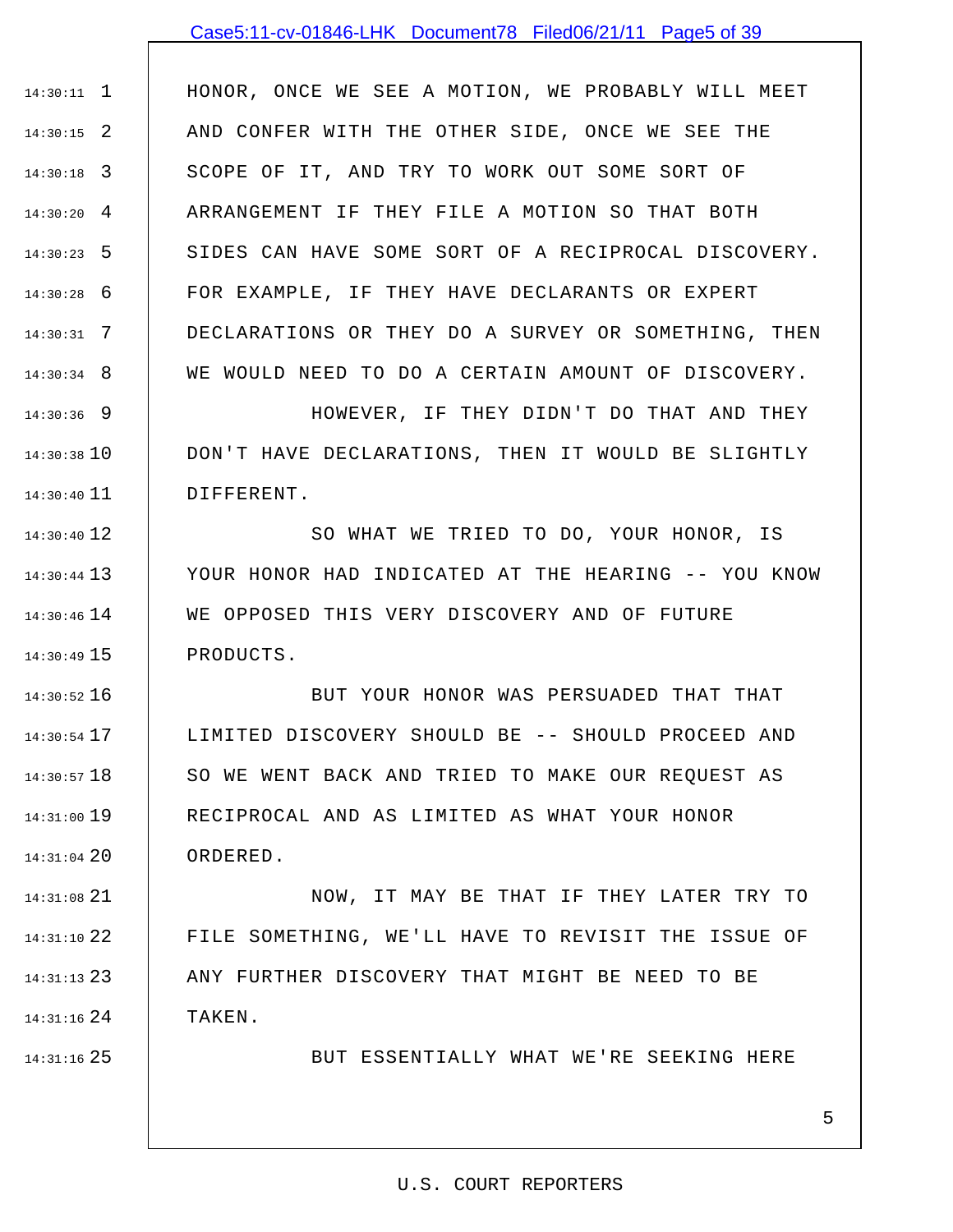1 14:31:18

IS RECIPROCAL FAIR PARITY IN DISCOVERY.

2 14:31:22 3 14:31:25 4 14:31:28 5 14:31:31 THEY HAVE SAID TO YOUR HONOR, WE NEED THESE -- THE DISCOVERY OF THESE FUTURE PRODUCTS, FOR EXAMPLE, THE GALAXY S2 WHICH IS NOT GOING TO BE RELEASED UNTIL THE FALL.

6 14:31:34 7 14:31:37 8 14:31:40 9 14:31:43 10 14:31:45 YOUR HONOR ORDERED THAT TO BE PRODUCED. AND WHAT WE'RE SIMPLY TRYING TO DO IS, AND THEIR BASIS FOR THAT, YOUR HONOR, QUICKLY, I'LL TRY TO BE QUICK, IS THEY NEED TO GET PREPARED SO THAT IF THIS COMES OUT, THERE'S NO FURTHER DELAY AND WHATNOT.

11 14:31:49 12 14:31:53 13 14:31:57 14 14:31:59 15 14:32:03 16 14:32:05 17 14:32:07 18 14:32:11 19 14:32:13 20 14:32:16 21 14:32:19 22 14:32:25 WHAT WE'RE SIMPLY ASKING IS FOR PARITY HERE. WE SHOULD BE ABLE TO GET PREPARED, TOO. IF THERE'S GOING TO BE MOTION PRACTICE AND PRELIMINARY INJUNCTION ON THE GALAXY S2 IN THE FALL OF 2011, THEN THE PRODUCT THAT IS GOING TO BE OUT THERE IN THE MARKETPLACE WITH IS VERY, VERY LIKELY, YOUR HONOR, GOING TO BE A NEW VERSION OF THE IPHONE AND SO WE SHOULD BE ABLE TO, IF YOU LOOK AT, FOR EXAMPLE, THE SLEEKCRAFT FACTORS, YOUR HONOR, WE SHOULD BE ABLE TO BE LOOKING AT THE -- NO PUN INTENDED -- APPLES TO APPLES, THE S2 VERSUS THE NEW VERSION OF THE IPHONE IN THE FALL OF 20000.

23 14:32:28 24 14:32:30 25 14:32:33 ACCORDING TO THE ELEMENTS, FOR EXAMPLE, THE SIMILARITY OF THE MARKS, WE SHOULD BE ABLE TO LOOK AT THE ACTUAL PRODUCTS AND BE ABLE TO COMPARE

# U.S. COURT REPORTERS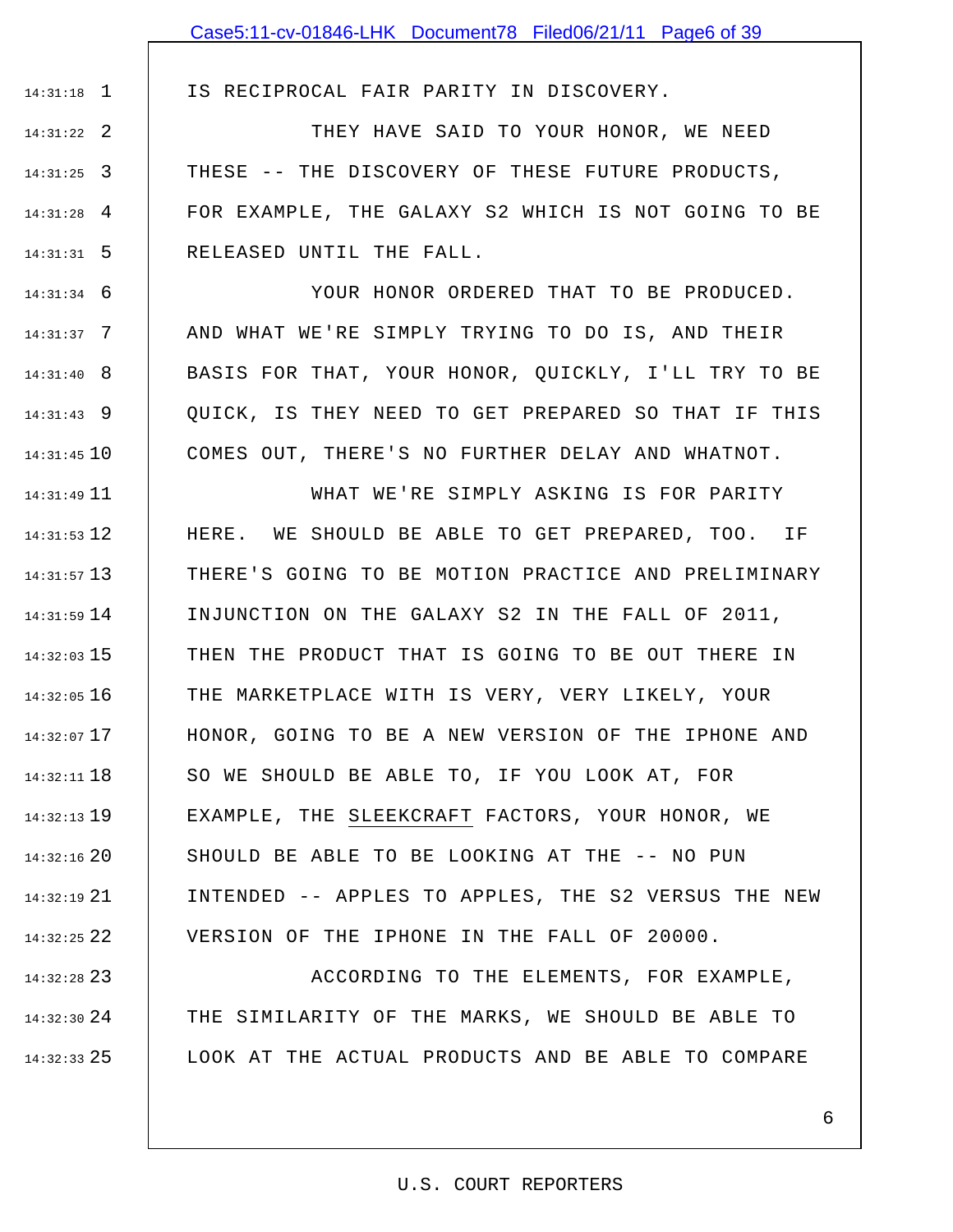## Case5:11-cv-01846-LHK Document78 Filed06/21/11 Page7 of 39

1 14:32:36 2 14:32:38 3 14:32:42 4 14:32:45 THEM SO THAT WE COULD, FOR EXAMPLE, ONE THING YOU DO, SO SLEEKCRAFT HAS EIGHT FACTORS, BUT THE EIGHT FACTORS ARE DESIGNED FOR ONE -- TO ANSWER ONE LEGAL QUESTION: THE LIKELIHOOD OF CONFUSION.

5 14:32:47 6 14:32:50 AND SO WHAT PEOPLE DO IN THESE KINDS OF CASES IS THAT THEY DO SURVEYS.

7 14:32:57 8 14:33:00 9 14:33:02 14:33:04 10 11 14:33:07 12 14:33:10 13 14:33:13 14 14:33:16 SO WE SHOULD BE ABLE TO -- TO HAVE PARITY AND BE IN THE SAME POSITION AS THEM. THEY'RE GOING TO BE ABLE TO DO WHATEVER THEY WANT WITH OUR ADVANCED PRODUCTS AND WE SHOULD BE ABLE TO DO THE SAME THING, FOR EXAMPLE, GET READY SO WE HAVE THAT PRODUCT AVAILABLE, WE CAN SEE AND DO A SURVEY AND SEE, DO PEOPLE THINK THAT THESE ARE SIMILAR? ARE PEOPLE CONFUSED?

15 14:33:18 16 14:33:20 YOU KNOW, ANOTHER FACTOR IS STRENGTH OF THE MARKS.

17 14:33:21 18 14:33:26 19 14:33:30 20 14:33:34 21 14:33:38 22 14:33:41 23 14:33:44 24 14:33:46 25 14:33:50 IF THEIR NEW PRODUCT IS SUBSTANTIALLY DIFFERENT IN DESIGN, AND THEY PUT \$100 MILLION MARKETING CAMPAIGN INTO IT THIS FALL AND -- BUT IT'S A DIFFERENT DESIGN, AND YOUR HONOR IS ADDRESSING IRREPARABLE -- THE LIKELIHOOD OF IRREPARABLE HARM AND IT TURNS OUT THAT THE THINGS THAT THEY'RE COMPLAINING ABOUT DON'T EVEN APPLY TO THIS NEW PRODUCT THAT THEY'RE PUTTING \$100 MILLION OF A MARKETING CAMPAIGN INTO, THAT IS GOING TO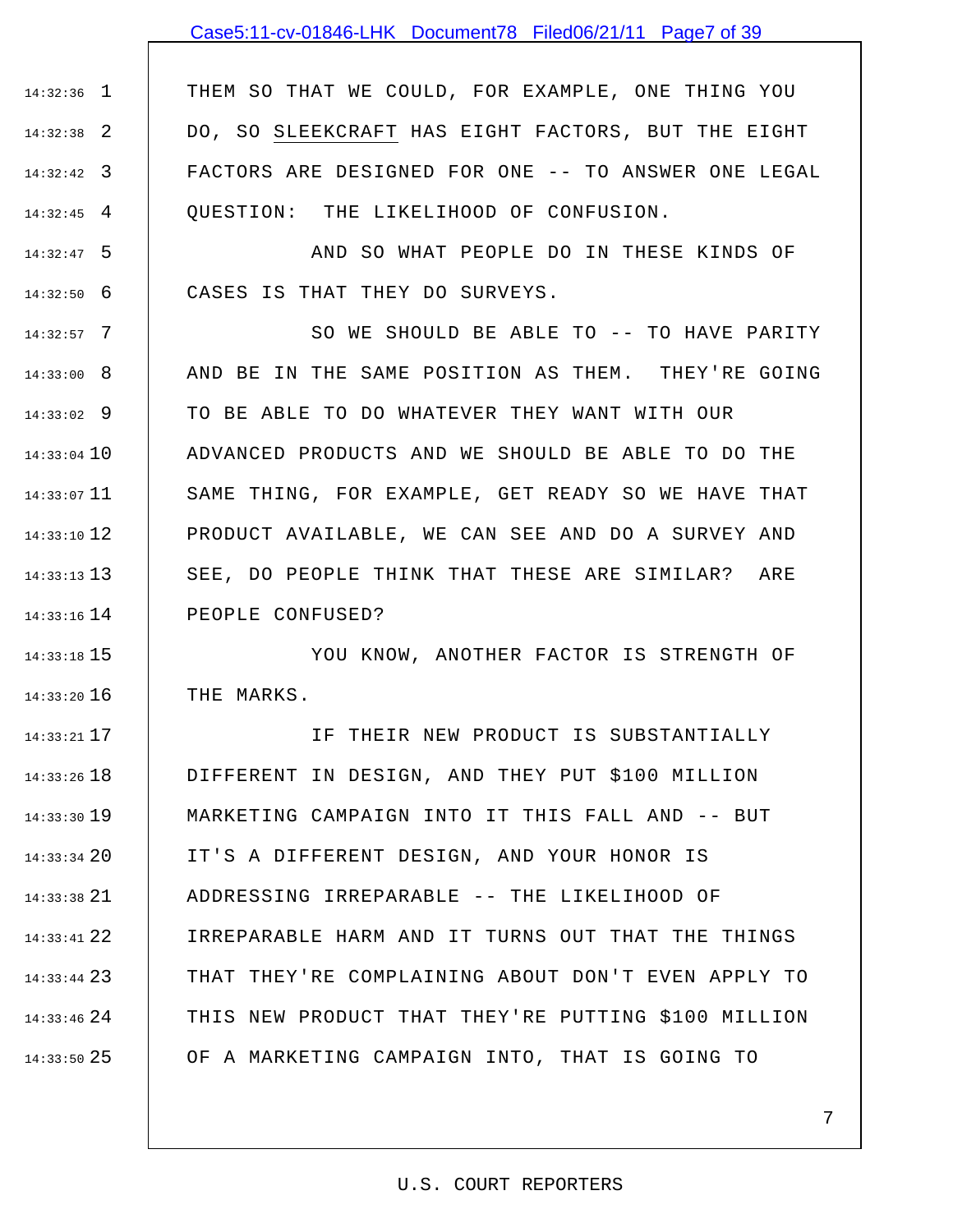## Case5:11-cv-01846-LHK Document78 Filed06/21/11 Page8 of 39

1 14:33:53 2 14:33:55 3 14:33:57 4 14:34:00 SIGNIFICANTLY AFFECT, FOR EXAMPLE, THE LIKELIHOOD OF HARM IN THE MARKETPLACE IF THEY'RE NOT EVEN USING THAT STUFF ANYMORE IN THEIR NEW MARKETING CAMPAIGN.

5 14:34:00 6 14:34:02 7 14:34:05 8 14:34:08 IT'S GOING TO SIGNIFICANTLY AFFECT THE BALANCE OF HARMS IF THEY'RE ASKING THIS COURT TO ENJOIN SAMSUNG FROM SELLING BASICALLY ITS ENTIRE SMART PHONE AND TAB LINE IN THE UNITED STATES.

9 14:34:11 10 14:34:15 11 14:34:22 12 14:34:24 SO THIS STUFF IS HIGHLY RELEVANT IF THEY DO FILE A P.I., YOUR HONOR, AND ALL WE'RE ASKING FOR IS THE EXACT SAME DISCOVERY THAT YOUR HONOR ALREADY ORDERED WITH RESPECT TO THE DEFENDANTS.

13 14:34:27 14 14:34:32 15 14:34:35 16 14:34:37 17 14:34:40 AND WE THINK THAT IT'S REASONABLE, AND AS I SAID AT THE LAST HEARING, WHAT IS GOOD FOR THE GOOSE IS GOOD FOR THE GANDER AND WE SHOULD BE ENTITLED TO THE SAME DISCOVERY THAT THEY GOT, YOUR HONOR.

18 14:34:40 19 14:34:42 20 14:34:46 21 14:34:48 22 14:34:52 THE COURT: LET ME ASK THE PLAINTIFFS, WHAT IS YOUR, IF YOU DO END UP FILING A P.I. MOTION, IS IT GOING TO BE JUST THE TRADEMARK AND THE TRADE DRESS OR IS IT ALSO GOING TO BE DESIGN PATENTS?

23 14:34:53 24 14:34:55 25 14:34:59 I'M REALLY HOPING IT'S NOT GOING TO BE UTILITY PATENTS, BECAUSE AS I SAID, THAT'S NOT REALLY I THINK FEASIBLE TO DO A FULL CLAIM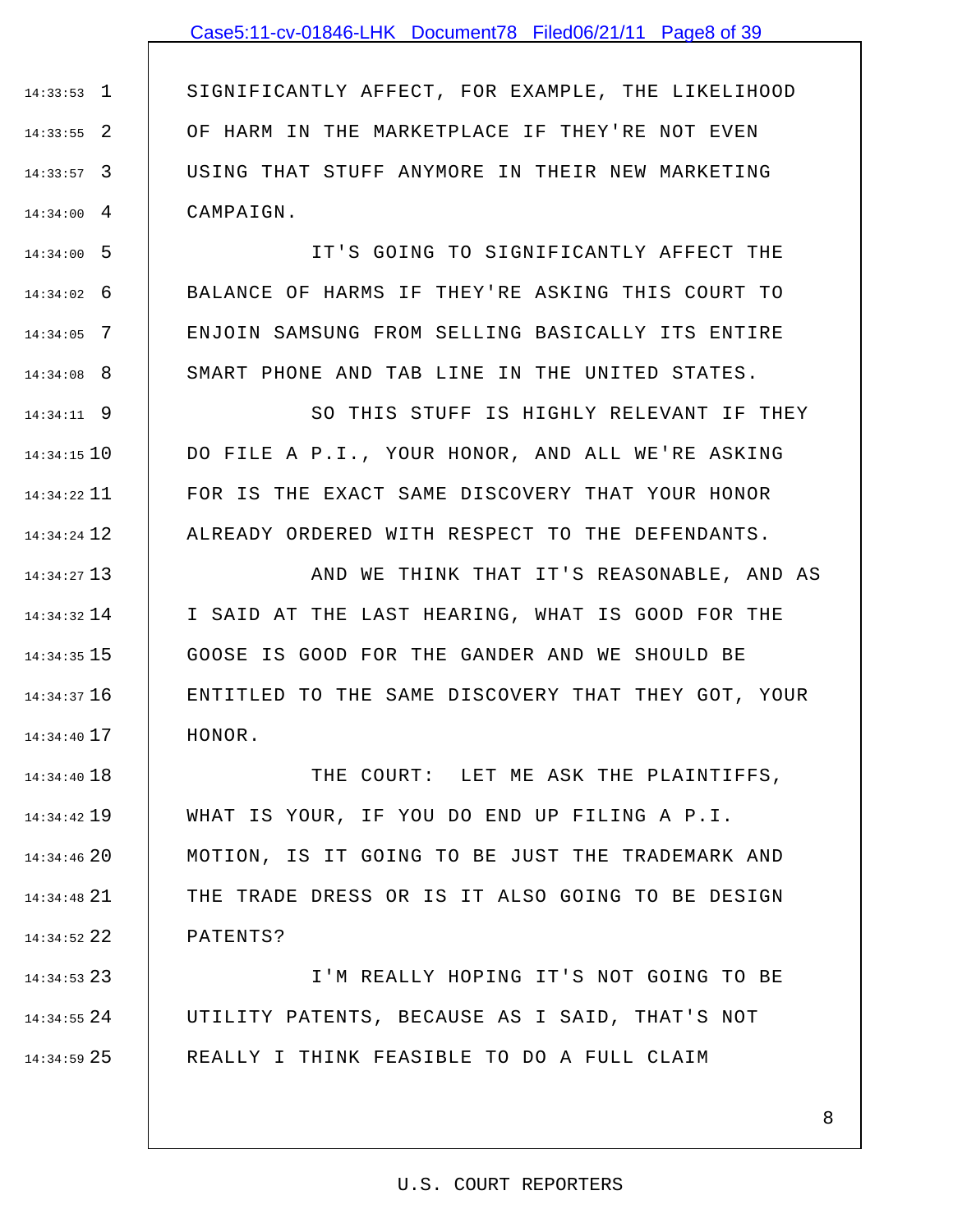CONSTRUCTION AND A FULL ANALYSIS ON A P.I. BASIS.

2 14:35:05 3 14:35:07 SO TELL ME WHAT YOU'RE CURRENT THINKING IS.

1 14:35:02

 $14:35:07$  4 5 14:35:08 6 14:35:12 7 14:35:16 8 14:35:22 MR. MCELHINNY: MY CURRENT THINKING IS THAT I INTEND TO, IF NECESSARY, CHANGE YOUR MIND ABOUT THE UTILITY PATENTS, BUT THE DIRECT ANSWER TO YOUR QUESTION IS WE'RE GOING TO REVIEW THE RIGHTS THAT WE HAVE ASSERTED.

9 14:35:23 10 14:35:25 11 14:35:27 AND WE'RE GOING TO MOVE -- IF WE MOVE, WE ARE GOING TO MOVE ONTO SOME KIND OF COMBINATION OF THE RIGHTS THAT WE HAVE ASSERTED, YOUR HONOR.

12 14:35:29 13 14:35:31 14 14:35:34 BUT I CAN'T TELL YOU RIGHT NOW THAT WE HAVE DECIDED TO MOVE, MUCH LESS WHICH OF OUR MANY CLAIMS WE'RE GOING TO MOVE ON.

15 14:35:35 16 14:35:37 17 14:35:41 18 14:35:43 19 14:35:47 THE COURT: WELL, LET ME ASK ACTUALLY OF BOTH PARTIES AND IT SOUNDS LIKE BOTH OF YOU ARE INTERESTED IN GETTING -- ESPECIALLY IF YOU WANT TO LITIGATE UTILITY PATENTS, THEN LET'S JUST SET AN EXPEDITED SCHEDULE FOR THE WHOLE CASE.

20 14:35:49 21 14:35:51 22 14:35:54 23 14:35:57 I WOULD RATHER US JUST START NOW AND I WANT TO HEAR FROM BOTH SIDES WHETHER YOU WOULD AGREE WITH IT RATHER THAN EVERY SIX WEEKS HAVING AN EXPEDITED DISCOVERY MOTION.

24 14:35:59 25 14:36:02 IF YOU REALLY FEEL THIS ANXIOUS, SET THE SCHEDULE NOW AND I'LL GIVE YOU A TRIAL IN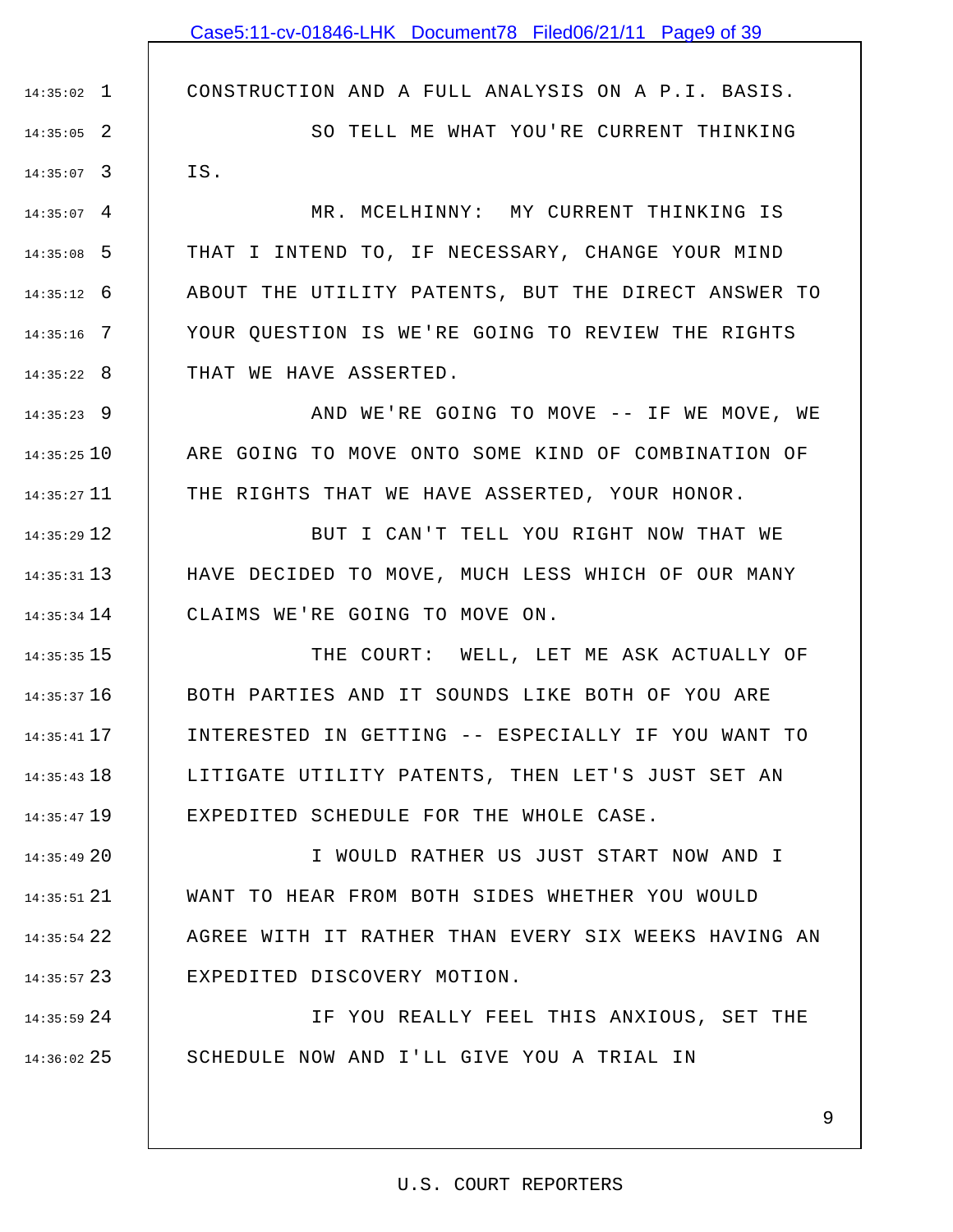# Case5:11-cv-01846-LHK Document78 Filed06/21/11 Page10 of 39

EIGHT MONTHS, SIX MONTHS, WHATEVER YOU WANT, MY SCHEDULE IS OPEN. ONE YEAR? YOU TELL ME.

1 14:36:04

2 14:36:07

3 14:36:11

18 14:36:49

WHAT ARE YOUR THOUGHTS ON THAT?

4 14:36:18 5 14:36:19 6 14:36:21 MR. MCELHINNY: THE ANSWER -- WELL, THE ANSWER TO YOUR QUESTION IS THAT WE WOULD LIKE THAT, YOUR HONOR. WE WOULD LIKE AN EXPEDITED TRIAL DATE.

7 14:36:24 8 14:36:26 9 14:36:29 IN TERMS OF THE SPECIFIC MONTHS, I WOULD NEED TWO MINUTES TO CONSULT WITH MY CLIENT TO GET MORE DIRECT INFORMATION ABOUT THAT.

10 14:36:31 11 14:36:33 12 14:36:35 13 14:36:39 14 14:36:41 THE COURT: WELL, LET ME HEAR FROM -- IS THAT SOMETHING THAT SAMSUNG WOULD BE INTERESTED IN RATHER THAN US INCREMENTALLY GETTING DISCOVERY PIECEMEAL? WHY DON'T WE JUST GET STARTED ON THE CASE?

15 14:36:42 16 14:36:43 17 14:36:47 MR. VERHOEVEN: WELL, I THINK I, TOO, WOULD HAVE TO CONFER. IT'S SORT OF COMING OUT NOT ON THE SUBJECT OF THIS PARTICULAR MOTION.

THE COURT: I UNDERSTAND.

19 14:36:49 20 14:36:51 21 14:36:53 22 14:36:56 23 14:36:58 MR. VERHOEVEN: AND IT'S A VERY COMPLICATED CASE. AS YOU KNOW, YOUR HONOR RELATED THE OTHER CASE TOGETHER WITH IT AND IF WE'RE GOING TO BE PROCEEDING ON UTILITY PATENTS, WE SHOULD PROCEED IN TOTAL.

24 14:37:01 25 14:37:05 AND SO WE WOULD NEED TO TRY TO DO A SIGNIFICANT ASSESSMENT BECAUSE OFF THE TOP OF -- AT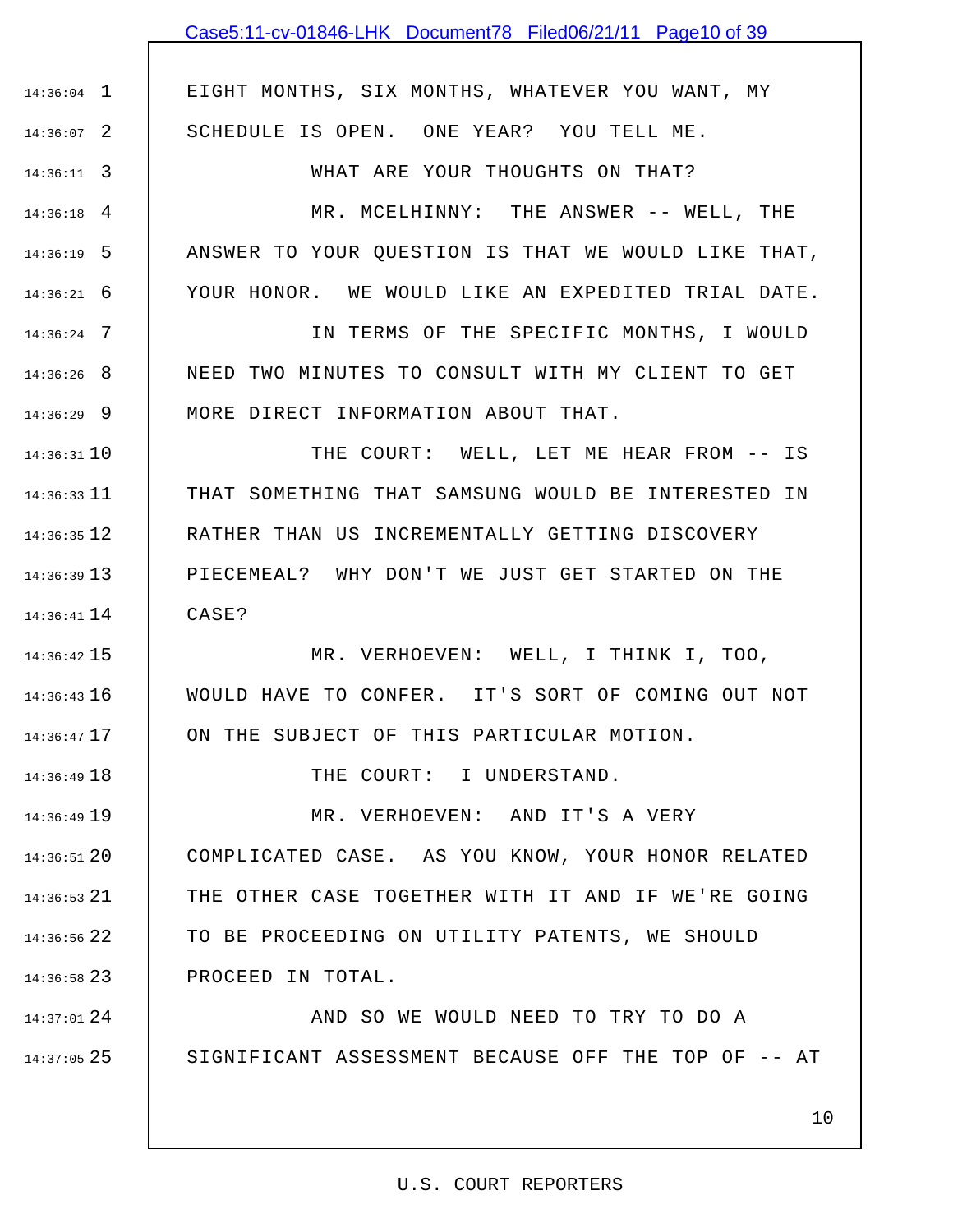# 1 14:37:10 2 14:37:12 3 14:37:15 4 14:37:18 5 14:37:20 6 14:37:21 7 14:37:24 8 14:37:27 9 14:37:30 10 14:37:35 11 14:37:36 12 14:37:37 13 14:37:42 14 14:37:43 15 14:37:45 16 14:37:48 17 14:37:50 18 14:37:50 19 14:37:52 20 14:37:54 LEAST OFF THE TOP OF MY HEAD, I'LL LET MR. MCELHINNY SPEAK FOR HIMSELF, BUT AT LEAST OFF THE TOP OF MY HEAD IT'S IMPORTANT THAT WE GET IT RIGHT IN TERMS OF THE SCHEDULE AND WE WOULD HAVE TO SIT DOWN AND FIGURE OUT HOW MANY EXPERTS ARE WE TALKING ABOUT? YOU KNOW, HOW ARE WE GOING TO DO THE MARKMAN HEARING WITH ALL OF THESE PATENTS? YOU KNOW, WHAT ARE YOUR HONOR'S LIMITS, IF ANY, ON THE NUMBER OF TERMS FOR CONSTRUCTION PER PATENT? IS IT FOR THE WHOLE CASE? THOSE ARE THE THINGS I THINK WOULD BE MORE INVOLVED THAN ME JUST TELLING YOU RIGHT OFF THE TOP OF MY HEAD. THE COURT: I'M NOT ASKING YOU TO TELL ME OFF THE TOP OF YOUR HEAD, AND I DON'T THINK THAT'S FAIR TO YOU ALL SINCE THIS IS REALLY NOT EVEN A CMC. MR. VERHOEVEN: MAY I SAY ONE OTHER THING REALLY QUICKLY, YOUR HONOR? LAST NIGHT I THINK IT WAS APPLE FILED AN Case5:11-cv-01846-LHK Document78 Filed06/21/11 Page11 of 39

21 14:37:57 AMENDED COMPLAINT.

22 14:37:57

23 14:37:58

THE COURT: I KNOW.

24 14:38:00 25 14:38:03 MR. VERHOEVEN: AND ADDED NEW PATENTS. SO WE HAVEN'T EVEN HAD A CHANCE TO GO THROUGH THAT YET, YOUR HONOR.

11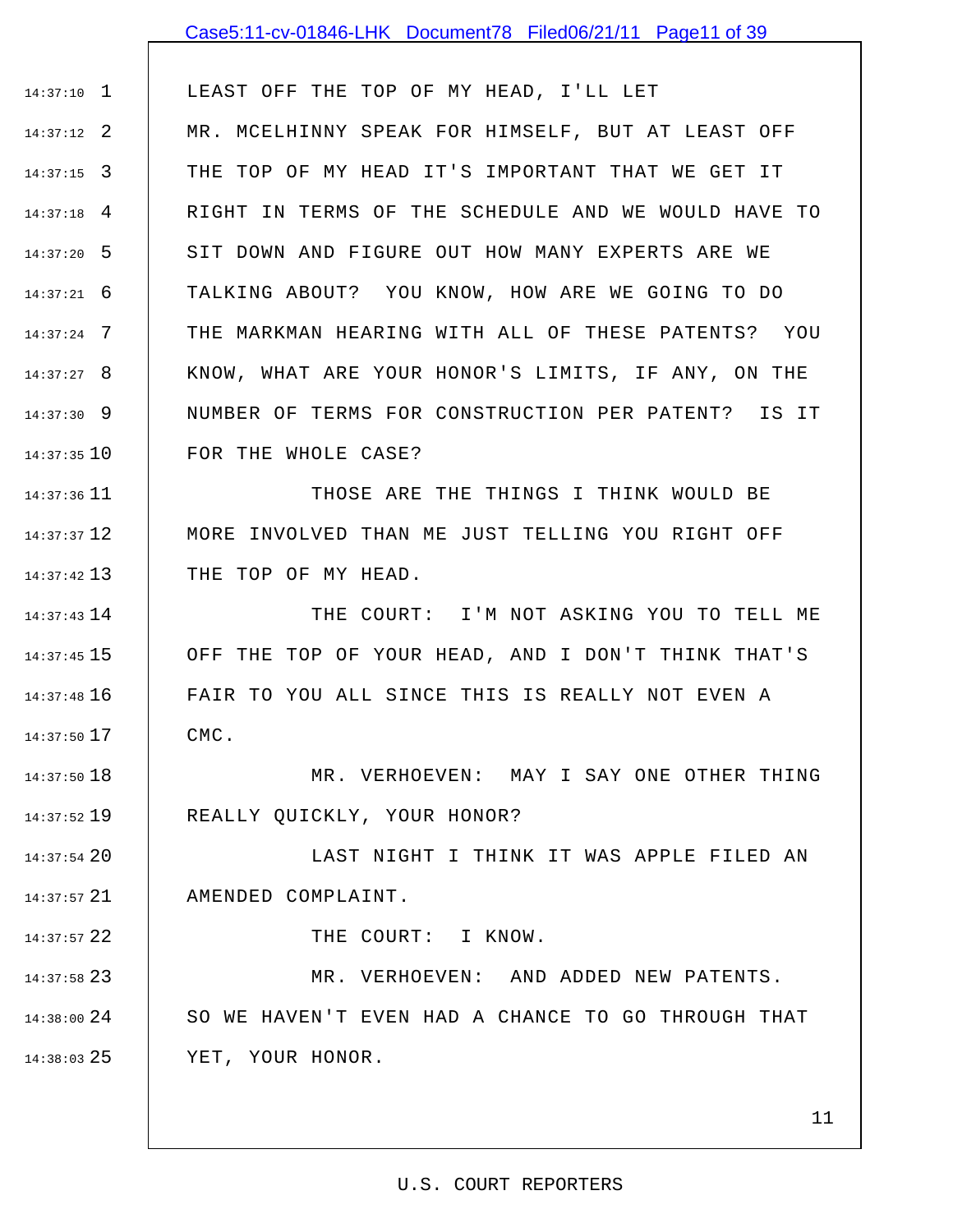1 14:38:03 2 14:38:06 SO THAT WOULD OBVIOUSLY IMPACT US AS WELL.

3 14:38:06 4 14:38:07 5 14:38:10 THE COURT: SURE. LET ME ASK, THE SAMSUNG VERSUS APPLE CASE, IT HAS BEEN RELATED BUT IT HASN'T BEEN CONSOLIDATED.

6 14:38:12 7 14:38:14 8 14:38:18 9 14:38:20 10 14:38:21 ARE YOU ALL GOING TO SEEK TO CONSOLIDATE IT OR ARE YOU JUST GOING TO THEN ASSERT THE PATENTS THAT YOU ASSERTED IN THAT CASE AS COUNTERCLAIMS IN THIS CASE AND IT IS RESPECTIVELY THE SAME CASE ANYWAY, OR WHAT IS GOING TO HAPPEN?

11 14:38:24 12 14:38:26 13 14:38:28 MR. VERHOEVEN: WE THINK IT SHOULD BE CONSOLIDATED, YOUR HONOR, AND WE THINK IT SHOULD BE CONSOLIDATED AND SHOULD PROCEED AS A SINGLE CASE.

14 14:38:29 15 14:38:31 16 14:38:33 THE COURT: NOW, WHEN YOU -- I THINK YOUR ANSWER DATE IS NOT FOR A LITTLE WHILE, RIGHT? I KNOW YOU STIPULATED TO A DATE. WHEN WAS THAT?

MR. VERHOEVEN: JULY 15TH.

18 14:38:42 19 14:38:43 20 14:38:48 MS. MAROULIS: YOUR HONOR, JULY 5TH. IT'S GOING TO BE CHANGED BECAUSE OF THE FILING YESTERDAY.

17 14:38:37

25 14:38:57

21 14:38:48 22 14:38:49 23 14:38:53 24 14:38:57 THE COURT: I SEE. OKAY. ARE YOU ANTICIPATING THEN FILING COUNTERCLAIMS THAT WOULD ASSERT YOUR OWN -- WHATEVER COMBINATION OF UTILITY PATENTS?

MR. VERHOEVEN: WE'RE STILL EVALUATING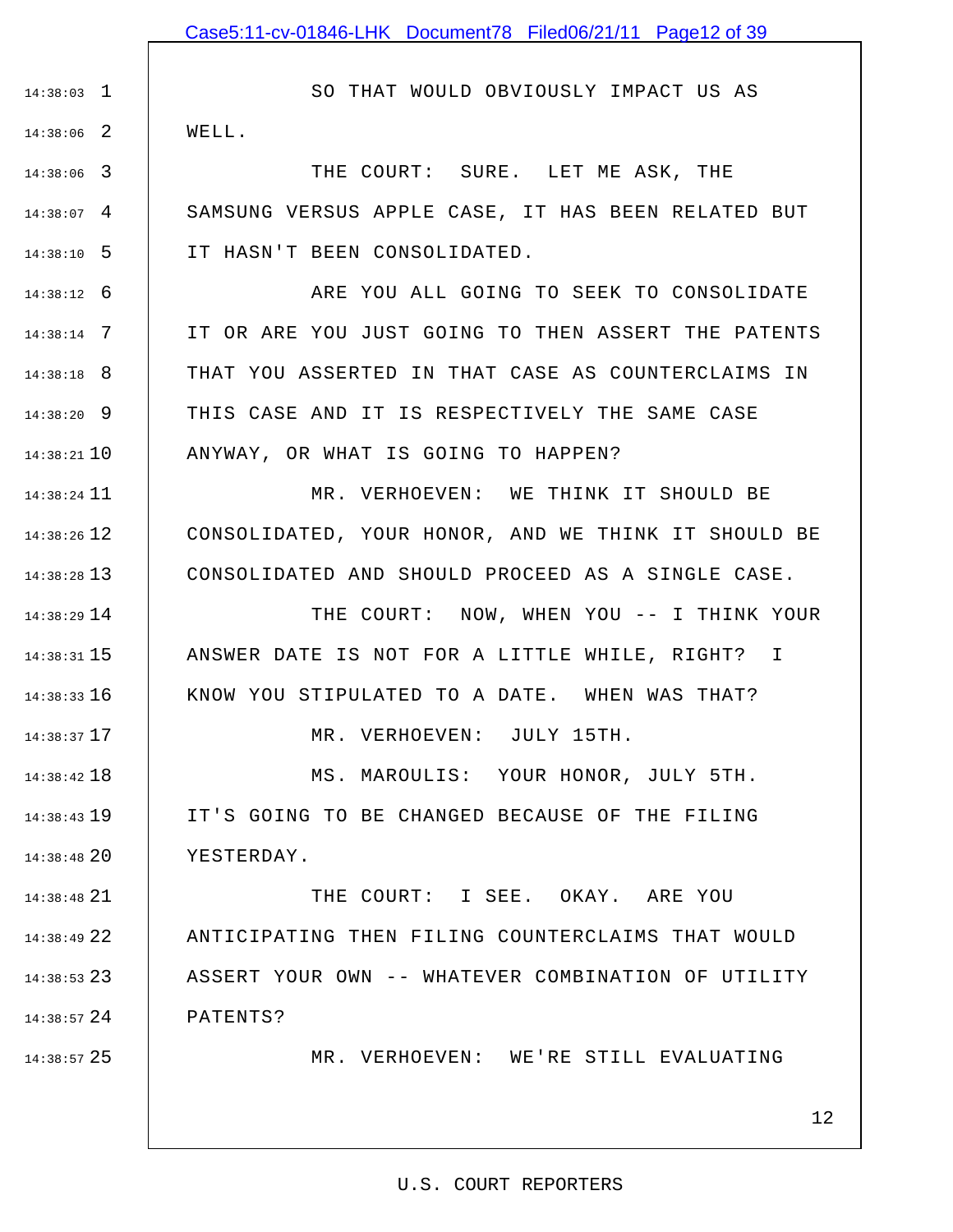|                 | Case5:11-cv-01846-LHK Document78 Filed06/21/11 Page13 of 39 |
|-----------------|-------------------------------------------------------------|
|                 |                                                             |
| $14:38:59$ 1    | OUR OPTIONS, AND I REALLY CAN'T SPEAK TO THAT AT            |
| $14:39:01$ 2    | THIS POINT.                                                 |
| $14:39:02$ 3    | THE COURT: OKAY.                                            |
| $14:39:02$ 4    | MR. VERHOEVEN: WE ARE EVALUATING THOSE                      |
| $14:39:04$ 5    | OPTIONS THOUGH, YOUR HONOR.                                 |
| $14:39:05$ 6    | MR. MCELHINNY: IF I MAY, YOUR HONOR?                        |
| $14:39:07$ 7    | THE COURT: YES.                                             |
| $14:39:08$ 8    | MR. MCELHINNY: TWO OF THE SUBJECTS THAT                     |
| $14:39:09$ 9    | HAVE BEEN TOUCHED ON, WE DO, THE REASON WE'RE               |
| $14:39:11$ 10   | TALKING ABOUT AN INJUNCTION, IS THAT WE DO FEEL             |
| $14:39:13$ 11   | THAT THERE IS INJURY GOING ON.                              |
| $14:39:16$ 12   | WE DO SEEK TO EXPEDITE A RESOLUTION OF                      |
| $14:39:19$ 13   | THIS CASE. WE DO THINK THAT -- WE WILL OPPOSE               |
| $14:39:22$ $14$ | CONSOLIDATION SIMPLY BECAUSE ADDING A TEN-UTILITY           |
| $14:39:26$ 15   | PATENT ONTO THE CASE THAT WE HAVE WE THINK IS A             |
| $14:39:29$ 16   | DELAYING TACTIC.                                            |
| $14:39:30$ 17   | BUT IN CONNECTION I THINK I CAN SAY                         |
| 14:39:34 18     | COUNSEL, ALL OF THE COUNSEL WHO ARE IN THE CASE,            |
| $14:39:36$ 19   | WILL OPPOSE CONSOLIDATING THAT ON APPLE'S SIDE.             |
| 14:39:4020      | AS YOU KNOW FROM THE DECLARATIONS, I                        |
| $14:39:42$ 21   | MEAN, I SAT IN FRONT OF YOU AND YOU SAID, YOU CAN           |
| $14:39:46$ 22   | EXPEDITE DISCOVERY AND WE KNOW FROM THE                     |
| $14:39:49$ 23   | DECLARATIONS, WE CALLED THEM UP AND WE WENT THROUGH         |
| $14:39:51$ 24   | THE LIST THAT MR. VERHOEVEN HAD STATED AND HE SAID          |
| $14:39:54$ 25   | EXACTLY YOUR POINT, WHICH WAS THAT THERE IS GOING           |
|                 |                                                             |
|                 | 13                                                          |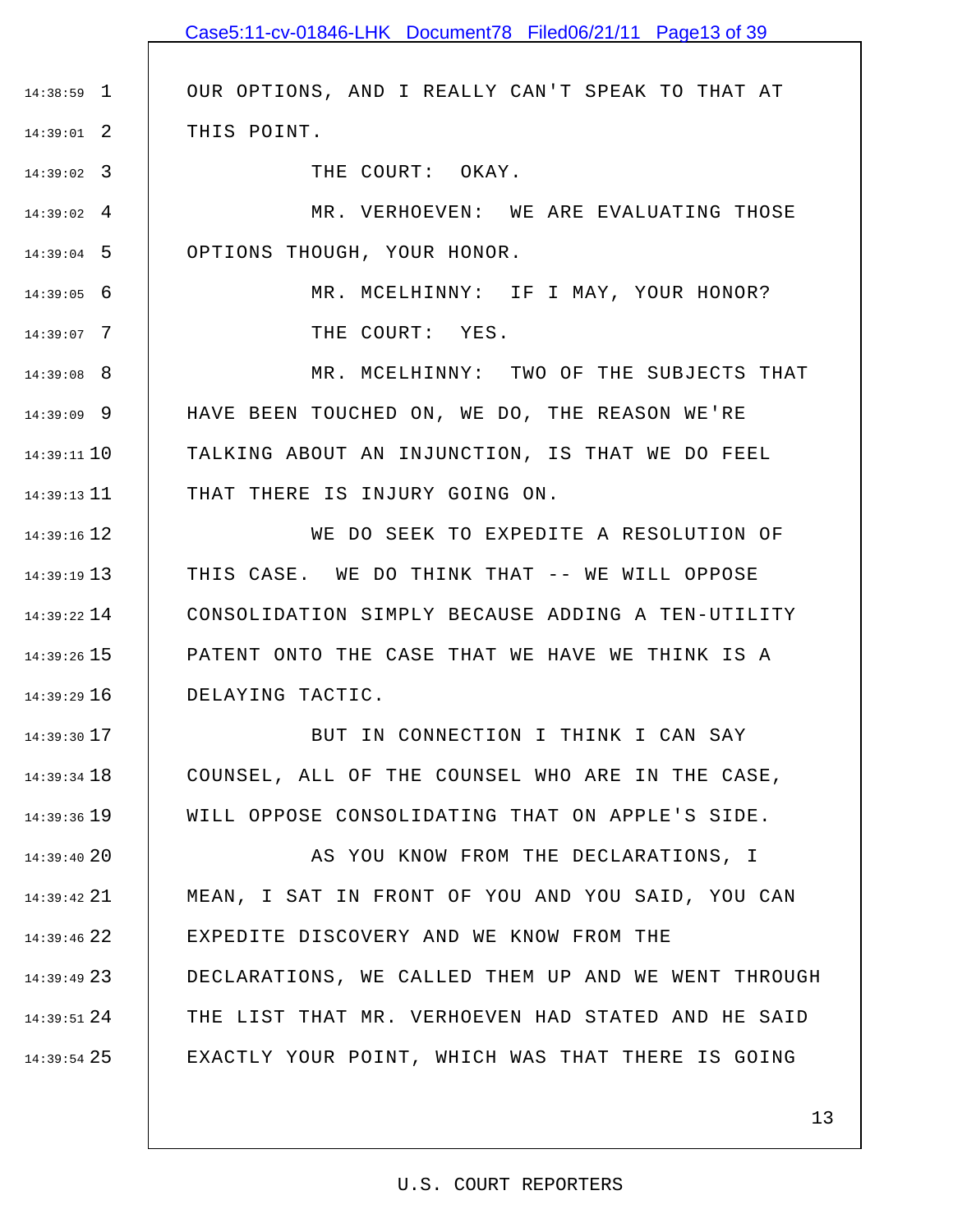## Case5:11-cv-01846-LHK Document78 Filed06/21/11 Page14 of 39

1 14:39:57 2 14:39:59 3 14:40:02 4 14:40:06 5 14:40:07 TO HAVE TO BE SOME DISCOVERY RELATIVE TO THIS INJUNCTION IF IT IS FILED, CAN'T WE AGREE ON A PROCESS FOR THAT? CAN'T WE DECIDE IF DECLARANTS ARE TO BE DEPOSED, ALL OF THE STUFF THAT I MENTIONED TO YOU?

6 14:40:08

18 14:40:37

AND TODAY THEY WILL NOT ENGAGE WITH US.

7 14:40:12 8 14:40:14 9 14:40:17 10 14:40:21 11 14:40:24 12 14:40:27 13 14:40:30 14 14:40:33 15 14:40:36 AND, AGAIN, I THINK AS COUNSEL HAS SAID, THE LIKELY PROCEDURE HERE IS THAT THEY FILED THIS SORT OF WHAT WE WOULD CALL IT A "GOTCHA MOTION" AND IF IT DOESN'T SUCCEED THEN WE'RE GOING TO START OVER THE PROCESS ABOUT NOW WHAT DISCOVERY DO YOU REALLY NEED THAT IS RELEVANT TO THE INJUNCTION AND HOW LONG WOULD IT TAKE, AND I THINK WE WILL SEE AN ENGAGEMENT AND PROBABLY A DRAWN-OUT DISCOVERY PERIOD.

14:40:36 16 17 14:40:37 MR. VERHOEVEN: YOUR HONOR, MAY I BRIEFLY?

MR. MCELHINNY: JUST LET ME FINISH.

19 14:40:39 20 14:40:41 21 14:40:43 22 14:40:47 14:40:49 23 | AMENDED COMPLAINT, WILL BE BASED ON PRODUCTS THAT 24 14:40:51 25 14:40:54 THE OTHER THING IS ALL OF THE CLAIMS THAT WE WILL BE PURSUING, WHATEVER THEY ARE IN THE PRELIMINARY INJUNCTION, AS WE POINTED OUT TO YOUR HONOR BEFORE, AND AS WE POINTED OUT CLEARLY IN OUR ARE CURRENTLY IN THE MARKET. THEY WILL NOT BE BASED ON OUR FUTURE PRODUCTS.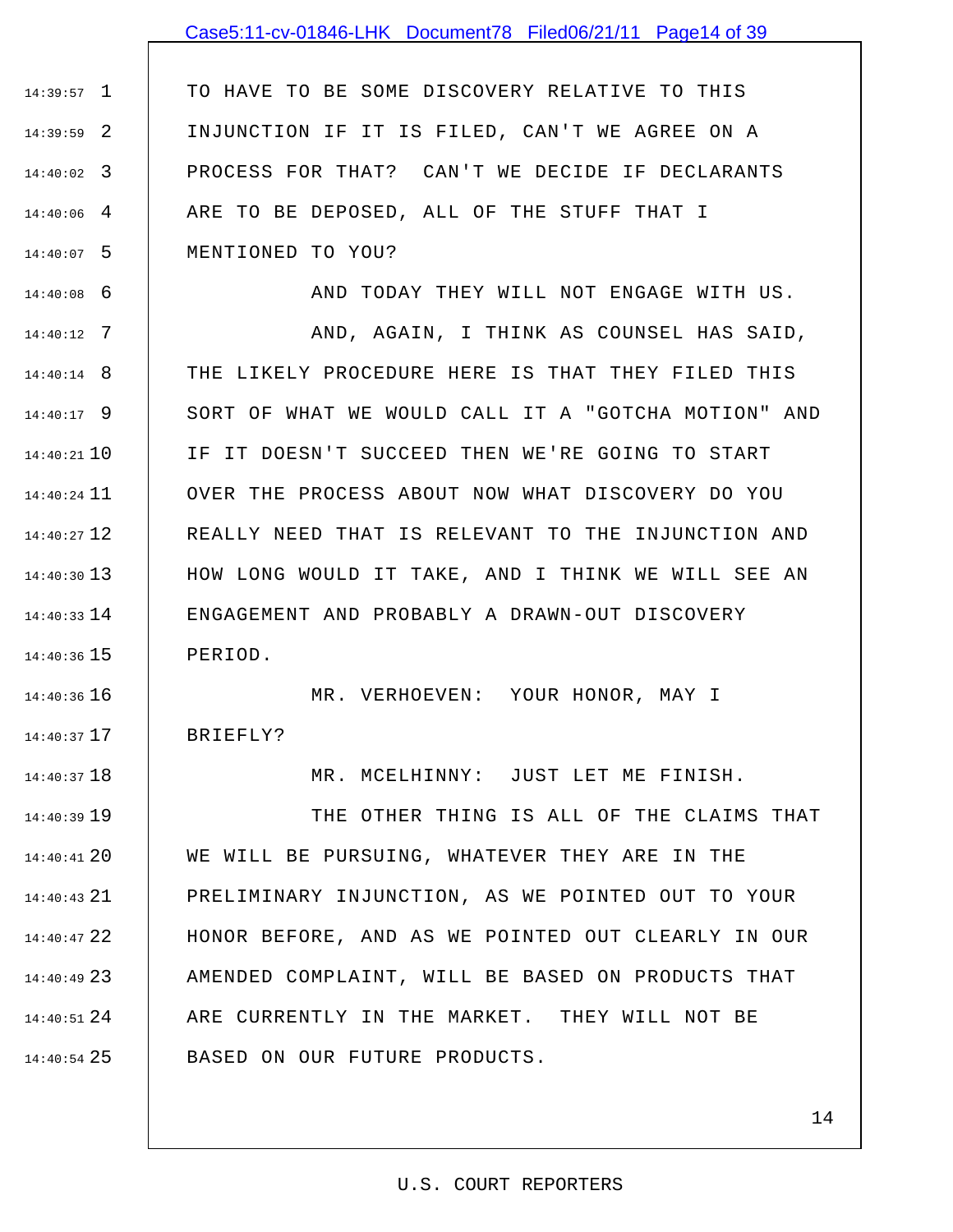## Case5:11-cv-01846-LHK Document78 Filed06/21/11 Page15 of 39

1 14:40:55 2 14:40:57 3 14:41:00 4 14:41:04 MR. VERHOEVEN TALKED ABOUT THE POSSIBILITY THAT HE WAS TAKING SURVEYS WITH WHATEVER THEY GET TOGETHER BUT IF THAT REACHED THE CONFIDENTIALITY ORDER, WE JUST CAN'T.

5 14:41:08 6 14:41:11 7 14:41:15 8 14:41:20 THE COURT: I KNOW YOU ADDED A BUNCH OF DESIGN PATENTS, UTILITY PATENTS AND YOU CHANGED YOUR TRADE DRESS ALLEGATION AND YOU ADDED A CLAIM FOR RELIEF.

9 14:41:28 10 14:41:31 11 14:41:33 12 14:41:35 WHY DID YOU AMEND THIS? WAS THAT IN ANTICIPATION OF THIS MOTION TO MAKE IT MORE TIED TO SPECIFIC CURRENTLY AVAILABLE IPHONES AND IPADS  $OR$  --

13 14:41:36 14 14:41:38 MR. MCELHINNY: I THINK THERE ARE A COUPLE OF REASONS THAT WE HAVE DONE IT.

15 14:41:39

THE COURT: UH-HUH.

16 14:41:40 17 14:41:41 18 14:41:48 MR. MCELHINNY: ONE, AS PART OF THEIR INTENTIONAL STRATEGY, SAMSUNG KEEPS RELEASING ADDITIONAL INFORMATION ABOUT THE PRODUCTS.

19 14:41:49 20 14:41:51 21 14:41:53 22 14:41:56 23 14:41:58 24 14:42:01 25 14:42:03 SO IN THE TIME THAT WE WERE LAST IN FRONT OF YOU BEFORE, WE HAVE BEEN ABLE TO GET THE SAMPLES AND THE S2 PHONE AND WHICH IS BEING MARKETED OUTSIDE OF THE UNITED STATES, AND WE WERE ABLE TO DRAFT A COMPLAINT THAT WAS MORE CLOSELY DRAWN TO THE PRODUCTS THAT WE WERE GOING TO BE ATTACKING AND WE WANTED TO MAKE SURE THAT THAT COMPLAINT WAS ON

#### U.S. COURT REPORTERS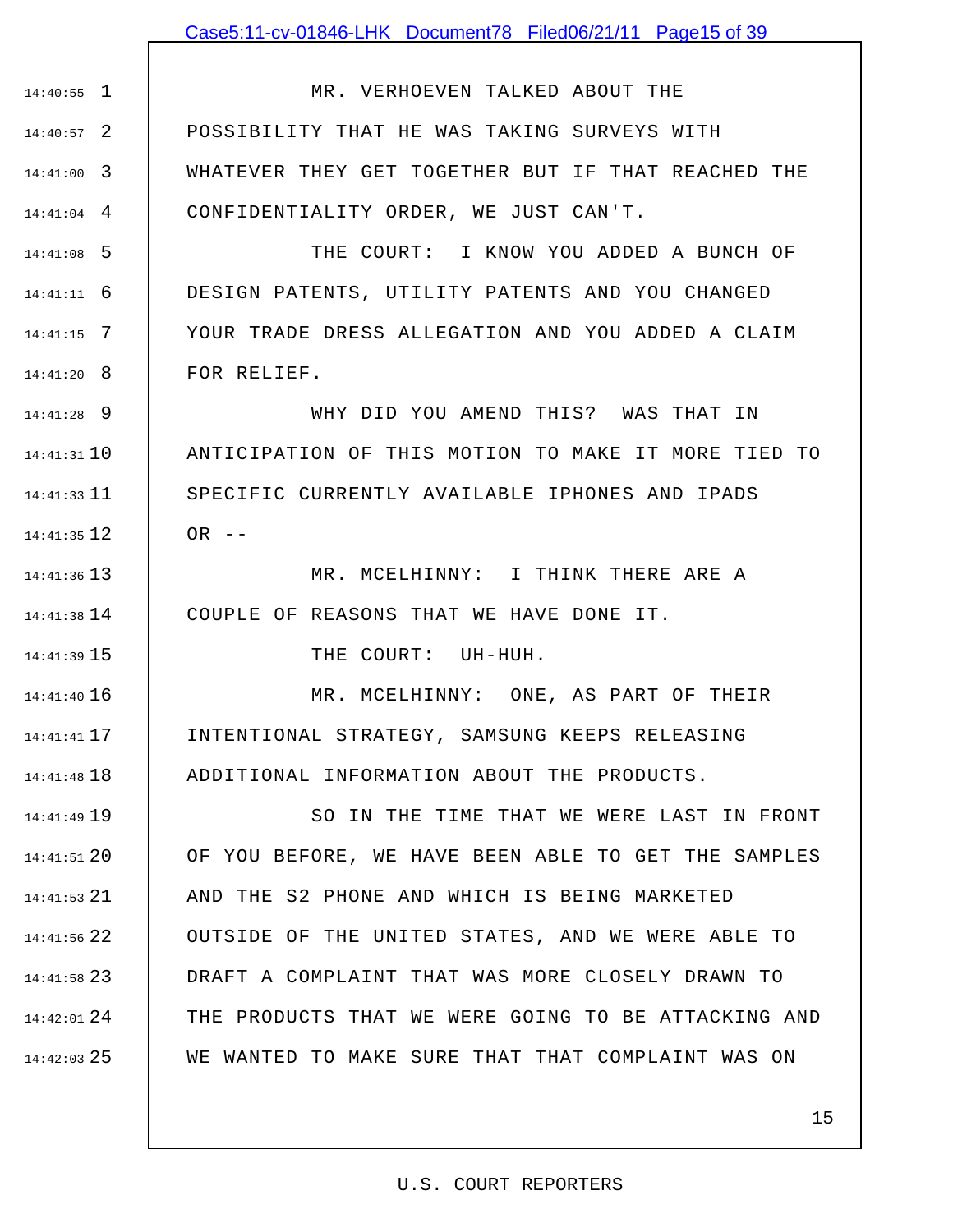## Case5:11-cv-01846-LHK Document78 Filed06/21/11 Page16 of 39

1 14:42:05 2 14:42:09 3 14:42:11 4 14:42:15 5 14:42:17 FILE BEFORE WE ACTUALLY GOT THE PRODUCTION DUE DATE BECAUSE WE WANTED TO MAKE SURE THAT THAT WAS DONE COMPLETELY WITH PUBLIC INFORMATION. SO THERE'S NO QUESTION ABOUT HOW WE WOULD USE THE PRODUCTS THAT ARE BEING PROVIDED TO US TODAY.

6 14:42:19 7 14:42:22 8 14:42:26 9 14:42:28 BUT BASICALLY IT'S A TAILORING OF -- I MEAN, APPLE, AS YOU KNOW, IT HAS A LOT OF INTELLECTUAL PROPERTY RIGHTS AND IT'S A TAILORING OF THOSE PRODUCTS.

14:42:30 10 11 14:42:34 12 14:42:37 13 14:42:39 14 14:42:44 THE COURT: LET ME ASK IF THE PARTIES -- IF YOU ALL -- UNDERSTANDING LAST TIME YOU WERE HERE, YOU SAID THAT YOU HAD A BUSINESS RELATIONSHIP, I FORGET WHAT THE NUMBER WAS, EIGHT MILLION, EIGHT BILLION?

15 14:42:44 16 14:42:45 MR. MCELHINNY: I THINK IT WAS IN EXCESS OF SEVEN BILLION.

17 14:42:47 18 14:42:49 19 14:42:53 THE COURT: SEVEN BILLION. CAN WE ALL JUST GET ALONG HERE AND CAN I SEND YOU OUT TO ADR? IS THERE ANY -- YOU NAME IT WHO YOU WANT

20 14:42:55 21 14:43:00 TO GO TO? I WILL SEND YOU WITH BOXES OF CHOCOLATES. I MEAN, WHATEVER.

22 14:43:01 23 14:43:04 IS THERE ANYTHING THAT WOULD BE POSSIBLE HERE IN TERMS OF AT LEAST EXPLORING?

24 14:43:06 25 14:43:09 I KNOW YOU SAID YOU ALREADY ENGAGED IN A BIT OF DISCUSSION BEFORE FILING THIS CASE, BUT IS

### 16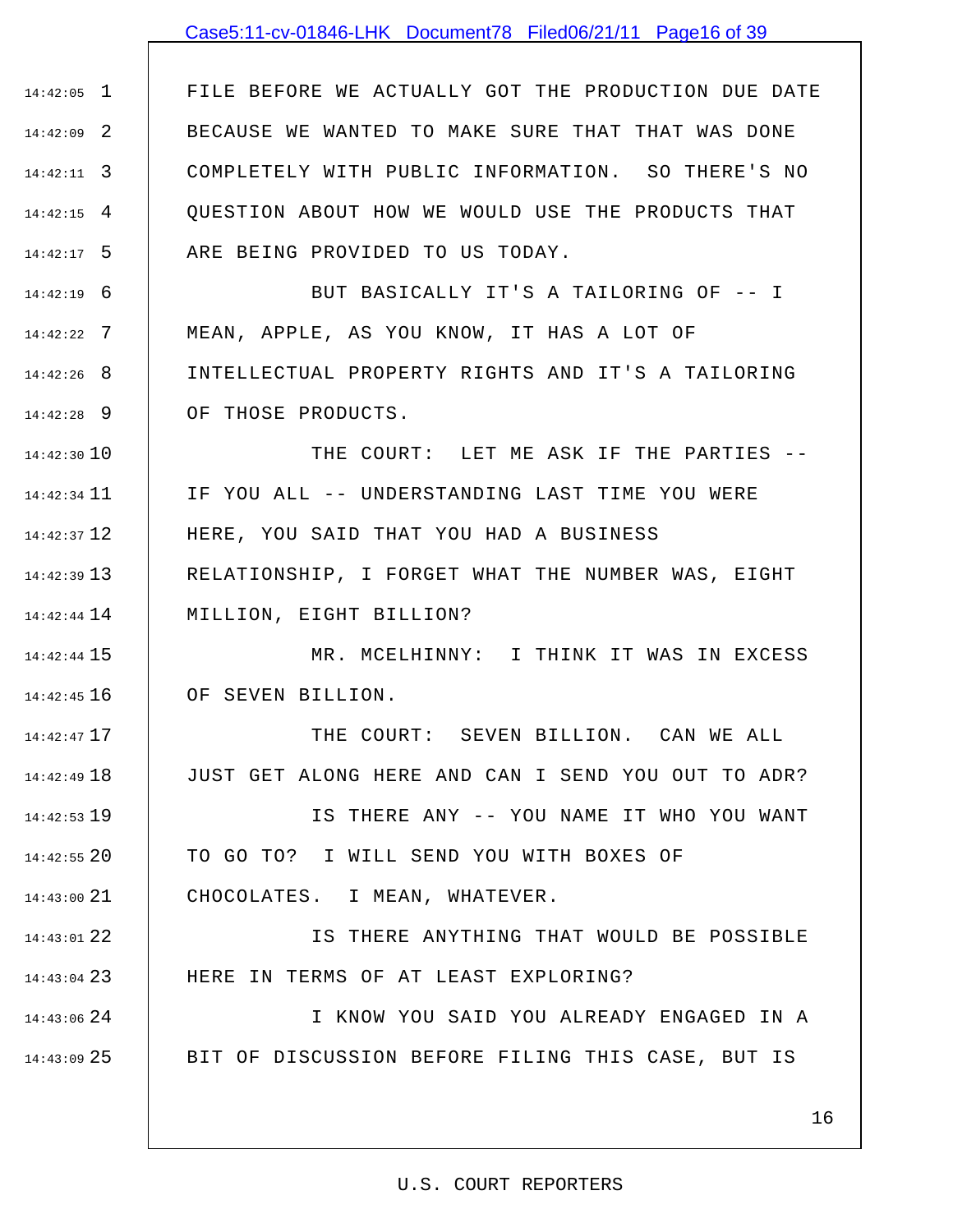|               | Case5:11-cv-01846-LHK Document78 Filed06/21/11 Page17 of 39 |
|---------------|-------------------------------------------------------------|
|               |                                                             |
| $14:43:12$ 1  | THERE ANYTHING NOW?                                         |
| $14:43:13$ 2  | MR. VERHOEVEN: WE'RE ALWAYS WILLING TO                      |
| $14:43:14$ 3  | DO THAT, YOUR HONOR.                                        |
| $14:43:17$ 4  | THERE HAS BEEN DISCUSSIONS BETWEEN THE                      |
| $14:43:18$ 5  | PARTIES AND --                                              |
| $14:43:22$ 6  | THE COURT: YOU MEAN SINCE THE LAWSUIT                       |
| $14:43:24$ 7  | WAS FILED OR ARE YOU TALKING ABOUT THE PRE --               |
| $14:43:27$ 8  | MR. VERHOEVEN: BEFOREHAND.                                  |
| $14:43:27$ 9  | THE COURT: OKAY. BUT WHAT ABOUT                             |
| $14:43:29$ 10 | POST-LAWSUIT, IS THERE ANYTHING THAT WE SHOULD BE           |
| $14:43:31$ 11 | TRYING RIGHT NOW?                                           |
| $14:43:32$ 12 | MR. VERHOEVEN: I MEAN, FRANKLY, WHAT HAS                    |
| $14:43:33$ 13 | HAPPENED POST-LAWSUIT IS THAT APPLE'S PATENT                |
| $14:43:36$ 14 | COUNSEL HAS BEEN LITIGATING IN THE PRESS AND THAT'S         |
| $14:43:38$ 15 | WHERE THEY HAVE BEEN DEVOTING THEIR EFFORTS.                |
| $14:43:44$ 16 | MR. MCELHINNY: WELL, HOLD ON. WE HAVE                       |
| $14:43:45$ 17 | NEVER SPOKEN TO THE PRESS, YOUR HONOR.                      |
| $14:43:48$ 18 | THE COURT: I DON'T WANT TO GET INTO --                      |
| $14:43:50$ 19 | OKAY. WHAT WOULD BE FEASIBLE RIGHT NOW? ARE YOU             |
| $14:43:52$ 20 | WILLING TO GO TO SOME FORM OF ADR NOW?                      |
| $14:43:57$ 21 | MR. MCELHINNY: MY UNDERSTANDING --                          |
| 14:43:58 22   | THE COURT: YES.                                             |
| $14:43:58$ 23 | MR. MCELHINNY: -- I HAVE NOT BEEN                           |
| $14:44:00$ 24 | INVOLVED IN THESE TALKS, BUT MY UNDERSTANDING IS            |
| $14:44:01$ 25 | THAT THIS CASE OBVIOUSLY HAS GOT THE ATTENTION OF           |
|               |                                                             |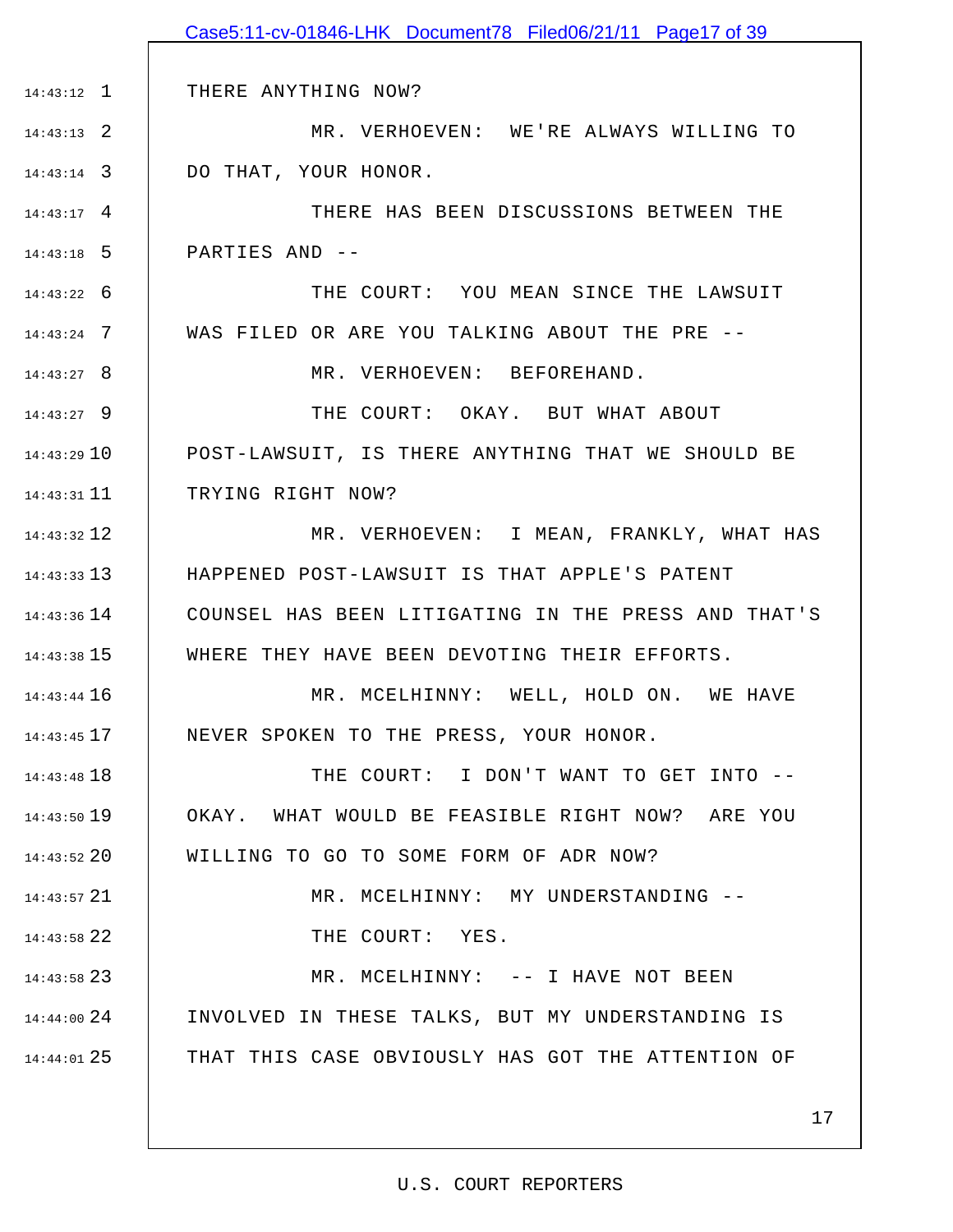|                 | Case5:11-cv-01846-LHK Document78 Filed06/21/11 Page18 of 39 |
|-----------------|-------------------------------------------------------------|
|                 |                                                             |
| $14:44:05$ 1    | PEOPLE AT THE HIGHEST LEVELS, LITERALLY AT THE              |
| $14:44:06$ 2    | HIGHEST LEVELS AT BOTH COMPANIES.                           |
| $14:44:07$ 3    | THE COURT: CAN WE GET THEM TOGETHER?                        |
| $14:44:09$ 4    | MR. MCELHINNY: THAT THEY ARE, IN FACT,                      |
| $14:44:10$ 5    | MEETING AND TALKING AND THAT'S MY UNDERSTANDING.            |
| $14:44:12$ 6    | AND I DON'T THINK INTRODUCING A MEDIATOR INTO THAT          |
| $14:44:15$ 7    | WOULD BE HELPFUL, YOUR HONOR, IS MY READ.                   |
| $14:44:17$ 8    | I CAN ANSWER YOUR EARLIER QUESTION. WE                      |
| $14:44:20$ 9    | WOULD BE PREPARED TO TRY THIS CASE IN SIX MONTHS.           |
| 14:44:27 10     | MR. VERHOEVEN: YOUR HONOR, MAY I SPEAK                      |
| $14:44:29$ $11$ | BRIEFLY TO THE ACTUAL MOTION?                               |
| 14:44:30 12     | THE COURT: YES, I'M GOING TO GET BACK TO                    |
| $14:44:32$ 13   | THE MOTION.                                                 |
| 14:44:37 14     | MR. VERHOEVEN: OH.                                          |
| 14:44:38 15     | THE COURT: I'M SORRY. I'M JUST GETTING                      |
| $14:44:40$ 16   | DISTRACTED HERE.                                            |
| $14:44:41$ 17   | LET ME GO TO MR. MCELHINNY. IT LOOKS                        |
| 14:44:46 18     | LIKE BASED ON THE RELEASE OF IPHONE, IPHONE 3G,             |
| 14:44:50 19     | IPHONE 3GS, IPHONE 4, IT LOOKS LIKE YOU'RE DUE FOR          |
| $14:44:55$ 20   | A RELEASE OF AT LEAST A PHONE.                              |
| 14:44:56 21     | I AGREE WITH THE -- THAT THE TABLET                         |
| 14:44:59 22     | COMPUTER, YOU RELEASED ONE IN MARCH OF LAST YEAR            |
| 14:45:02 23     | AND OF THIS YEAR AND IT COMES OUT WITHIN A YEAR, IT         |
| $14:45:05$ 24   | SEEMS A LITTLE PREMATURE THAT YOU HAVE HAD LESS             |
| $14:45:07$ 25   | THAN THREE MONTHS OF DEVELOPMENT ON THE TABLET              |
|                 |                                                             |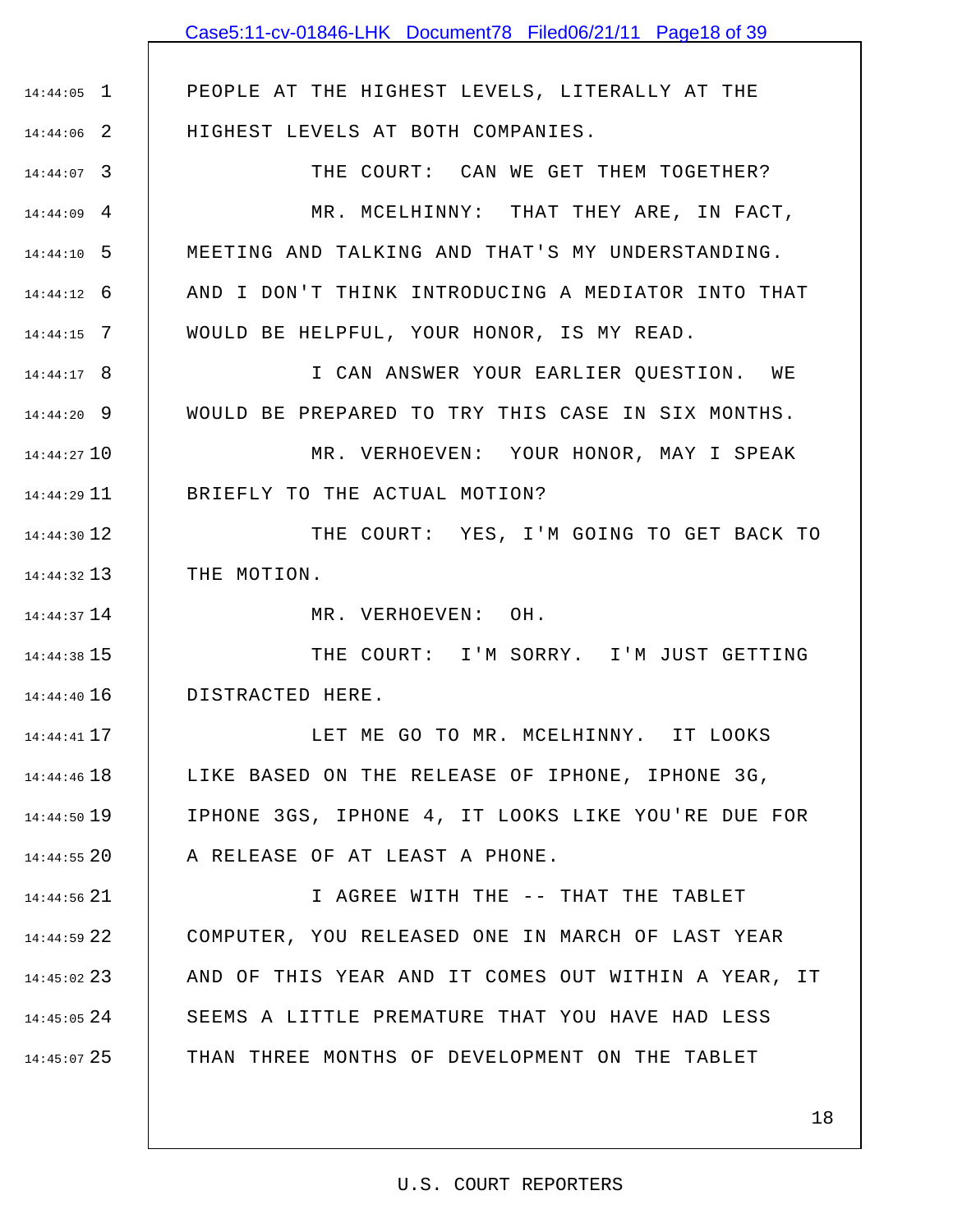COMPUTER.

1 14:45:10

2 14:45:11 3 14:45:13 4 14:45:16 BUT ON THE IPHONE IT LOOKS LIKE YOU'RE DUE ON ONE, ALTHOUGH THE RELEASE DATES IN THE PAST FOUR YEARS HAVE ALL BEEN IN JUNE.

5 14:45:18 6 14:45:21 7 14:45:23 8 14:45:26 9 14:45:28 WHY SHOULDN'T THEY BE ABLE TO FIND OUT? I MEAN, IF YOU'RE GOING TO RELEASE A PRODUCT IT LOOKS LIKE PROBABLY BEFORE YOUR P.I. MOTION IS FILED, WHY SHOULDN'T THEY BE ABLE TO GET SOME INFORMATION ON THAT?

10 14:45:29 11 14:45:31 MR. MCELHINNY: I THINK THERE ARE TWO ANSWERS TO THAT.

12 14:45:32 13 14:45:35 14 14:45:37 15 14:45:42 ONE, YOUR HONOR, IN FAIRNESS, IS ENGAGING IN THE EXACT SAME SPECULATION THAT THEY ARE. WE DO NOT ISSUE PRERELEASES. WE DON'T GIVE INFORMATION TO THE PRESS.

16 14:45:42 17 14:45:47 18 14:45:49 19 14:45:52 20 14:45:55 21 14:45:57 22 14:46:00 THERE'S NOT A FACT IN THEIR PAPERS THAT'S NOT SIMPLY HISTORICAL ABOUT WHEN WE'RE GOING TO RELEASE SOMETHING, WHAT IT'S LIKELY TO BE, AND THAT'S BECAUSE OF THE NATURE -- WE DO BUSINESS A DIFFERENT WAY AND SO THERE'S NO WAY IN FAIRNESS TO PREDICT WHENEVER WE'RE GOING TO DO A RELEASE OF ANYTHING.

23 14:46:01 24 14:46:02 25 14:46:05 THE COURT: WHAT ABOUT THEIR ARGUMENT THAT THERE NEEDS TO BE CO-EXISTENCE IN THE MARKET IN ORDER FOR YOU TO -- AND, AND IF YOU STOP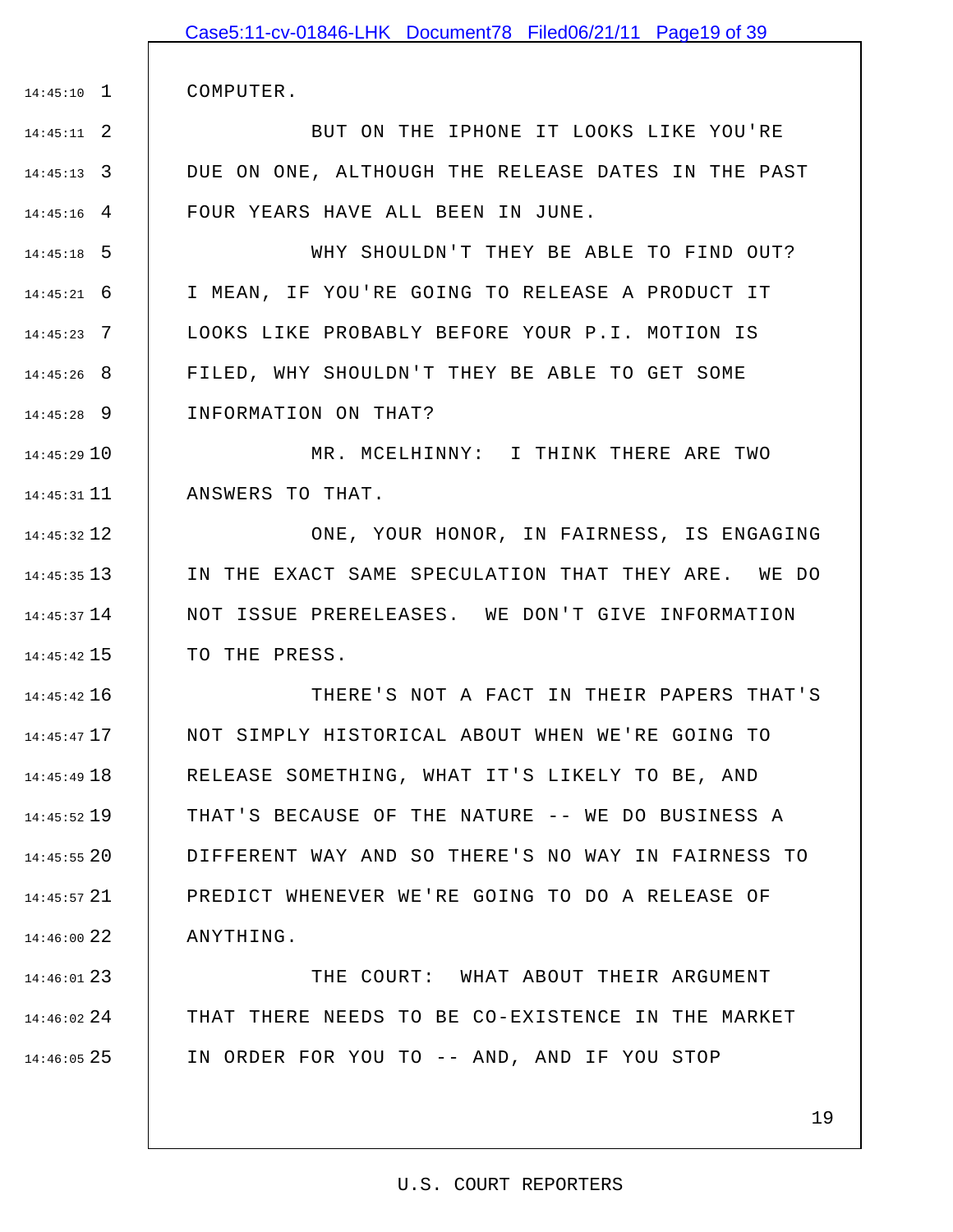## Case5:11-cv-01846-LHK Document78 Filed06/21/11 Page20 of 39

1 14:46:10 2 14:46:12 3 14:46:16 4 14:46:18 SELLING, YOU KNOW, AND MAKE IT A LEGACY VERSION, I MEAN, TELL ME ABOUT THE LEGACY VERSION? WHAT -- DO THEY, IN FACT, STOP BEING SOLD RIGHT BEFORE THE RELEASE OF THE NEXT GENERATION?

5 14:46:20 6 14:46:21 7 14:46:23 MR. MCELHINNY: THEY DO NOT, YOUR HONOR. IN FAIRNESS, LET ME JUST ANSWER YOUR QUESTION DIRECTLY.

THE COURT: YES.

8 14:46:24

9 14:46:25 14:46:26 10 11 14:46:29 12 14:46:34 13 14:46:39 14 14:46:41 MR. MCELHINNY: WHICH IS A LOT OF CASES GOT CITED. I'M SURE YOU LOOKED AT THEM ALL. THERE IS NOT A CASE THAT HAS EVER ORDERED THE PLAINTIFF TO PRODUCE FUTURE PRODUCT PLANNING DESIGNS IN ORDER TO BE ABLE TO ASSERT ITS INTELLECTUAL PROPERTY RIGHTS. IT HAS NEVER HAPPENED.

15 14:46:45 16 14:46:47 17 14:46:51 18 14:46:53 19 14:46:57 20 14:47:01 AND WE WOULD ARGUE THAT IT WOULD BE SUCH A BURDEN ON PLAINTIFFS. THE PEOPLE WHO DRAFTED THE LANHAM ACT WHO WERE TRYING TO PROTECT INVESTORS WOULD FIND THAT, WOULD FIND THAT A TERRIBLE DISADVANTAGE TO A PLAINTIFF IF THAT WAS GOING TO BE ONE OF THE COSTS.

21 14:47:02 22 14:47:05 23 14:47:07 24 14:47:09 25 14:47:12 AND THE REASON FOR IT IS THE LOGIC OF THESE ACTS. IF YOU LOOK AT TRADE DRESS, TO BE CLEAR, THEY'RE NOT SAYING THEY NEED IT FOR A PATENT CASE. THEY'RE NOT SAYING THEY NEED IT FOR A TRADEMARK CASE.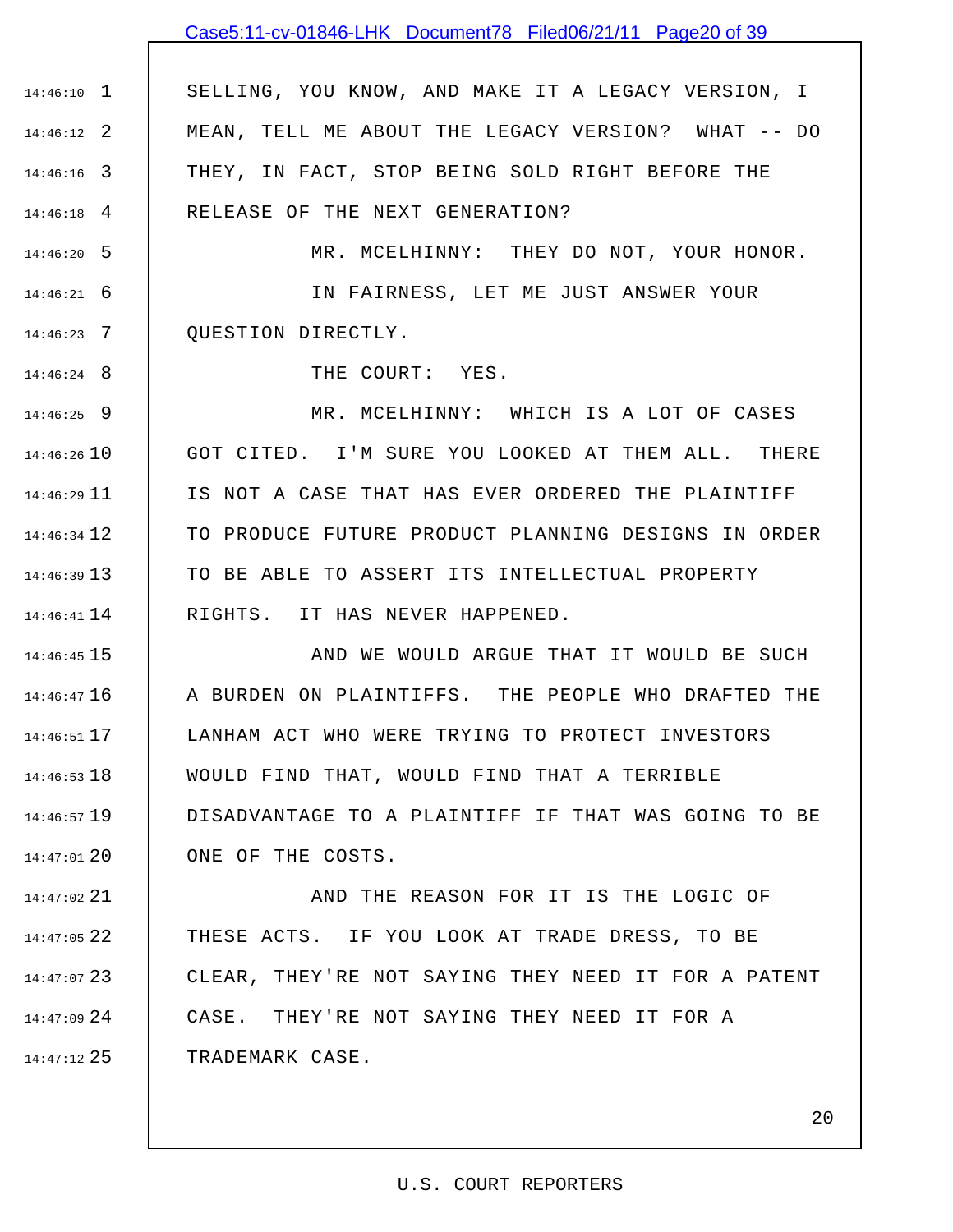### Case5:11-cv-01846-LHK Document78 Filed06/21/11 Page21 of 39

ALL OF THEIR ARGUMENTS GO TO TRADE DRESS.

1 14:47:14

12 14:47:41

2 14:47:16 3 14:47:18 4 14:47:21 5 14:47:24 AND EVERY CASE THAT HAS BEEN CITED TO YOU, EVERY CASE THAT EXISTS ON TRADE DRESS LOOKS AT THE HISTORICAL BEHAVIOR OF THE PERSON WHO WAS ASSERTING THE TRADE DRESS.

6 14:47:25 7 14:47:28 8 14:47:30 9 14:47:34 14:47:36 10 11 14:47:39 IT GOES BACK, BECAUSE WHAT WE HAVE TO PROVE IS, ONE, THAT WE HAVE DONE SOMETHING DISTINCTIVE; AND, TWO, THAT THE MARKET HAS REACTED TO IT IN A WAY THAT IT'S GOT AN ACQUIRED DISTINCTIVENESS AND THAT THAT THEN BECOMES OUR LEGAL RIGHT THAT WE CAN ASSERT.

BUT THAT IS ENTIRELY HISTORICAL.

13 14:47:45 14 14:47:47 15 14:47:51 16 14:47:54 17 14:47:58 AND SO ALL OF THE CASES THAT HAVE BEEN CITED TO YOUR HONOR RELY ON -- AND PARTICULARLY IN THE AREA IN WHICH THEY TALKED ABOUT WHICH IS WHETHER OR NOT THERE IS THIS CONTINUITY, IT LOOKS AT THE HISTORICAL PRODUCTS THAT HAVE BEEN MARKETED.

18 14:48:00 19 14:48:03 14:48:06 20 21 14:48:08 22 14:48:11 NO ONE HAS EVER SAID IN ORDER TO GET AN INJUNCTION IN A TRADE DRESS CASE YOU HAVE TO PROMISE THAT YOU WILL NOT CHANGE THIS IN THE FUTURE OR THAT YOU WILL LOOK AT YOUR FUTURE PLANNING OR ANYTHING LIKE THAT.

23 14:48:13 24 14:48:15 25 14:48:17 THEY LOOK AT THE FACTS THAT EXIST AS OF THE TIME OF THE INJUNCTION. THE ROSE ART CASE SPECIFICALLY SAYS THAT THE PLAINTIFF CAN PICK THE

### 21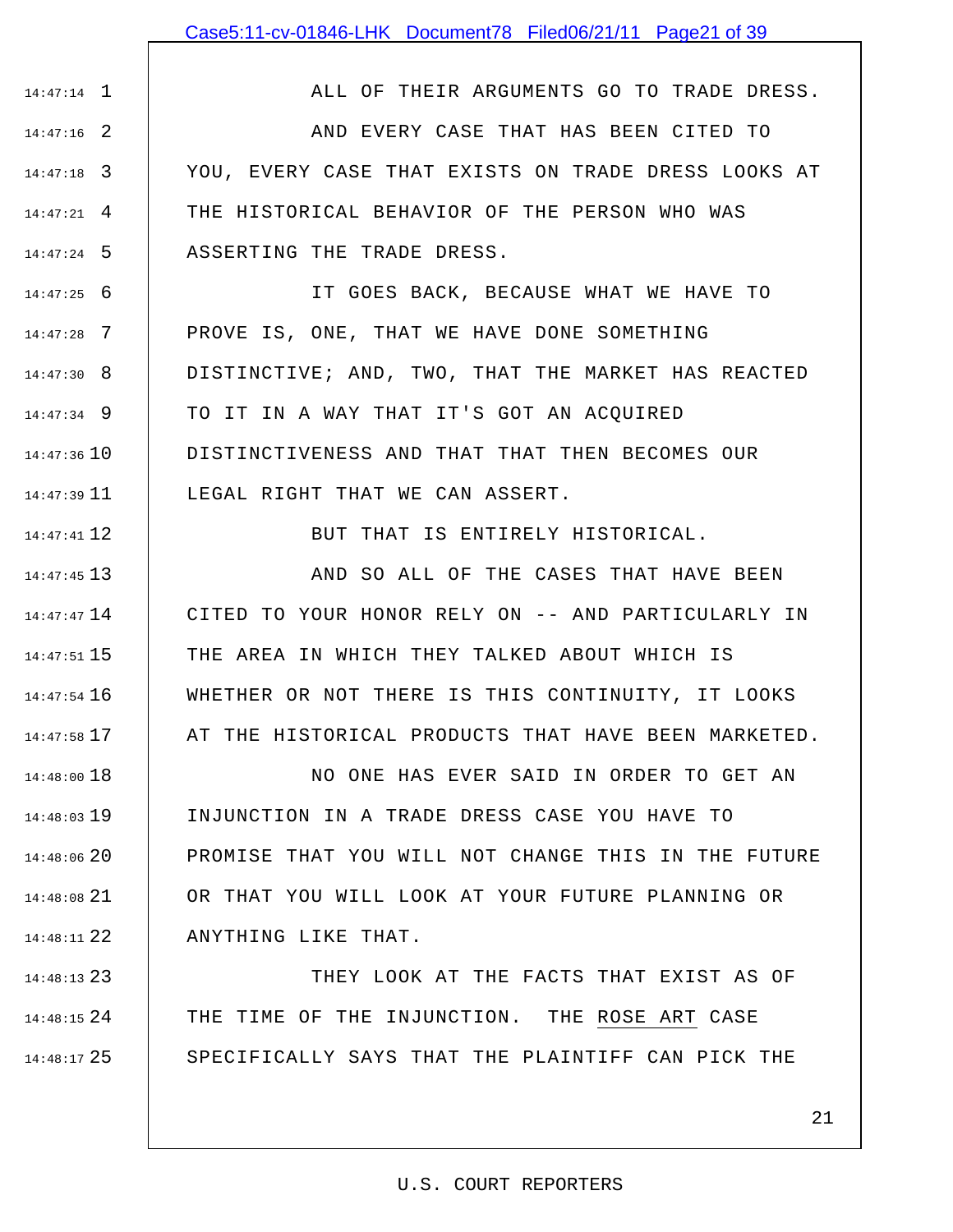PRODUCTS THAT THEY ARE ALLEGING ARE THE TRADE

1 14:48:19

2 14:48:22

DRESS, WHICH IS WHAT WE HAVE DONE.

3 14:48:23 4 14:48:25 5 14:48:28 6 14:48:31 AND THE ANSWER TO YOUR HONOR'S QUESTION, QUITE SIMPLY, IS IF AT THE TIME THAT THIS INJUNCTION CAME OUT WE WERE NOT COMPETING WITH THEM, THAT WOULD BE A DEFENSE.

7 14:48:35 8 14:48:37 9 14:48:39 10 14:48:42 11 14:48:44 12 14:48:48 13 14:48:52 BUT TO SPECULATE ABOUT WHETHER IT MIGHT HAPPEN OR WHATEVER HAPPENS AND TO GIVE THEM LITERALLY WHAT IS THE MOST SECRETLY REGARDED INFORMATION IN OUR COMPANY, TO SPECULATE ABOUT WHAT THE MARKET IS GOING TO LOOK LIKE A MONTH FROM NOW LITERALLY WOULD BE PRECEDENT SETTING AND HUGELY DAMAGING TO US.

14 14:48:53 15 14:48:55 THE COURT: OKAY. SO WHEN IS THE END OF LIFE FOR THE PRODUCTS?

16 14:49:01 17 14:49:03 18 14:49:06 OKAY. YOU'RE SAYING IT'S NOT BEFORE THE RELEASE OF THE NEXT GENERATION, BUT HOW LONG IS THE PREVIOUS GENERATION SOLD?

19 14:49:08 20 14:49:09 21 14:49:12 22 14:49:15 MR. MCELHINNY: WE'RE SAYING ALL OF THE PRODUCTS THAT WE HAVE ASSERTED AS THE BASIS OF OUR TRADE DRESS ARE TODAY IN THE MARKET AND COMPETE AGAINST SAMSUNG'S PRODUCTS.

23 14:49:21 24 14:49:23 25 14:49:33 AND OBVIOUSLY IN ORDER TO WIN OUR PRELIMINARY INJUNCTION, WE WILL HAVE TO PROVE THAT. THE COURT: WHY DID YOUR -- YOUR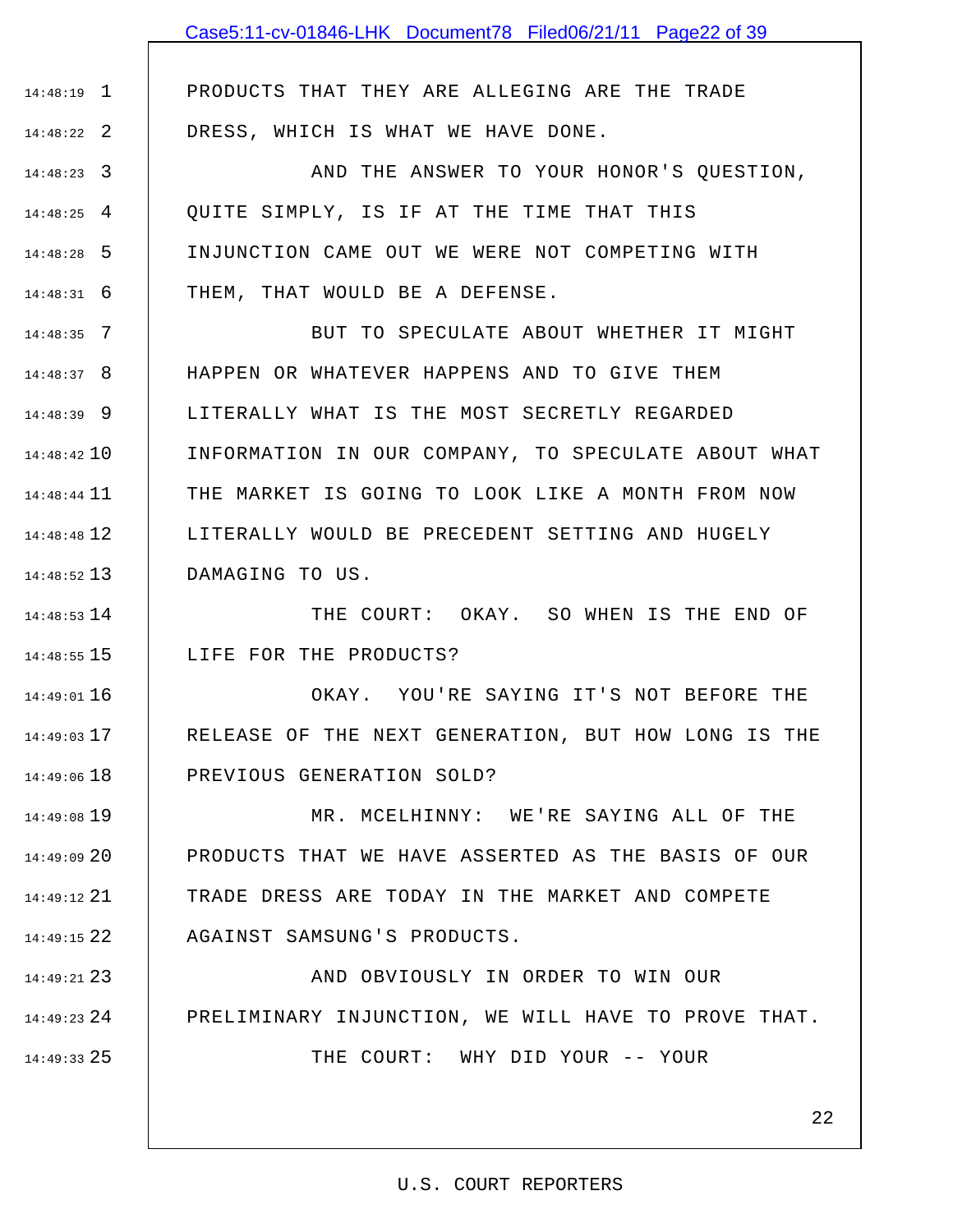## Case5:11-cv-01846-LHK Document78 Filed06/21/11 Page23 of 39

1 14:49:37 2 14:49:40 3 14:49:46 DISCOVERY LETTER SAYS, YOU KNOW, WE'LL BE HAPPY TO GIVE YOU DISCOVERY THAT YOU NEED, SAMSUNG, FOR THE P.I. MOTION AFTER WE FILE OUR MOTION.

4 14:49:48 5 14:49:51 6 14:49:52 THAT JUST SEEMS TO BE UNREASONABLE TO ME. MR. MCELHINNY: IT WAS INTENDED TO BE REASONABLE, YOUR HONOR.

7 14:49:53 8 14:49:55 9 14:49:58 14:50:00 10 11 14:50:02 JUST TO TAKE, IN MY EXPERIENCE, THE WAY THESE THINGS WORK IS THAT THE MOTION GETS FILED. THE DEFENDANT DECIDES WHAT DISCOVERY THEY NEED. THERE'S AN AGREEMENT AS TO WHAT DISCOVERY THEY GET AND WHAT THE SYMMETRICAL DISCOVERY.

12 14:50:04 13 14:50:07 14 14:50:11 15 14:50:13 JUST NOW WHEN YOU ASKED COUNSEL WHAT HIS FUTURE DISCOVERY WOULD BE, HE LAID OUT EXACTLY THAT PATTERN. HE SAID WE NEED TO SEE THE MOTION, THEN WE'LL SEE WHO THE DECLARANTS WERE.

16 14:50:15 17 14:50:19 18 14:50:21 19 14:50:24 20 14:50:27 21 14:50:29 22 14:50:32 AND SO WE -- THE LETTER ASSUMES THAT, BUT I BELIEVE THERE'S A FOLLOW-UP LETTER THAT SAID, YOU KNOW, IF YOU WANT TO START EARLIER, YOU SAID THIS, WE AGREED THAT WE WILL EXPEDITE THE RELEVANT DISCOVERY AND THE ANSWER TO THAT WAS WE DON'T WANT TO TALK ABOUT THAT. WE DON'T WANT TO TALK ABOUT ANY DISCOVERY EXCEPT THIS PARTICULAR MOTION.

23 14:50:37 24 14:50:39 25 14:50:41 AND WE REMAINED, AS I TOLD YOU THE LAST TIME, YOUR HONOR, IT IS IN OUR INTEREST TO EXPEDITE THE DISCOVERY IN ORDER TO GET OUR PRELIMINARY

23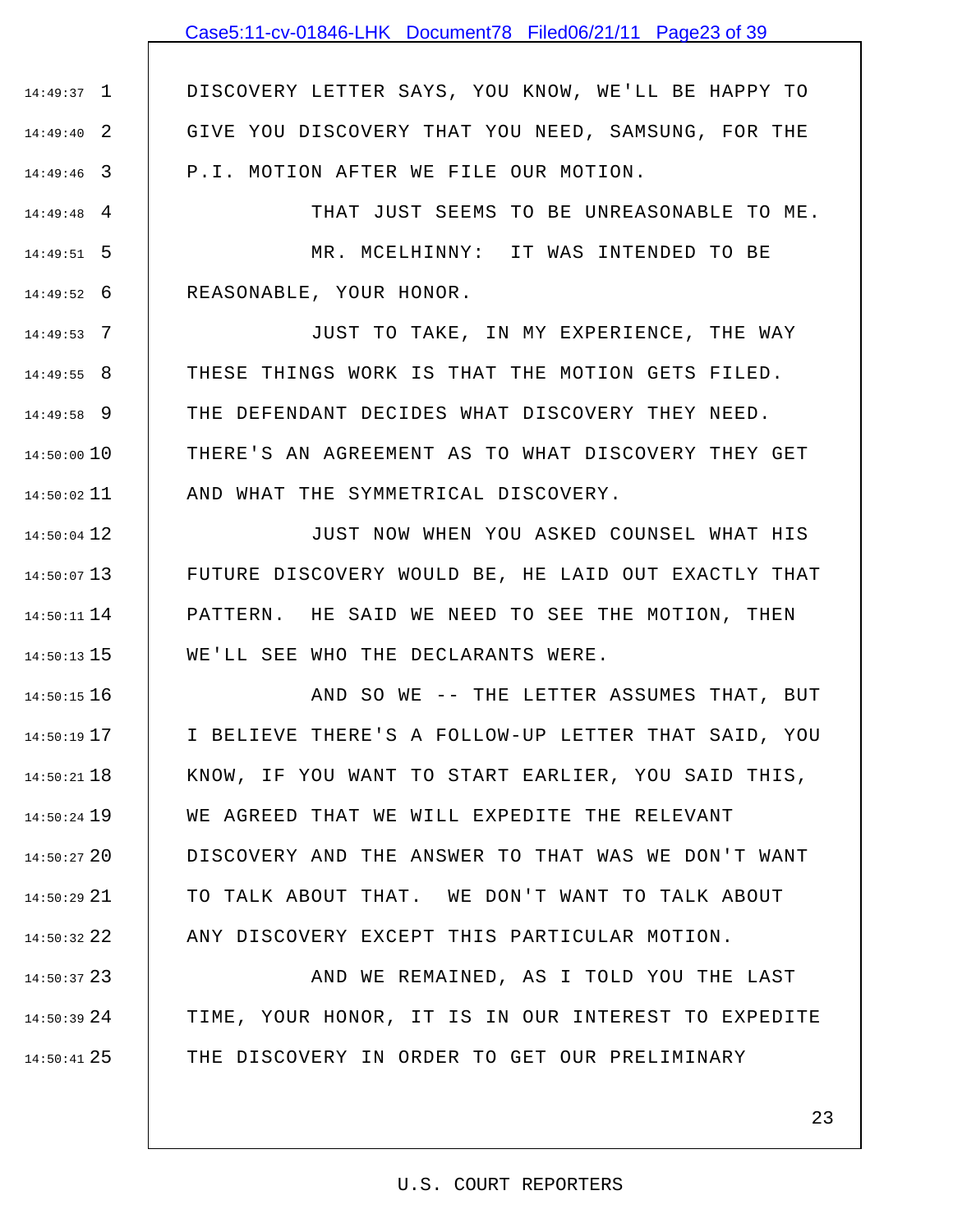INJUNCTION AND WE'RE -- WE REMAIN OPEN TO THOSE MEET AND CONFER.

1 14:50:43

2 14:50:47

3 14:50:47 4 14:50:52 5 14:50:54 6 14:50:57 7 14:51:01 8 14:51:04 9 14:51:07 THE COURT: WHAT, YOU KNOW, ABOUT SAMSUNG'S ARGUMENT THAT, WELL, A HIGHLY CONFIDENTIAL OUTSIDE COUNSEL EYES ONLY DESIGNATION WAS SUFFICIENT TO AVOID PREJUDICING SAMSUNG IN RELEASE OF PRERELEASE PRODUCTS BUT THAT DOESN'T APPLY TO APPLE. THAT'S INSUFFICIENT TO AVOID ANY SUBSTANTIAL PREJUDICE TO APPLE?

10 14:51:10 11 14:51:11 12 14:51:13 13 14:51:16 14 14:51:22 15 14:51:24 16 14:51:26 17 14:51:29 MR. MCELHINNY: WHAT IS FAIR IS APPLYING THE SAME THREE STANDARDS TO US THAT YOUR HONOR APPLIED IN THE MOTION. AND WHAT YOU LOOKED AT WAS IMMINENCE OF RELEASE, WHAT YOU LOOKED AT WAS DIRECT -- RELEVANCE WASN'T ENOUGH. YOU ASKED FOR DIRECT RELEVANCE OF THE PRELIMINARY INJUNCTION MOTION, AND THEN UNDER PREJUDICE, YOU LOOKED AT EXACTLY THIS ISSUE.

18 14:51:31 19 14:51:34 20 14:51:37 21 14:51:40 AND WHAT YOU SAID WAS, SAMSUNG'S CLAIMS OF PREJUDICE WERE UNDERCUT BECAUSE THEY ARE DOING THEIR OWN PRERELEASES, THEY ARE PUTTING OUT THE SAMPLES IN THE MARKET.

22 14:51:42 23 14:51:44 24 14:51:47 25 14:51:50 WE SHOWED YOU THE PICTURES AND YOU SAID THE CONCLUSION WAS FOR THEM TO BE CLAIMING THIS IS CONFIDENTIAL AT THE SAME TIME THAT THEY ARE SEEDING THE MARKET WITH THIS STUFF UNDERCUT THEIR CLAIMS OF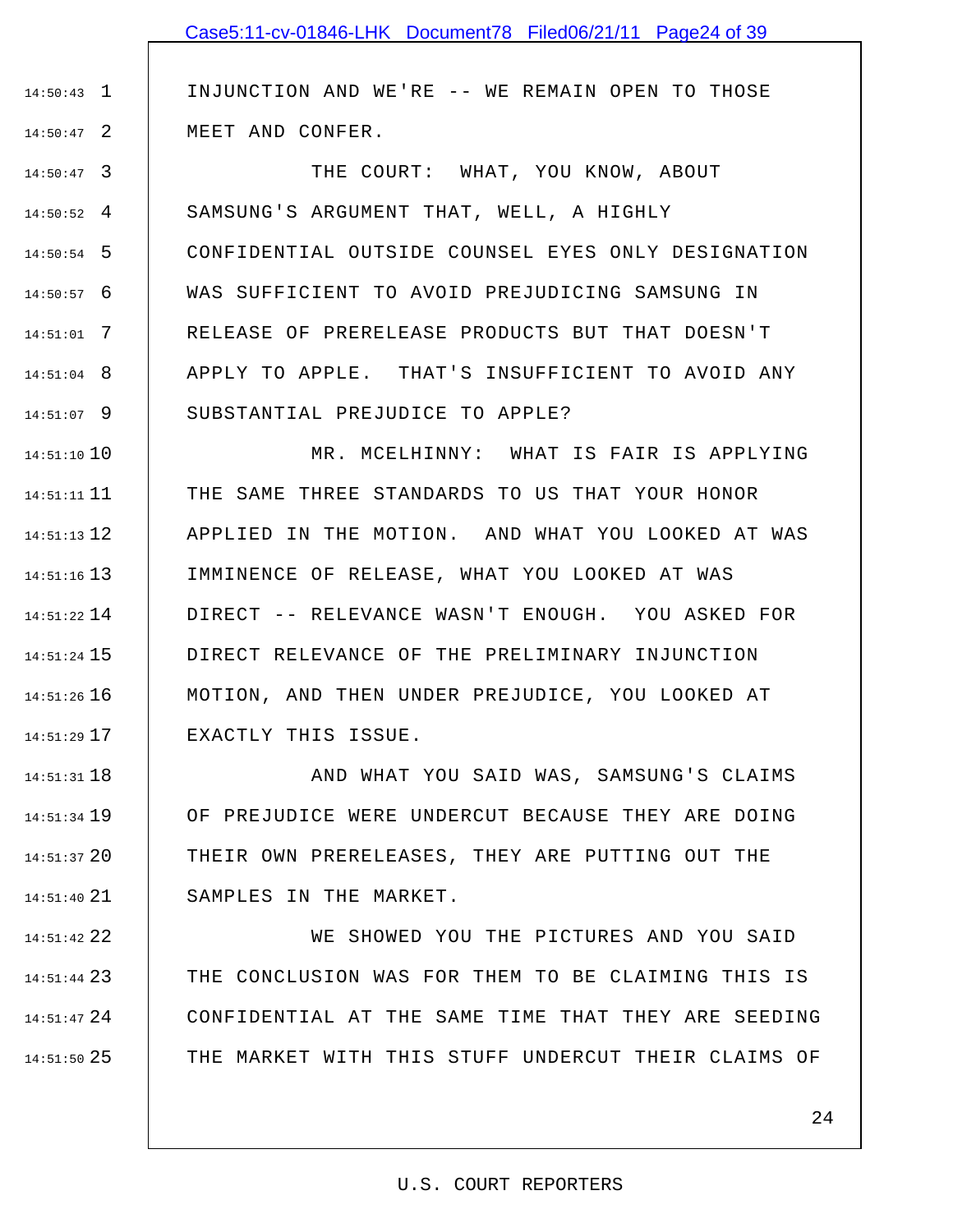|                 | Case5:11-cv-01846-LHK Document78 Filed06/21/11 Page25 of 39 |
|-----------------|-------------------------------------------------------------|
|                 |                                                             |
| $14:51:53$ 1    | PREJUDICE.                                                  |
| $14:51:54$ 2    | THE COURT: LET ME ASK --                                    |
| $14:51:55$ 3    | MR. MCELHINNY: I NEED TO ANSWER YOUR                        |
| $14:51:57$ 4    | OUESTION DIRECTLY.                                          |
| $14:51:57$ 5    | THE COURT: GO AHEAD.                                        |
| $14:51:58$ 6    | MR. MCELHINNY: INFORMATION ABOUT WHAT                       |
| $14:51:59$ 7    | APPLE'S FUTURE PRODUCTS LOOKED LIKE CANNOT BE               |
| $14:52:03$ 8    | POLICED. WE WILL BE DEALING WITH EXPERTS. THE               |
| $14:52:08$ 9    | FIRM ON THE OTHER SIDE IS IN FOUR OTHER LAWSUITS,           |
| $14:52:10$ 10   | SAME LAWYERS AGAINST APPLE FOR OTHER CLIENTS.               |
| $14:52:13$ 11   | THE KNOWLEDGE OF WHAT THESE PRODUCTS LOOK                   |
| $14:52:16$ 12   | LIKE CANNOT BE POLICED. A PROTECTIVE ORDER, MORE            |
| $14:52:21$ 13   | PEOPLE AT APPLE WILL HAVE TO GET IT. I'LL GET IT.           |
| $14:52:24$ 14   | I DON'T HAVE IT RIGHT NOW.                                  |
| $14:52:25$ 15   | THERE'S JUST A UNIVERSE OF PEOPLE THAT                      |
| $14:52:27$ 16   | WOULD GET ACCESS TO THIS INFORMATION, ANY ONE OF            |
| $14:52:30$ 17   | WHOM WOULD HAVE THE POWER TO LEAK IT IN A WAY THAT          |
| $14:52:33$ 18   | WOULD BE COMPLETELY UNTRACEABLE.                            |
| 14:52:34 19     | BUT YOUR HONOR KNOWS FROM THE ARTICLES                      |
| $14:52:36$ 20   | THAT YOU HAVE SEEN THAT THERE'S A WHOLE BLOGOSPHERE         |
| $14:52:39$ $21$ | OF PEOPLE OUT THERE DOING EVERYTHING THEY CAN TO            |
| $14:52:42$ 22   | FIND OUT ABOUT APPLE'S PRERELEASE. THAT IS OUR              |
| $14:52:42$ 23   | CHARISMA.                                                   |
| $14:52:47$ 24   | AND IT'S POLICED, AS YOU KNOW FROM THE                      |
| $14:52:49$ 25   | DECLARATIONS, THOROUGHLY WITHIN APPLE AND THIS              |
|                 |                                                             |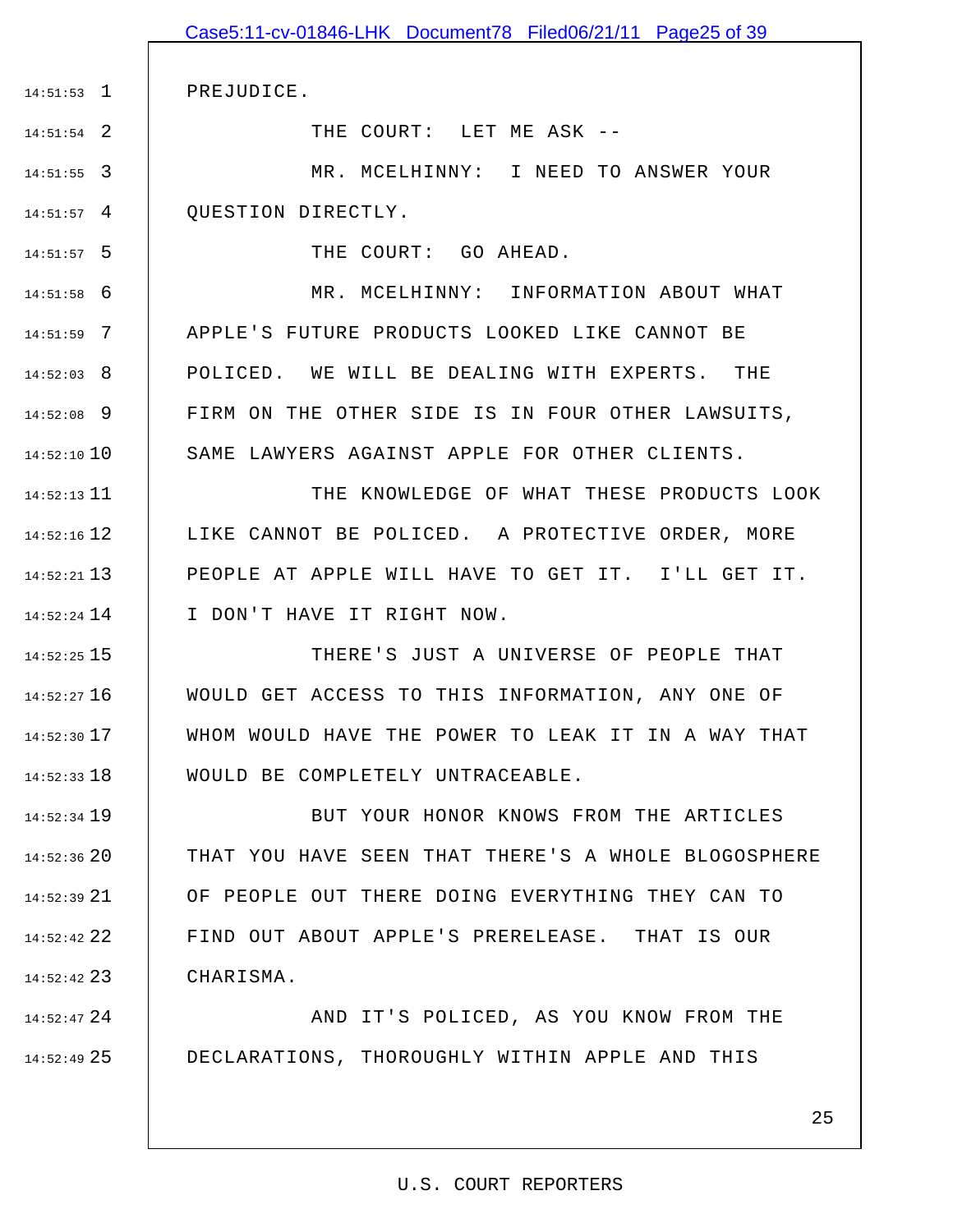## Case5:11-cv-01846-LHK Document78 Filed06/21/11 Page26 of 39

1 14:52:52 2 14:52:55 3 14:52:57 4 14:53:01 WOULD PUT IT IN A WAY THAT WE COULDN'T PROVE IT HAPPENED, LEAKS WOULD SHOW, AND YOUR HONOR WOULD NEVER TO BE ABLE TO TELL. TOO MANY PEOPLE WOULD HAVE HAD ACCESS.

5 14:53:03

6 14:53:06

7 14:53:10

THE COURT: AND YOU'RE SAYING WEEKS OF SAMSUNG'S PRERELEASES DOESN'T MATTER BECAUSE THEY ARE LEAKING IT ANY WAY? IS THAT YOUR POSITION?

8 14:53:10 9 14:53:13 10 14:53:17 11 14:53:18 12 14:53:20 13 14:53:22 MR. MCELHINNY: I'M SAYING YOUR HONOR DID A BALANCE AND WHAT WAS -- SAMSUNG DIDN'T HAVE DECLARATIONS THAT WE HAD THAT SAID THE PRODUCT INFORMATION IS PROTECTED WITHIN THEIR COMPANY. IT DIDN'T HAVE ANY DECLARATIONS AT ALL ABOUT HOW CLOSELY IT WAS PROTECTED.

14 14:53:23 15 14:53:26 16 14:53:28 BUT WHAT WE SHOWED YOU WAS THAT THEY WERE FLYING REPORTERS TO SPAIN AND HANDING THE PRODUCTS OUT.

17 14:53:29 18 14:53:31 19 14:53:33 THREE OF THE FIVE PRODUCTS OF THE RESULTS OF YOUR ORDER HAVE ALREADY BEEN RELEASED. THEY'RE NOT SECRET NOW AT ALL.

20 14:53:35 21 14:53:39 22 14:53:41 23 14:53:46 24 14:53:48 25 14:53:50 AND THE OTHER TWO HAVE BEEN A SAMPLE. SO THE DIFFERENCE -- I MEAN, YOUR HONOR'S ORDER OF THE RELEASE IS IMMINENT AND SAMSUNG IS ALREADY WELL INTO A MARKETING CAMPAIGN WHICH IS WHERE THEY DO BUSINESS DIFFERENTLY AS YOUR JUSTIFICATION FOR GIVING US THE PART OF WHAT WE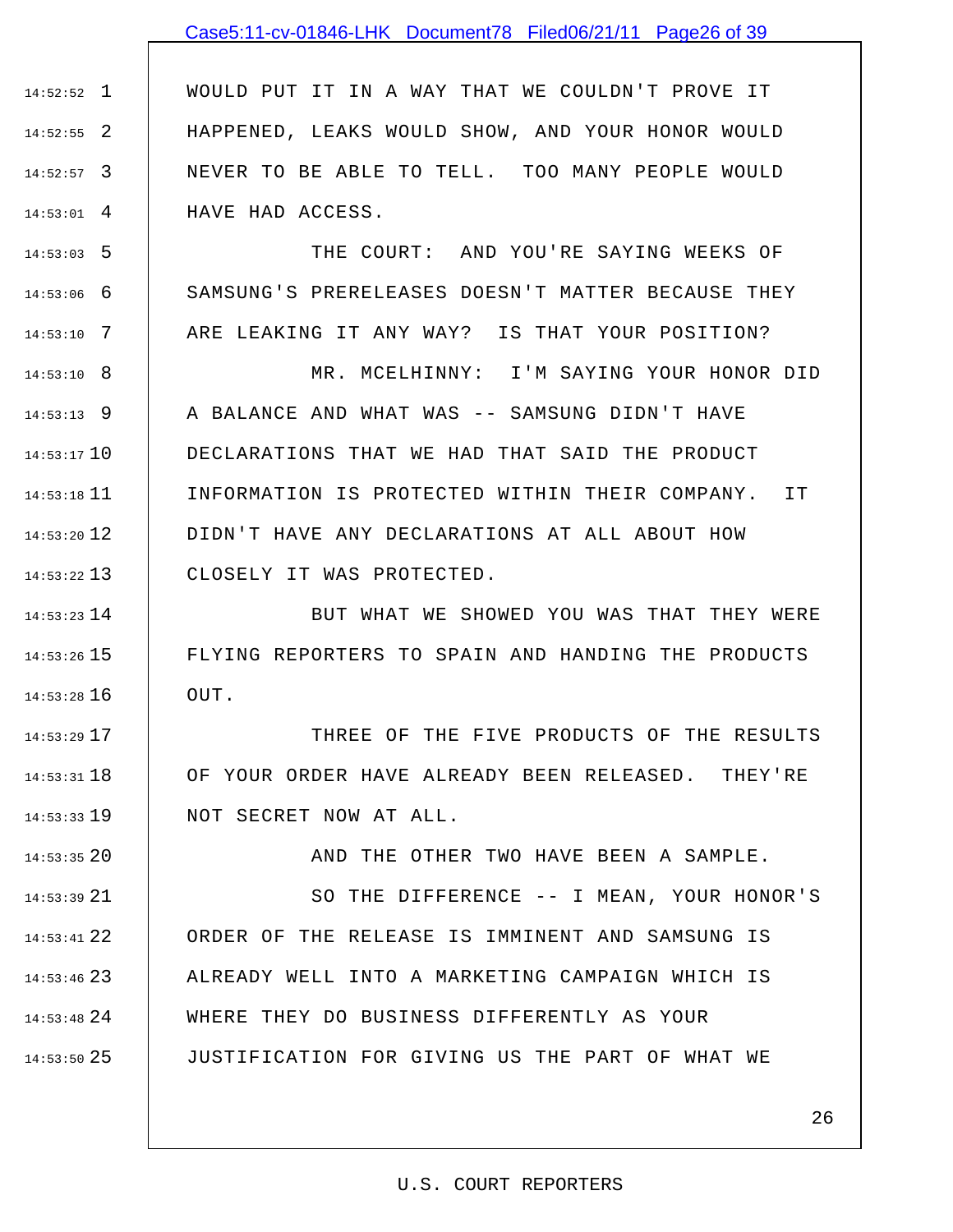|               | Case5:11-cv-01846-LHK Document78 Filed06/21/11 Page27 of 39 |
|---------------|-------------------------------------------------------------|
|               |                                                             |
| $14:53:52$ 1  | ASKED FOR THAT YOU GAVE US.                                 |
| $14:53:54$ 2  | AND ALL I'M SAYING IS IF YOU APPLY                          |
| $14:53:56$ 3  | EXACTLY -- SAUCE FOR THE GOOSE AND SAUCE FOR THE            |
| $14:54:00$ 4  | GANDER AND IF YOU APPLY EXACTLY THAT SAME TEST, YOU         |
| $14:54:02$ 5  | COME UP TO A CONCLUSION IN OUR CASE BECAUSE THE             |
| $14:54:05$ 6  | FACTS ARE HERE.                                             |
| $14:54:06$ 7  | THE COURT: LET ME ASK, IF THIS DOES GO                      |
| $14:54:11$ 8  | BY WAY OF A P.I. MOTION, WHAT IS THE HARM GOING TO          |
| $14:54:13$ 9  | IT SEEMS UNLIKELY THAT ANYBODY WOULD ACTUALLY<br>BE?        |
| $14:54:16$ 10 | BUY A SAMSUNG PRODUCT AND BE CONFUSED AND THINK, IN         |
| $14:54:19$ 11 | FACT, THAT THEY ARE BUYING AN APPLE PRODUCT.                |
| $14:54:21$ 12 | SO I FIND LOST SALES TO BE REALLY HARD TO                   |
| $14:54:24$ 13 | BELIEVE HERE.                                               |
| $14:54:24$ 14 | SO WHAT IS IT GOING TO BE?                                  |
| $14:54:26$ 15 | MR. MCELHINNY: IT WILL BE A COMBINATION                     |
| $14:54:28$ 16 | OF THINGS. IT WILL, IN FACT, BE LOST SALES. BUT             |
| $14:54:31$ 17 | IT ALSO WILL BE A --                                        |
| $14:54:33$ 18 | THE COURT: YOU'RE GOING TO ASSERT THAT                      |
| $14:54:35$ 19 | PEOPLE BOUGHT A SAMSUNG PRODUCT THINKING THAT IT            |
| $14:54:37$ 20 | WAS ACTUALLY AN APPLE PRODUCT?                              |
| $14:54:40$ 21 | MR. MCELHINNY: I BELIEVE IN GENERAL IT'S                    |
| $14:54:42$ 22 | GOING TO FALL INTO THREE AREAS: EITHER THAT'S               |
| $14:54:44$ 23 | GOING TO BE PART OF IT.                                     |
| $14:54:45$ 24 | THE COURT: OKAY.                                            |
| 14:54:47 25   | MR. MCELHINNY: TWO, THAT PEOPLE ARE                         |
|               |                                                             |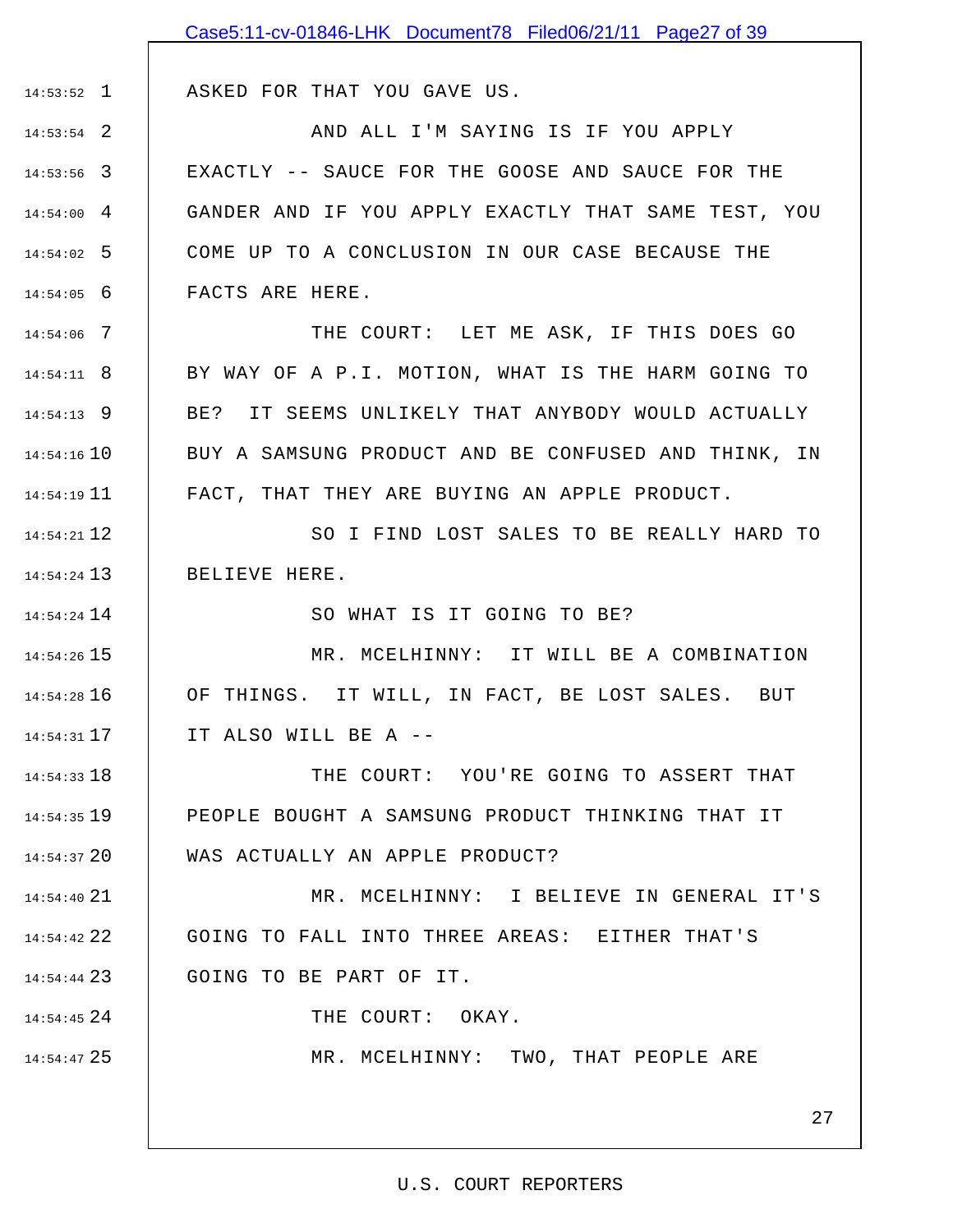1 14:54:48 2 14:54:52 3 14:54:55 GOING TO BELIEVE THAT SAMSUNG HAD AUTHORITY FROM APPLE TO USE APPLE'S IP, AND, THEREFORE, THERE WAS AN ENDORSEMENT.

4 14:54:56 5 14:54:59 6 14:55:06 7 14:55:09 8 14:55:11 9 14:55:14 AND, THREE, WE'RE GOING TO DEMONSTRATE THAT ONE WAY TO ATTACK APPLE IS BY MAKING ITS DESIGNS GENERIC BY BROADENING THEM TO THE POINT OF THE UNIQUENESS AND THE SPECIAL APPLICATION TO APPLE NO LONGER APPLIES BECAUSE YOU CAN'T TELL THE DIFFERENCE ANY MORE.

10 14:55:18

AND THAT OBVIOUSLY WILL BE IRREPARABLE.

11 14:55:28 12 14:55:31 13 14:55:36 14 14:55:40 THE COURT: WITH REGARD TO THE VALIDITY, IF WE END UP HAVING IN THE P.I. MOTION LOOK AT VALIDITY OF THE MARKS, THE DESIGN PATENTS, WHAT ARE YOU GOING TO DO? ARE YOU GOING TO HAVE EXPERTS?

15 14:55:42 16 14:55:44 17 14:55:49 18 14:55:52 19 14:55:55 20 14:56:01 21 14:56:04 MR. MCELHINNY: WE WILL CERTAINLY -- AGAIN, THERE'S A LONG WAY TO GO BETWEEN THIS AND THE MOTION, BUT OBVIOUSLY WE'RE GOING TO TRY TO CRAFT, IF WE FILE THE PRELIMINARY INJUNCTION, A MOTION THAT IS DIRECT, SORT OF PARED DOWN AND GIVES US THE LARGEST -- WE'RE NOT GOING TO ASSERT ALL OF OUR RIGHTS OBVIOUSLY.

22 14:56:05 23 14:56:08 24 14:56:10 25 14:56:13 AND SO THERE ARE INSTANCES WITH THE TRADEMARKS WHERE WE WILL HAVE PRESUMPTIONS OF VALIDITY, WE HAVE DESIGN PATENTS THAT WILL HAVE PRESUMPTIONS OF VALIDITY, BUT THERE WILL BE EXPERTS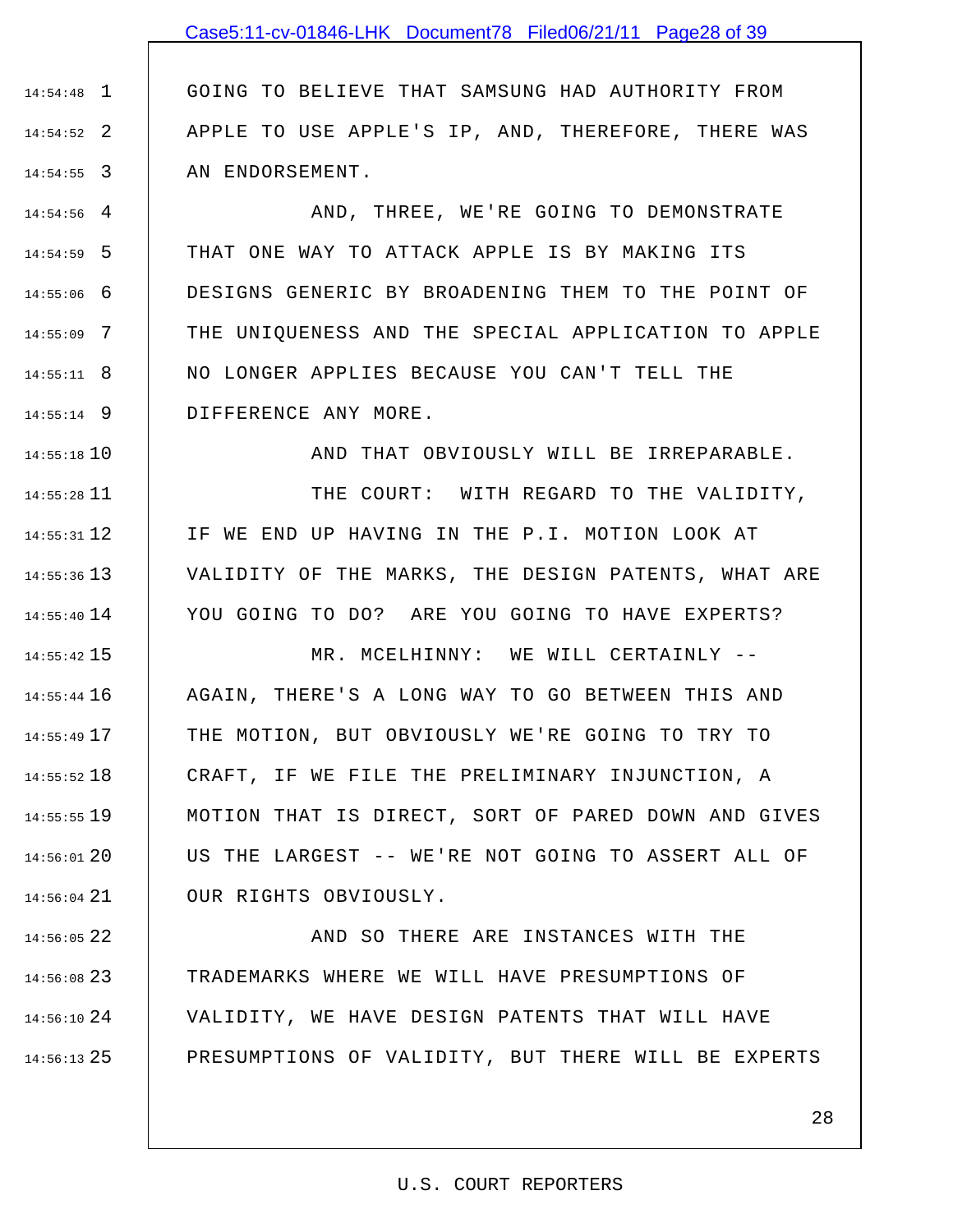AS WELL BOTH IN TERMS OF THE LIABILITY ISSUES AND THE IRREPARABLE INJURY.

1 14:56:16

2 14:56:18

24 14:57:17

25 14:57:18

3 14:56:20 4 14:56:23 5 14:56:28 6 14:56:33 7 14:56:37 THE COURT: LET ME ASK MR. VERHOEVEN, NOW THAT THE IPAD 2 WAS JUST RELEASED IN MARCH, ISN'T IT A BIT SPECULATIVE TO SAY -- I MEAN, YOU YOURSELF SAY THEY SEEM TO DO LIKE ONE A YEAR. WHY SHOULD WE BELIEVE THAT THEY ARE GOING TO DO TWO THIS YEAR?

8 14:56:39 9 14:56:40 10 14:56:42 11 14:56:46 MR. VERHOEVEN: THERE'S AN ARTICLE IN THE "WALL STREET JOURNAL" THIS MORNING SAYING THAT THEY THINK THAT THE ANALYSTS ARE EXPECTING THEM TO RELEASE ANOTHER PAD IN THE FALL.

12 14:56:48 13 14:56:50 14 14:56:55 15 14:56:57 THE POINT IS THAT WE SHOULD BE ENTITLED TO DISCOVERY SO IT'S RECIPROCAL SO THAT WE CAN PREPARE JUST LIKE THEY'RE ALLEGEDLY PREPARED FOR THEIR PRELIMINARY INJUNCTION MOTION.

16 14:56:59 17 14:57:01 18 14:57:05 19 14:57:06 20 14:57:08 SO THE PHONE IS DUE OUT ANY DAY NOW, ACCORDING TO FORECASTS. THEY WON'T TELL US AND THEY WON'T EVEN TELL YOUR HONOR. THEY KNOW WHEN THEY'RE COMING OUT WITH THEIR NEW PRODUCT AND THEY WON'T TELL YOU AND THEY WON'T TELL US EITHER.

21 14:57:11 22 14:57:13 23 14:57:15 IF I MIGHT, YOUR HONOR, I REALLY WOULD LIKE TO ADDRESS SOME OF THESE POINTS THAT MR. MCELHINNY MADE AS WELL.

SHOULD I DO THAT NOW?

THE COURT: YES. I'M JUST GOING TO GIVE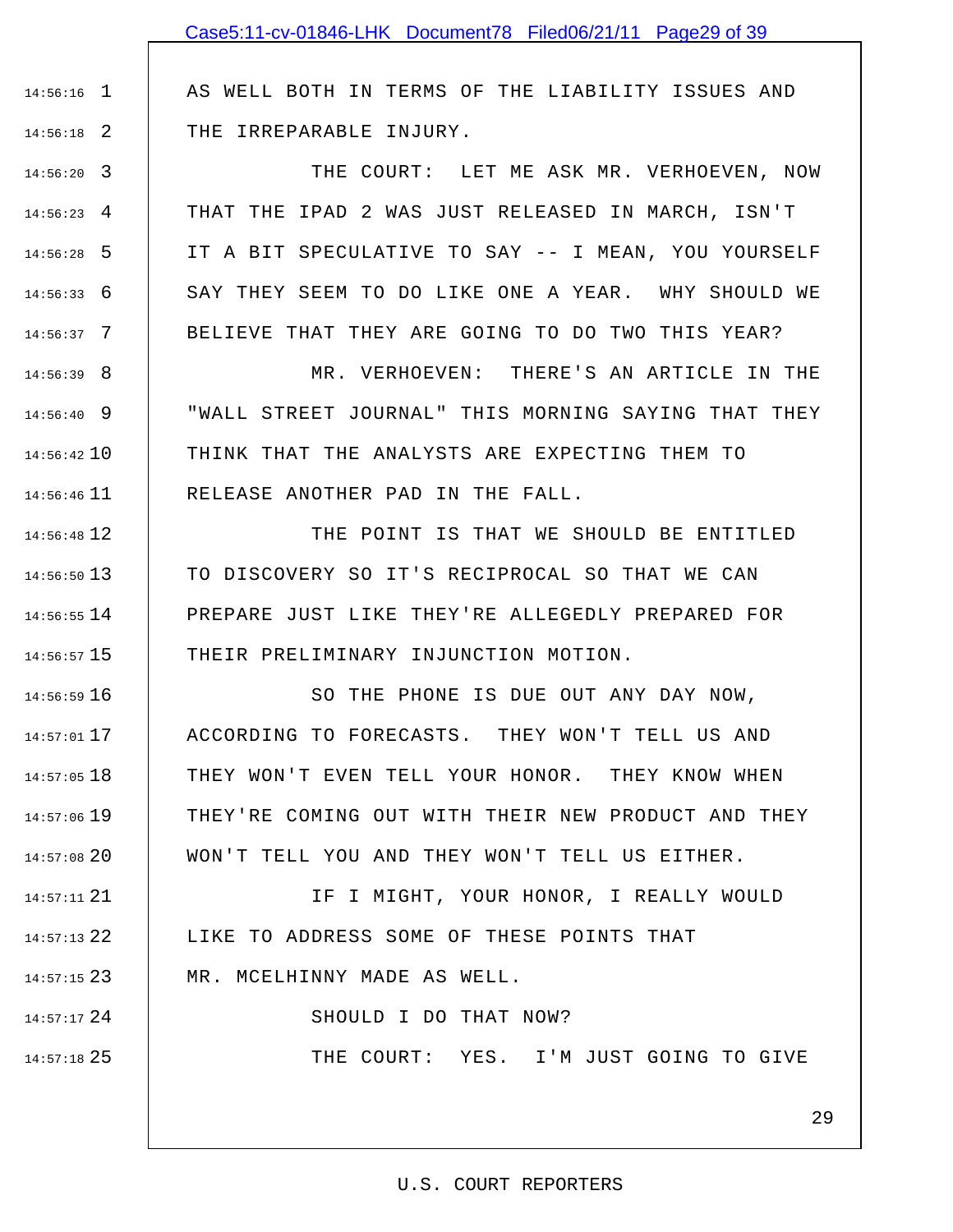## Case5:11-cv-01846-LHK Document78 Filed06/21/11 Page30 of 39

1 14:57:20 2 14:57:23 3 14:57:27  $14:57:30 \quad 4$ 5 14:57:33 6 14:57:37 7 14:57:41 8 14:57:44 YOU A VERY QUICK, IF YOU COULD, TIMEFRAME. I WANT YOU SPECIFICALLY TO ADDRESS THEIR POINT WHICH IS, LOOK, IF THE APPLE PRODUCTS ARE NOT BEING SOLD AT THE TIME, THEN THE P.I. MOTION LOSES OR LET'S SAY HYPOTHETICALLY A P.I. WAS ACTUALLY ISSUED, THE MOMENT THEY STOPPED SELLING THE PRODUCT THAT IS, YOU KNOW, ALLEGEDLY BEING CONFUSED WITH YOURS, THEN THE P.I. IS GOING TO EXPIRE AND BE TERMINATED.

9 14:57:47 10 14:57:48 MR. VERHOEVEN: EXACTLY. I'LL ADDRESS THAT RIGHT NOW.

THE COURT: GO AHEAD.

12 14:57:49 13 14:57:50  $14:57:53$   $14$  $14:57:56$  15 MR. VERHOEVEN: YOUR HONOR, BASICALLY THE MAIN POINT THAT THEY MAKE ON RELEVANCE IN THEIR MOTION IS THAT, OH, THIS WAS ABOUT THE FUTURE AND THE FUTURE IS NOT RELEVANT.

16 14:57:57 17 14:58:02 18 14:58:06 WELL, THAT IS 180 DEGREES OPPOSITE OF THE POSITION THAT THEY TOOK WHEN THEY SOUGHT EXPEDITED DISCOVERY OF SAMSUNG'S FUTURE PRODUCTS.

19 14:58:08 20 14:58:09 21 14:58:13 22 14:58:16 23 14:58:19 24 14:58:21 AND I MADE THE POINT, YOUR HONOR, AT THAT HEARING, THE RECIPROCAL POINT WHICH IS IF WE HAVE NOT RELEASED THE PRODUCT YET AS A MATTER OF BLACK LETTER LAW, IT CAN'T CONSTITUTE ANY SORT OF TRADE DRESS OR INFRINGEMENT AND IT'S NOT RELEASED AND IT'S NOT ON THE MARKET.

25 14:58:22

11 14:57:49

BUT THEY CAME BACK AND SAID WE NEED TO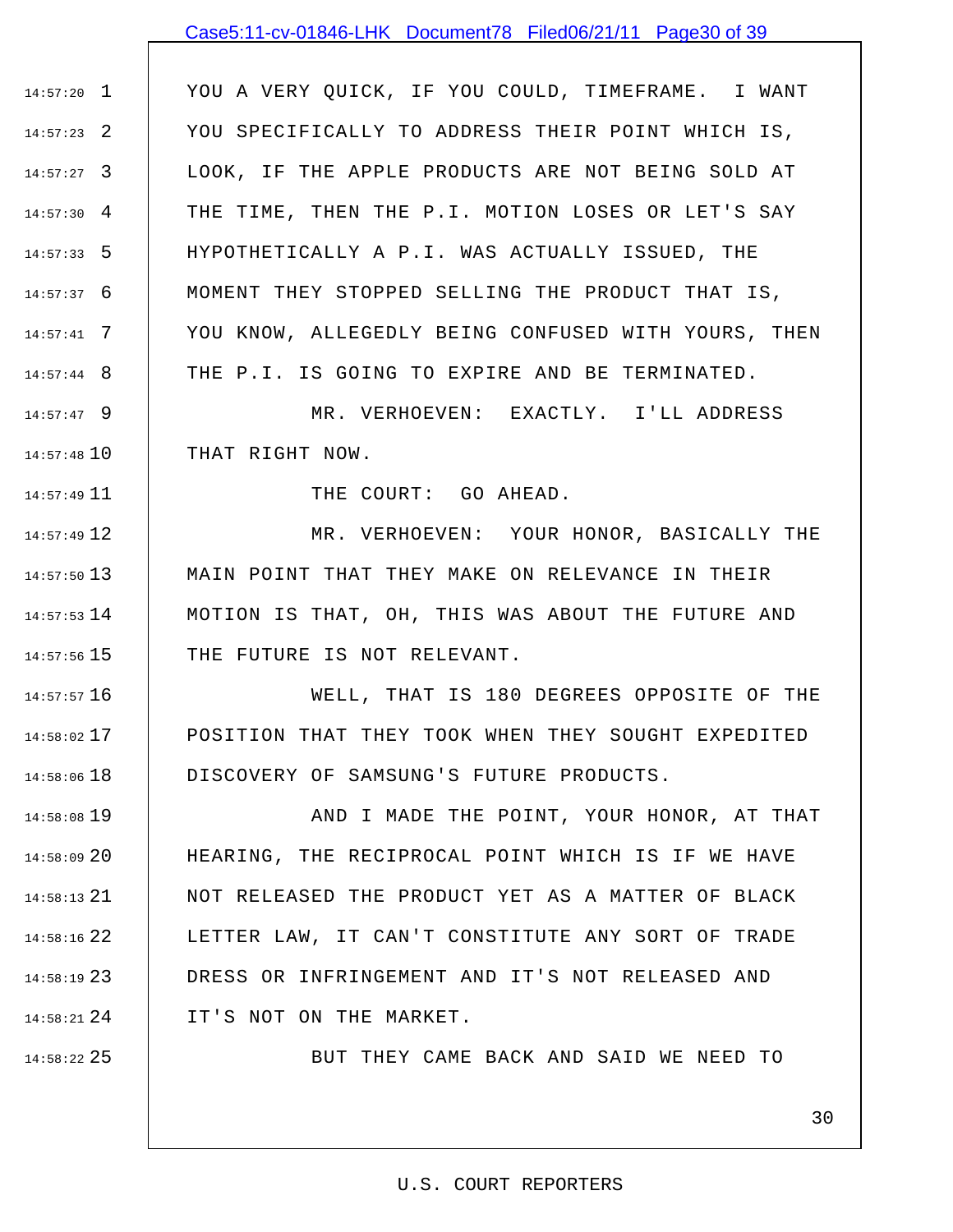## Case5:11-cv-01846-LHK Document78 Filed06/21/11 Page31 of 39

1 14:58:24 2 14:58:26 3 14:58:30 4 14:58:32 5 14:58:35 GET READY FOR A PRELIMINARY INJUNCTION MOTION AND WE KNOW THAT THEY'RE GOING TO RELEASE A FUTURE PRODUCT AND WE WANT TO SEE IT IN ADVANCE SO WE CAN GET READY AND ALL WE'RE SEEKING HERE IS THE SAME THING SO WE CAN GET READY.

6 14:58:36 7 14:58:39 8 14:58:44 9 14:58:47 NOW, IF THEY FILED THEIR P.I. MOTION BEFORE THE GALAXY S2, WHICH IS ACTUALLY RELEASED WHICH WON'T BE UNTIL THE FALL OF 2011, THEY CAN'T ACCUSE THE GALAXY S2.

10 14:58:50 11 14:58:52 12 14:58:56 13 14:58:58 BUT YOUR HONOR HAS ORDERED US TODAY TO PRODUCE THE GALAXY S2 FOR THEM SO THEY CAN GET READY FOR THEIR PRELIMINARY INJUNCTION MOTION. ALL WE'RE SEEKING IS PARITY.

14 14:59:00 15 14:59:02 16 14:59:04 17 14:59:07 18 14:59:09 THEY'RE GOING TO RELEASE A NEW PHONE IN THE FALL. THEY WON'T TELL US THAT, BUT I THINK BY THE FALL THEY'RE GOING TO HAVE A NEW PHONE AND THERE'S ALL KINDS OF SPECULATION AS TO WHAT IT'S GOING TO BE.

19 14:59:10 20 14:59:13 WE KNOW THE IPHONE 4 IS DRAMATICALLY DIFFERENT IN DESIGN AND LOOK THAN THE IPHONE 3.

21 14:59:16 22 14:59:19 23 14:59:23 WE KNOW THAT THE IPAD 2 IS DRAMATICALLY DIFFERENT IN SCOPE AND SHAPE AND FORM AND DESIGN THAN THE FIRST PAD.

24 14:59:25 25 14:59:29 AND WE SUSPECT THAT THESE NEW PRODUCTS THAT ARE GOING TO BE COMPETING ON THE MARKETPLACE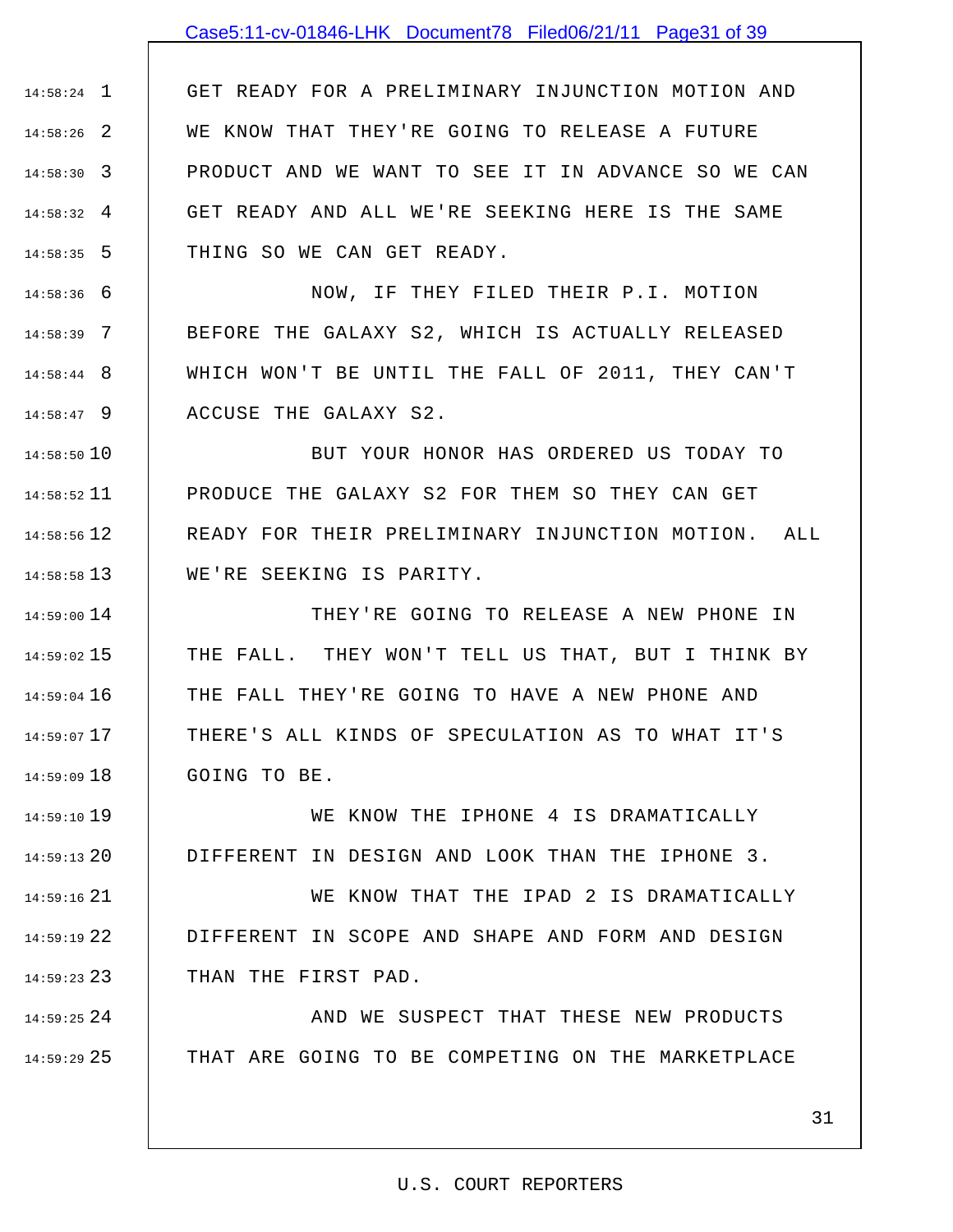## Case5:11-cv-01846-LHK Document78 Filed06/21/11 Page32 of 39

1 14:59:32 2 14:59:37 3 14:59:40 4 14:59:42 5 14:59:43 WITH THESE FUTURE PRODUCTS, NOT CURRENT PRODUCTS, FUTURE PRODUCTS OF SAMSUNG ARE GOING TO HURT THEIR CASE BECAUSE THEY'RE GOING TO BE A LOT DIFFERENT AND THAT'S GOING TO BE THE SUBJECT OF THEIR MARKETING CAMPAIGN IN THE FALL.

6 14:59:45 7 14:59:47 8 14:59:49 9 14:59:52 10 14:59:55 AND THAT'S GOING TO BE VERY CRITICAL TO ANY PRELIMINARY INJUNCTION MOTION, BOTH ON THE MERITS, ARE THESE THINGS GOING TO CONFUSE THE CONSUMER? AND ALSO AS TO IRREPARABLE HARM AND BALANCE OF HARM.

11 14:59:56 12 14:59:59 13 15:00:01  $15:00:04$  14 IF THEY'RE -- IF THEIR FOCUS IN THE MARKETPLACE, YOU KNOW, THESE PHONES, THEY HAVE A SHELF LIFE, THEY'RE LIKE CABBAGE, YOU HAVE A SHELF LIKE OF SIX MONTHS TO A YEAR MAX.

15 15:00:07 16 15:00:10 17 15:00:14 18 15:00:17 19 15:00:26 THE NOTION THAT THEY'RE GOING TO BE IRREPARABLY HARMED BECAUSE OF THE IPHONE 3 WHICH SELLS FOR 59 BUCKS AND IS GOING TO A COMPLETELY DIFFERENT MARKET SEGMENT THAN THE 4G TURBO CHARGED VERY EXPENSIVE IPHONES IS LUDICROUS.

20 15:00:28 21 15:00:30 22 15:00:32 23 15:00:35 24 15:00:37 THE ONLY WAY THEY'RE GOING TO BE ABLE TO SHOW ANY SORT OF HARM IS BY COMPARING THEIR CURRENTLY ON-THE-MARKET PRODUCTS TO THE CURRENTLY ON-THE-MARKET PRODUCTS IN THE FALL THAT SAMSUNG HAS.

25 15:00:38

SO THAT'S WHY WE NEED -- IF YOU, IF YOU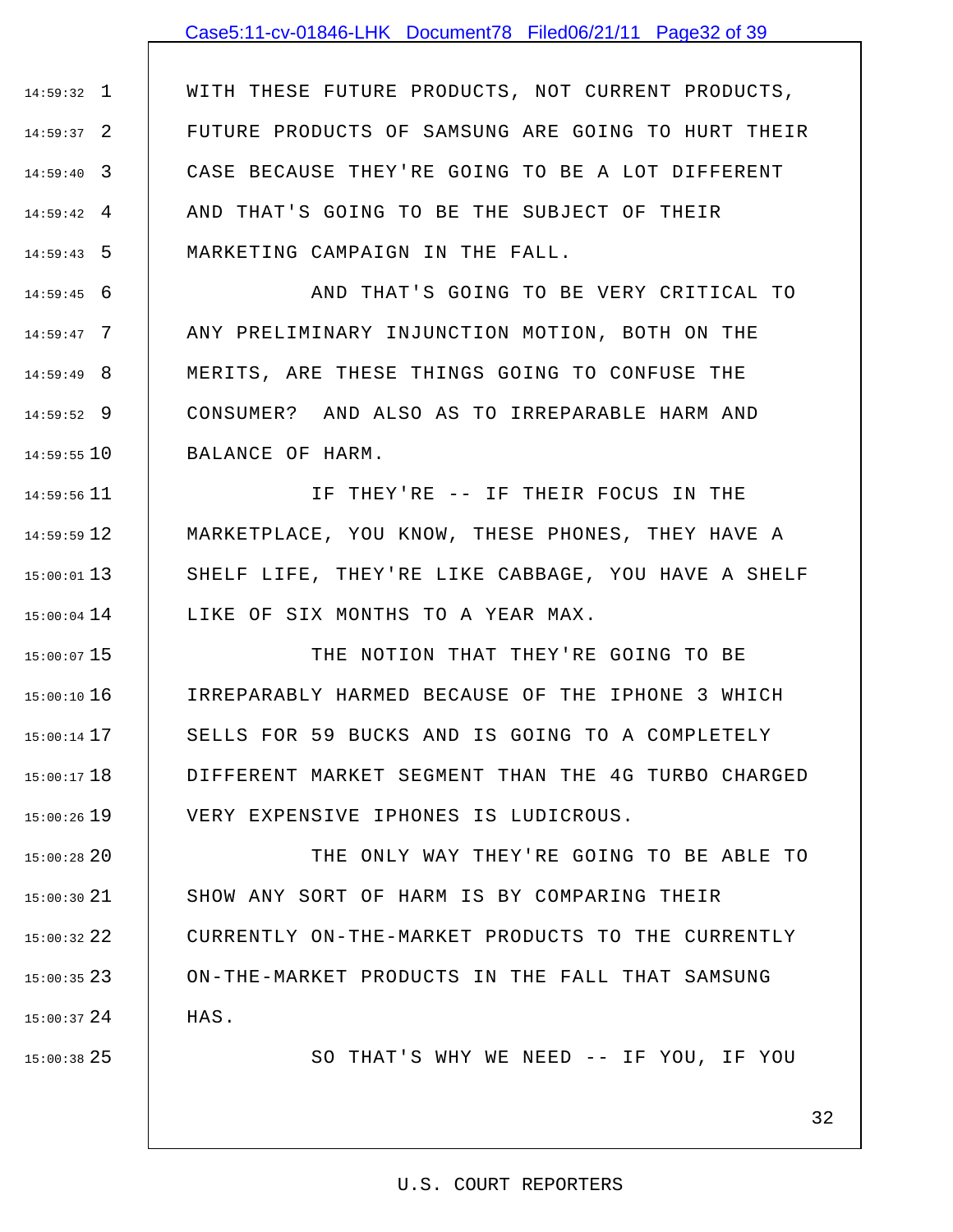## Case5:11-cv-01846-LHK Document78 Filed06/21/11 Page33 of 39

1 15:00:41 2 15:00:44 3 15:00:47  $15:00:50$  4 GIVE THEM THE ARGUMENT THAT, HEY, WE NEED YOU TO GET READY, EVEN THOUGH THEY'RE NOT FUTURE, THE SAME ARGUMENT APPLIES TO US AND THAT'S REALLY THEIR ONLY ARGUMENT ON RELEVANCE, YOUR HONOR.

5 15:00:51 6 15:00:58 7 15:01:00 8 15:01:04 9 15:01:09 10 15:01:11 IF WE ASSUME THAT THE APPLE PHONE NEXT GENERATION IS ON THE MARKET AND IS WHAT THEY'RE FILING THEIR P.I. ON, AND IS BEING COMPARED TO, FOR EXAMPLE, THE GALAXY S2 PHONE, THEN THERE'S ABSOLUTELY NO ARGUMENT THAT THEY COULD MAKE THAT AS TO RELEVANCE OF THE NEXT GENERATION IPHONE.

15:01:14 11 12 15:01:17 13 15:01:20 THEY'RE NOT -- THEY CITE, YOUR HONOR, THE -- A COUPLE OF CASES WHERE THEY SAY THEY GET TO PICK AND CHOOSE WHAT TRADE DRESS THEY ASSERT.

14 15:01:24 15 15:01:26 16 15:01:29 17 15:01:33 18 15:01:38 19 15:01:40 WELL, THOSE CASES, YOUR HONOR, ARE CASES ABOUT PAST PRODUCTS AND ABOUT THE SITUATION WHERE A PLAINTIFF HAS FIVE MODELS AND THEY SUED FOR TRADE DRESS INFRINGEMENT OF ONE OF THE FIVE MODELS AND IS IT OKAY FOR THEM TO JUST PICK THAT ONE MODEL AND NOT THE OTHERS?

20 15:01:41 21 15:01:43 22 15:01:45 23 15:01:48 24 15:01:53 25 15:01:55 THE ANALOGY TO THIS CASE, YOUR HONOR, WOULD BE IF THEY SUED US ON THE IPHONE 3 BUT NOT THE IPHONE 4 ALREADY IN THE MARKETPLACE, AND WE WERE SAYING THEY DON'T HAVE THE DISTINCTIVE TRADE DRESS ON THE IPHONE 3 BECAUSE THE IPHONE 4 IS DIFFERENT, THAT'S WHAT THOSE CASES ARE ABOUT.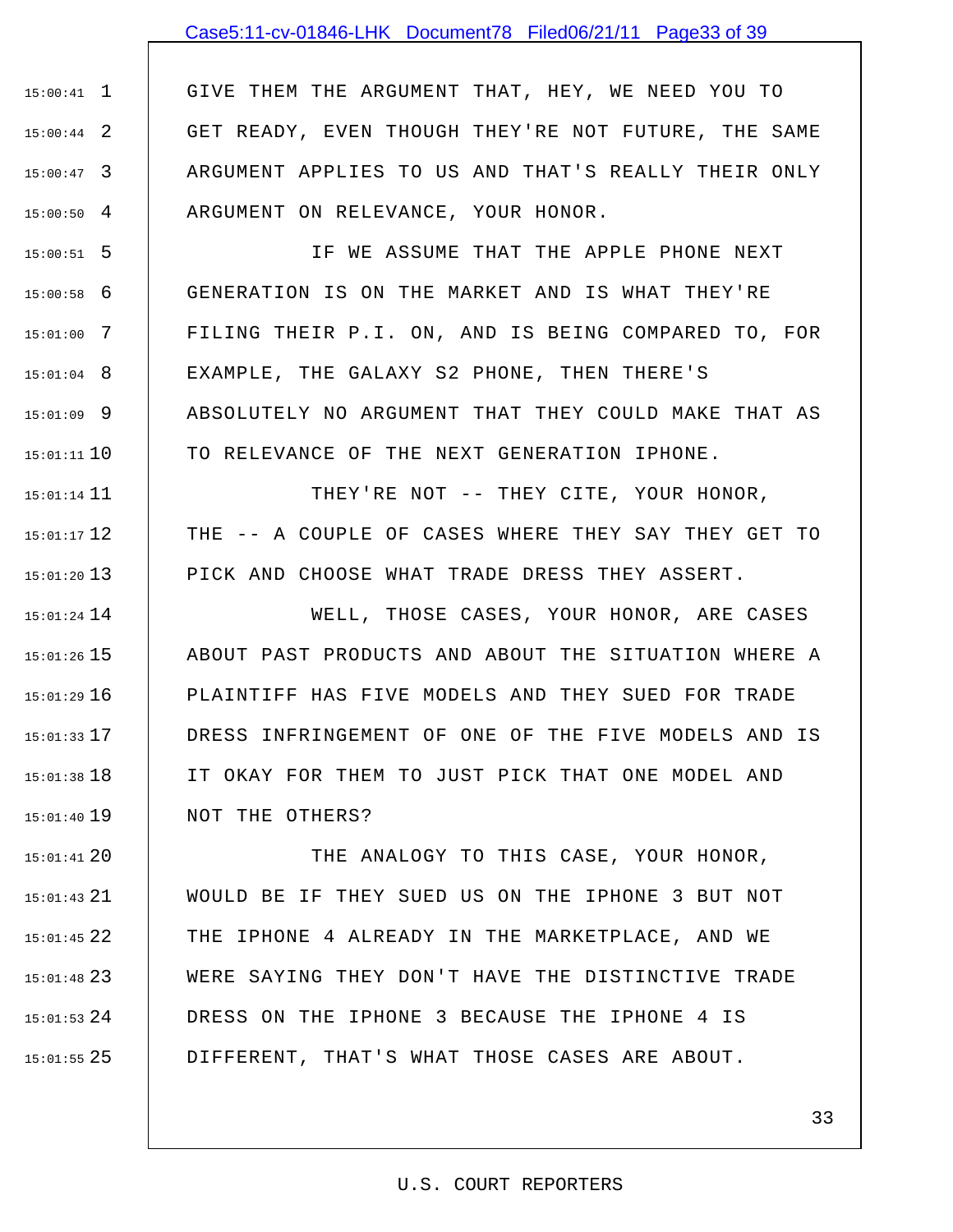1 15:01:57 2 15:01:59 3 15:02:02 4 15:02:04 5 15:02:08 6 15:02:10 THEY HAVE NOTHING TO DO WITH THIS SITUATION. APPLE IS CERTAINLY NOT SAYING WE HAVE MADE A DECISION AND WE'LL REPRESENT TO THE COURT THAT WE WILL NOT SUE AND ASSERT OUR INTELLECTUAL PROPERTY ON THE NEXT GENERATION IPHONE AGAINST SAMSUNG. OF COURSE NOT.

7 15:02:16 8 15:02:18 THEY PLAINLY INTEND TO. SO THOSE CASES HAVE NO MERIT TO THIS PARTICULAR CASE.

9 15:02:20 15:02:24 10 11 15:02:27 12 15:02:31 13 15:02:35  $15:02:37$  14 SO WHEN YOU LOOK AT WHAT IS THE COURT REQUIRED TO DO IF THEY FILE A P.I. MOTION AS TO THESE FUTURE PRODUCTS? THE COURT IS GOING TO -- WHAT WE'LL HAVE TO DO TO DEFEND OURSELVES IS GO OUT AND DO SURVEYS AND DO A COMPARISON OF THE CURRENT PHONES ON THE MARKETPLACE PROBABLY IN THE FALL.

15 15:02:40 16 15:02:43 17 15:02:47 18 15:02:50 19 15:02:53 AND THEY HAVE GOT -- THEY'RE GOING TO GET A HEAD START BY GETTING THE SAMSUNG ADVANCED PHONES TODAY UNDER THEIR MOTION FOR EXPEDITED DISCOVERY AND ALL WE'RE ASKING IS FOR PARITY. WE SHOULD GET THE SAME THING.

20 15:02:54 21 15:02:57 22 15:03:00 23 15:03:03 NOW, IF THEY FILE A MOTION AND THE SAMSUNG PHONE IS NOT ON THE MARKET, THEY WON'T BE ABLE TO SUE FOR TRADE DRESS. THEY'RE MAKING THE INVERSE POINT.

24 15:03:04 25 15:03:07 IF THEY MAKE THE POINT AND THEN THEIR NEXT GENERATION IPHONE IS ON THE MARKET, THEN THAT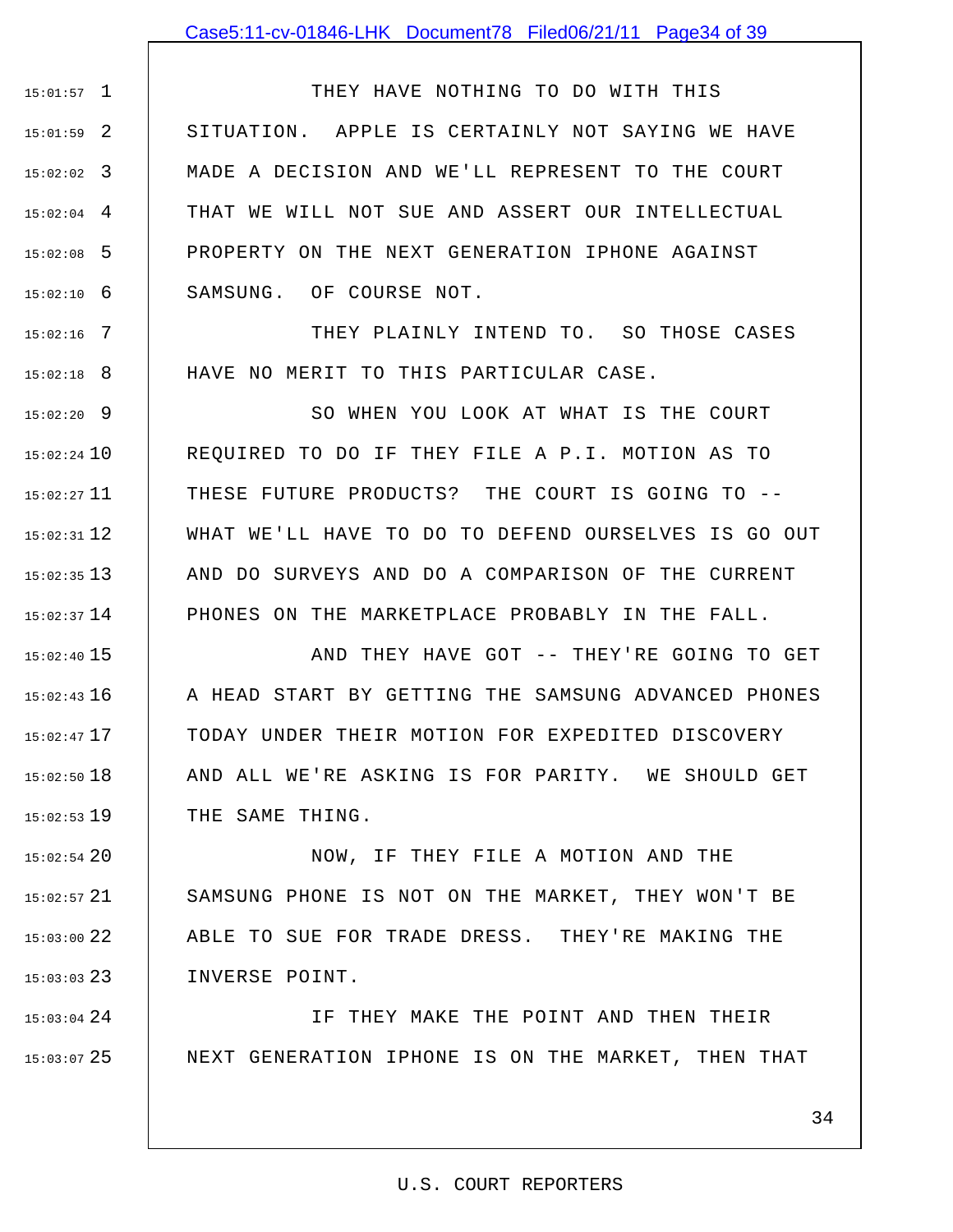## Case5:11-cv-01846-LHK Document78 Filed06/21/11 Page35 of 39

1 15:03:09 2 15:03:12 3 15:03:14 4 15:03:19 WON'T BE A RELEVANT FACTOR. BUT YET THEY CLAIM THAT THEY'RE ENTITLED TO GET FUTURE PRODUCTS THAT ARE NOT ON THE MARKET IN ADVANCE, AND WE ARE NOT. THAT'S NOT PARITY.

5 15:03:20 6 15:03:23 7 15:03:28 I'M NOT FINISHED. THAT'S NOT PARITY AND THAT'S NOT RECIPROCITY AND YOUR HONOR PUT THEM ON NOTICE THAT YOUR HONOR WOULD GIVE THEM RECIPROCITY.

A COUPLE OF BRIEF POINTS.

THE COURT: VERY BRIEF.

8 15:03:32

9 15:03:34

10 15:03:35  $15:03:36$  11 12 15:03:39 13 15:03:39 MR. VERHOEVEN: HE SAID, WELL, WE SHOULDN'T BE ENTITLED TO ANYTHING UNTIL THEY FILE THEIR MOTION. 180 DEGREES THE OPPOSITE OF WHAT HE REPRESENTED TO THIS COURT.

14 15:03:41 15 15:03:43 16 15:03:45 17 15:03:47 18 15:03:49 I WAS THE ONE AT THE LAST HEARING SAYING TO YOUR HONOR THEY HAVEN'T FILED THE MOTION AND THEY SHOULDN'T GET ANY DISCOVERY BEFORE THEY FILE THE MOTION AND THEY SAID, WELL, WE NEED IT IN ADVANCE.

19 15:03:49 20 15:03:52 21 15:03:57 22 15:04:00 23 15:04:03  $15:04:05$  24 25 15:04:09 OKAY. WELL, BY THE SAME TOKEN WE NEED A VERY LIMITED RECIPROCAL AND EXACTLY RECIPROCAL DISCOVERY IN ADVANCE. THEY SHOULD NOT BE HEARD NOW AFTER HAVING SUCCESSFULLY MADE THE ARGUMENT THAT WE NEED IT IN ADVANCE ARGUMENT TO OBTAIN EXPEDITED DISCOVERY AND GOT IT BASED ON THAT THE ARGUMENT TO MAKE THE DIAMETRICALLY OPPOSITE ARGUMENT NOW TO

### U.S. COURT REPORTERS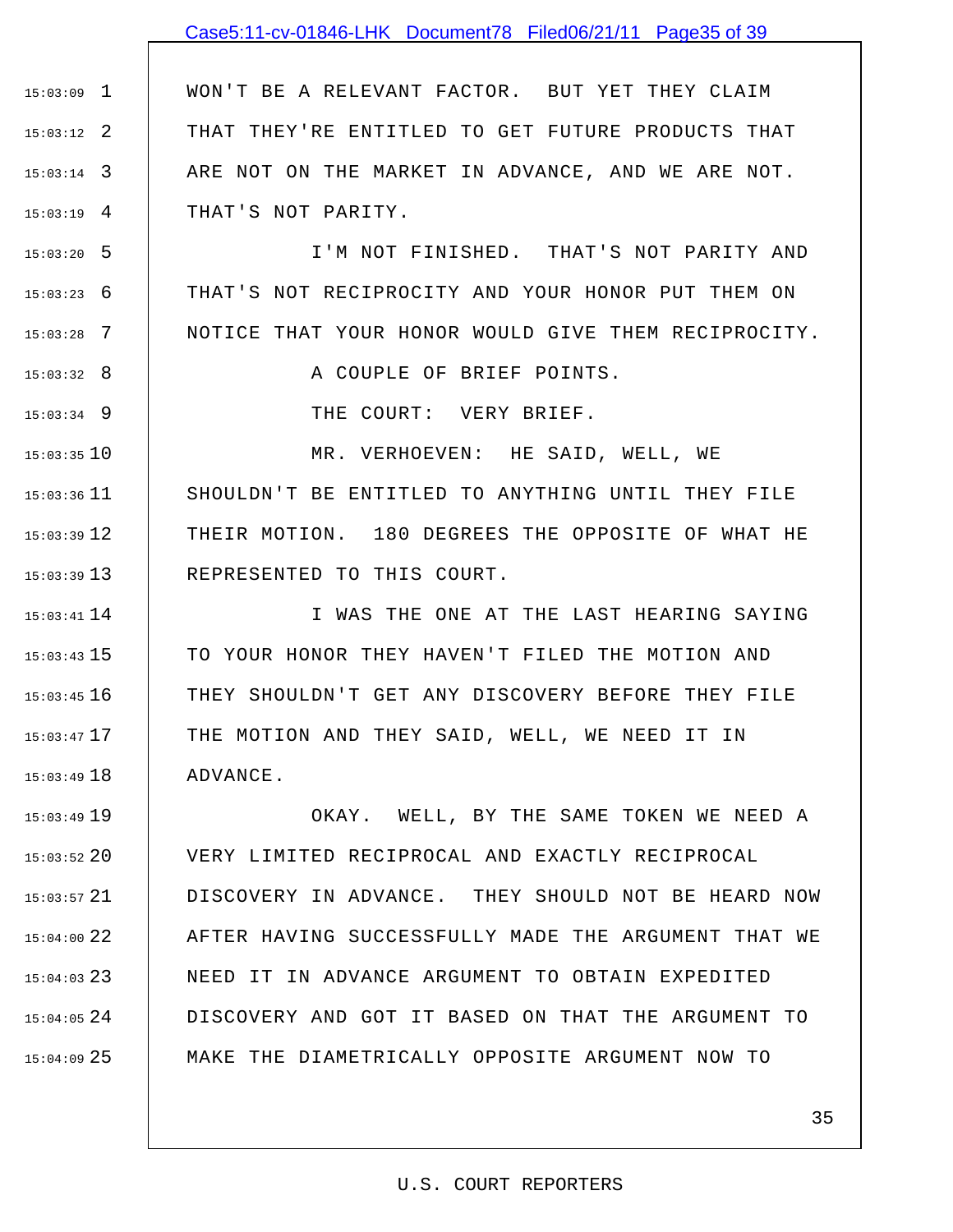PREVENT US FROM ACHIEVING PARITY AND DISCOVERY.

2 15:04:15 3 15:04:21 4 15:04:23 REALLY BRIEFLY ON THE CONFIDENTIALITY ISSUE. A COMPLETE MISCHARACTERIZATION OF YOUR HONOR'S ORDER.

1 15:04:13

5 15:04:24 6 15:04:30 7 15:04:35 8 15:04:37 YOUR HONOR DID NOTICE THAT IN OUR IN PART OUR CLAIMS OF CONFIDENTIALITY DON'T CARRY THAT MUCH WEIGHT BECAUSE WE'RE DISCLOSING SOME OF OUR PRODUCTS OR THEY'RE ABOUT TO BE RELEASED.

9 15:04:40 10 15:04:42  $15:04:45$  11 BUT YOUR ORDER COVERS PRODUCTS THAT ARE NOT GOING TO BE RELEASED TO THE EARLIEST IN THE FALL AND YOUR HONOR ORDERED THOSE PRODUCED.

12 15:04:47 13 15:04:49  $15:04:52$   $14$ 15 15:04:55 16 15:04:58 YOUR HONOR NEVER SAID THAT, AS FAR AS I CAN RECALL, THAT CONFIDENTIALITY CONCERNS OF SAMSUNG DON'T MATTER BECAUSE SAMSUNG IS, QUOTE, "WELL INTO ITS AD CAMPAIGN." THAT'S JUST NOT IN THE ORDER.

17 15:04:58 18 15:05:01 19 15:05:04 20 15:05:08 21 15:05:10 APPARENTLY APPLE THINKS IT'S A DOUBLE STANDARD AND APPLE'S CONFIDENTIAL INFORMATION IS MORE CONFIDENTIAL THAN SAMSUNG'S CONFIDENTIAL INFORMATION AND THAT'S JUST NOT THE WAY THE LAW WORKS.

22 15:05:11 23 15:05:14 APPARENTLY APPLE SAYS ITS CONFIDENCE CAN'T BE POLICED BUT SAMSUNG'S CAN.

 $15:05:16$  24 25 15:05:20 IT'S A DOUBLE STANDARD. WE OPPOSED THEIR MOTION FOR EXPEDITED DISCOVERY BUT PUT A PLACE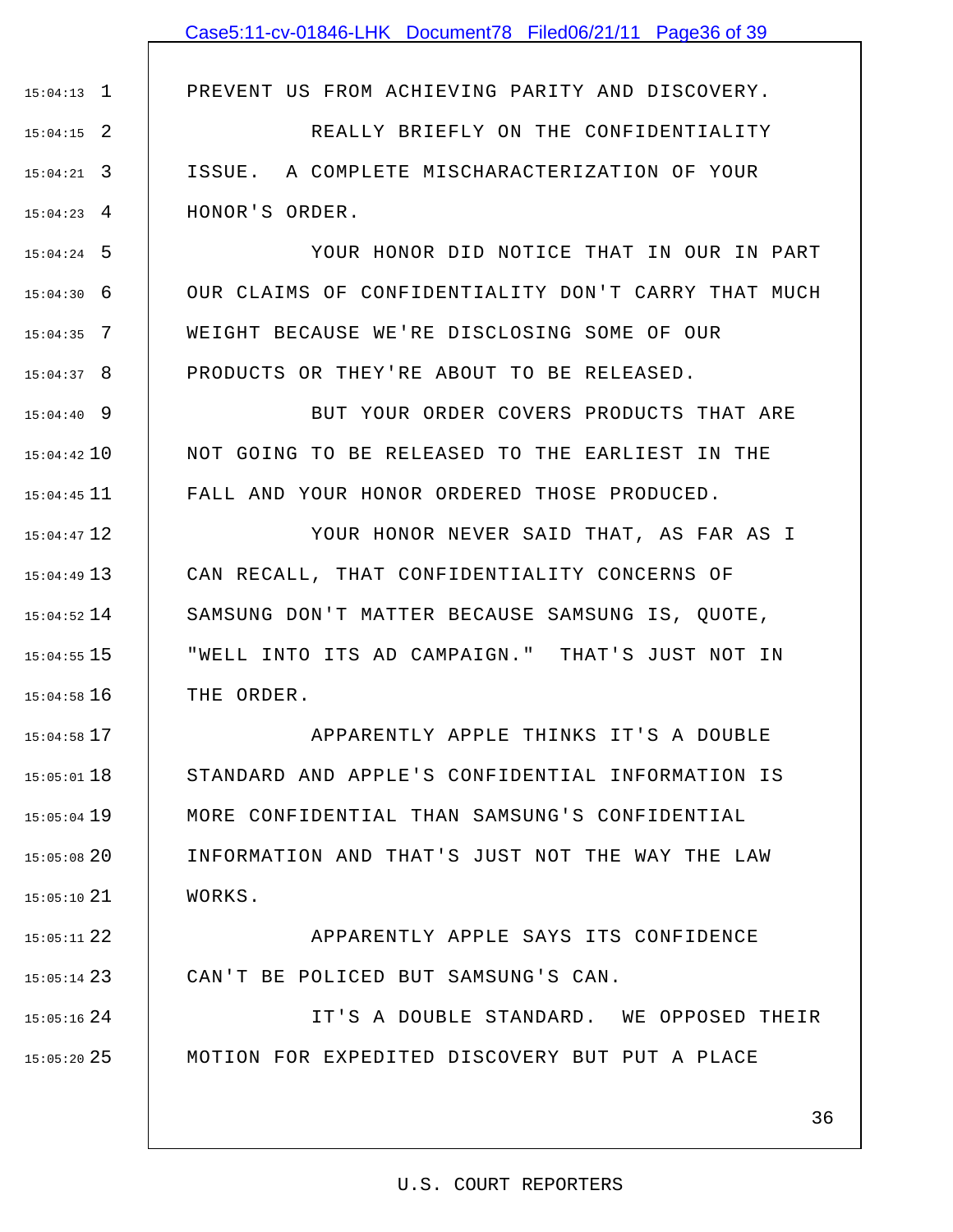## Case5:11-cv-01846-LHK Document78 Filed06/21/11 Page37 of 39

1 15:05:23 2 15:05:26 3 15:05:30 HOLDER IN THAT WHAT WE -- WHAT IN FAIRNESS, IF YOUR HONOR ORDERED IT, THEN THAT DISCOVERY SHOULD BE RECIPROCAL, AND THAT'S ALL WE'RE ASKING FOR.

 $15:05:32$  4 5 15:05:34 6 15:05:36 7 15:05:38 8 15:05:43 9 15:05:45 10 15:05:48 OUR REQUESTS ARE NARROW AND THEY'RE LIMITED TO EXACTLY TO THE UNIVERSE OF WHAT YOUR HONOR GRANTED FOR THE PLAINTIFF, AND WE HAVE AGREED TO A PROTECTIVE ORDER FOR DEALING WITH THE CONFIDENTIAL INFORMATION OF SAMSUNG'S CRITICAL PRODUCTS THAT ARE NOT PUBLIC YET AND THAT SHOULD BE JUST AS GOOD FOR APPLE.

 $15:05:49$   $11$ 12 15:05:52 13 15:05:54  $15:05:56$   $14$ 15 15:05:59 NOBODY IS GOING TO SEE IT EXCEPT OUTSIDE COUNSEL AND IT'S VERY LIMITED AND THERE'S A PROSECUTION -- AND IT'S JUST LIKE YOUR HONOR TOLD US. WE HAVE GOT THAT SIGNED AND IT'S AGREED TO. SO THERE SHOULD BE NO PROBLEM THERE.

16 15:06:01 17 15:06:04 18 15:06:08 SO IN SUMMARY, YOUR HONOR, ALL WE WANT IS FAIRNESS AND RECIPROCITY HERE AND WE THINK WE SHOULD BE ENTITLED TO IT.

MR. MCELHINNY: THREE BRIEF --

20 15:06:11 21 15:06:12 THE COURT: LET ME ASK, WHAT IS THE TIMING OF THE P.I.?

19 15:06:09

25 15:06:20

22 15:06:14 23 15:06:17  $15:06:20$  24 MR. MCELHINNY: IF WE FILE A P.I., WE EXPECT TO DO IT WITHIN THE NEXT 30 DAYS, YOUR HONOR.

JUST THREE VERY BRIEFLY.

37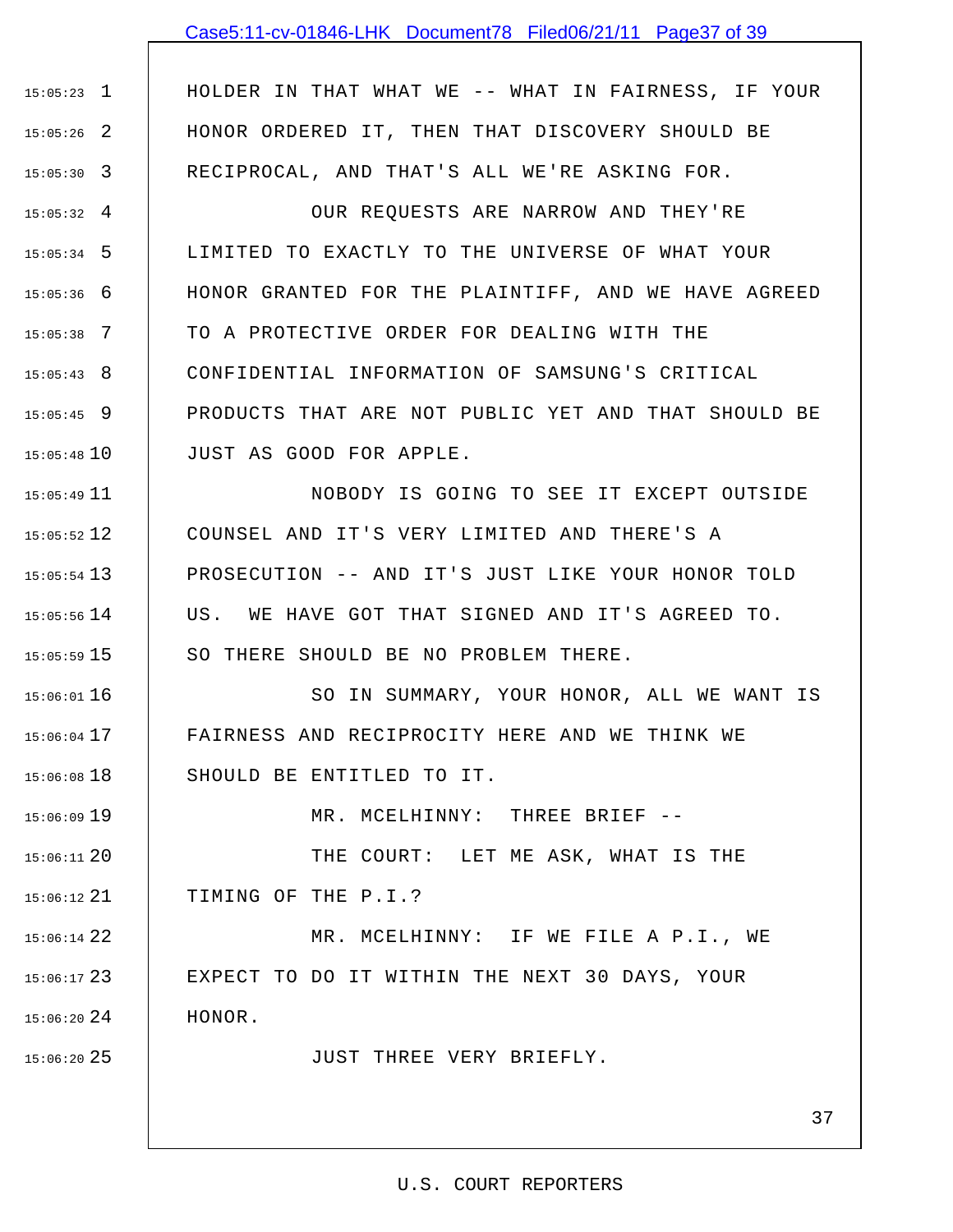|               | Case5:11-cv-01846-LHK Document78 Filed06/21/11 Page38 of 39 |
|---------------|-------------------------------------------------------------|
|               |                                                             |
| $15:06:23$ 1  | THE COURT: I DO HAVE OTHER CASES AND                        |
| $15:06:26$ 2  | THEY ARE VERY PATIENTLY WAITING.                            |
| $15:06:27$ 3  | MR. MCELHINNY: LET ME SAY TWO THINGS.                       |
| $15:06:29$ 4  | THE COURT: VERY SHORT TWO THINGS.                           |
| $15:06:30$ 5  | MR. MCELHINNY: IF WE FILE A PRELIMINARY                     |
| $15:06:32$ 6  | INJUNCTION IT WILL BE BASED ON OUR PRODUCTS                 |
| $15:06:34$ 7  | CURRENTLY IN THE MARKET AND ONLY THOSE PRODUCTS.            |
| $15:06:38$ 8  | AND, TWO, ON THE DISCOVERY POINT, KIM                       |
| $15:06:42$ 9  | EXHIBIT 2 IS OUR LETTER WHERE WE SAID WE WILL TALK          |
| $15:06:44$ 10 | TO YOU ABOUT DISCOVERY NOW OR FOLLOWING THE FILING          |
| $15:06:48$ 11 | OF THE PRELIMINARY INJUNCTION.                              |
| $15:06:49$ 12 | THANK YOU, YOUR HONOR.                                      |
| $15:06:49$ 13 | THE COURT: OKAY. THANK YOU ALL VERY                         |
| $15:06:51$ 14 | MUCH.                                                       |
| $15:06:52$ 15 | (WHEREUPON, THE PROCEEDINGS IN THIS                         |
| 16            | MATTER WERE CONCLUDED.)                                     |
| $17$          |                                                             |
| $1\,8$        |                                                             |
| 19            |                                                             |
| 20            |                                                             |
| 21            |                                                             |
| $2\sqrt{2}$   |                                                             |
| 23            |                                                             |
| 24            |                                                             |
| 25            |                                                             |
|               | 38                                                          |
|               |                                                             |